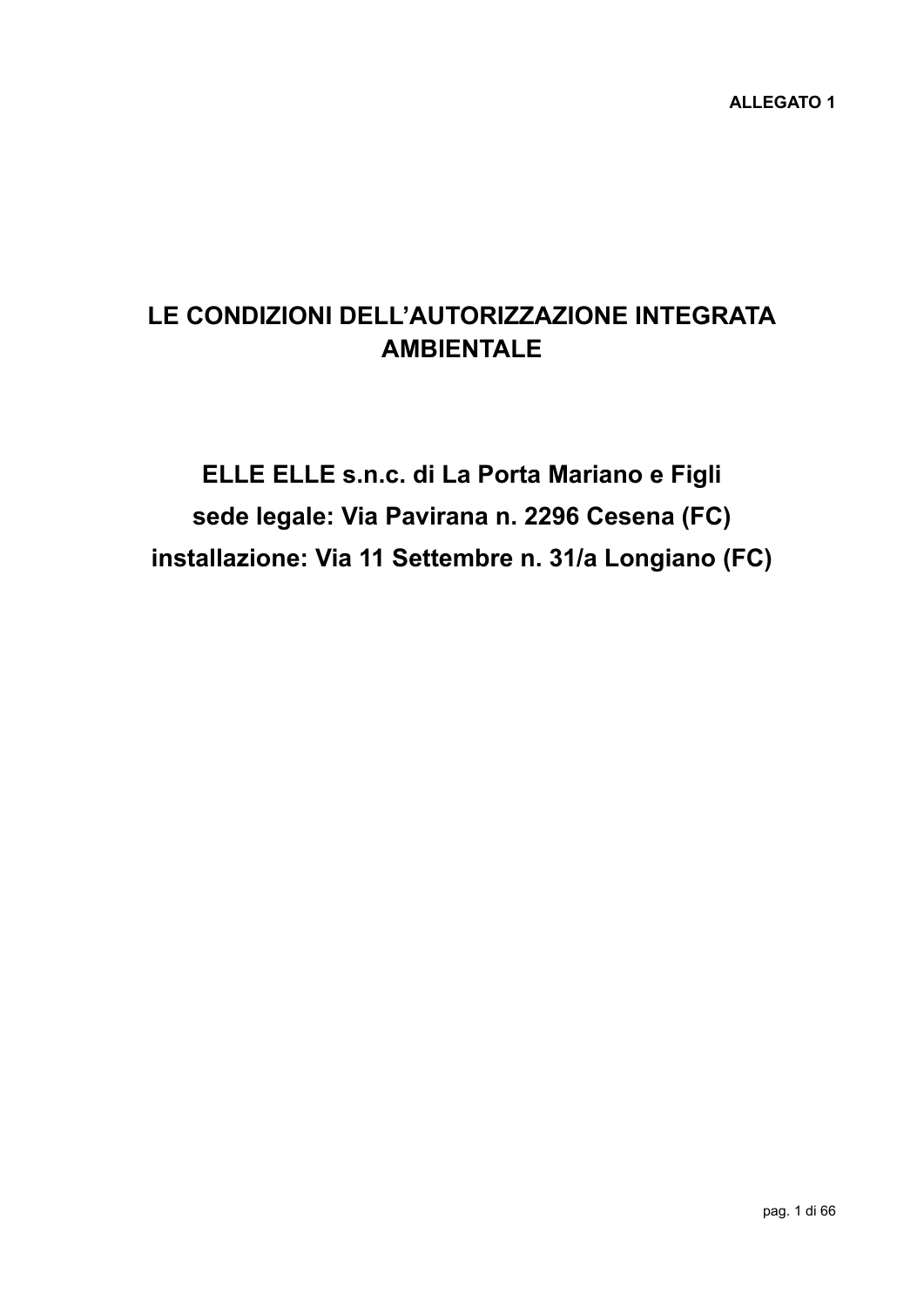# Indice generale

| C SEZIONE DI VALUTAZIONE INTEGRATA AMBIENTALE16                        |  |
|------------------------------------------------------------------------|--|
| C.1 INQUADRAMENTO AMBIENTALE TERRITORIALE, PROGRAMMATICO E DESCRIZIONE |  |
|                                                                        |  |
|                                                                        |  |
|                                                                        |  |
|                                                                        |  |
|                                                                        |  |
|                                                                        |  |
|                                                                        |  |
|                                                                        |  |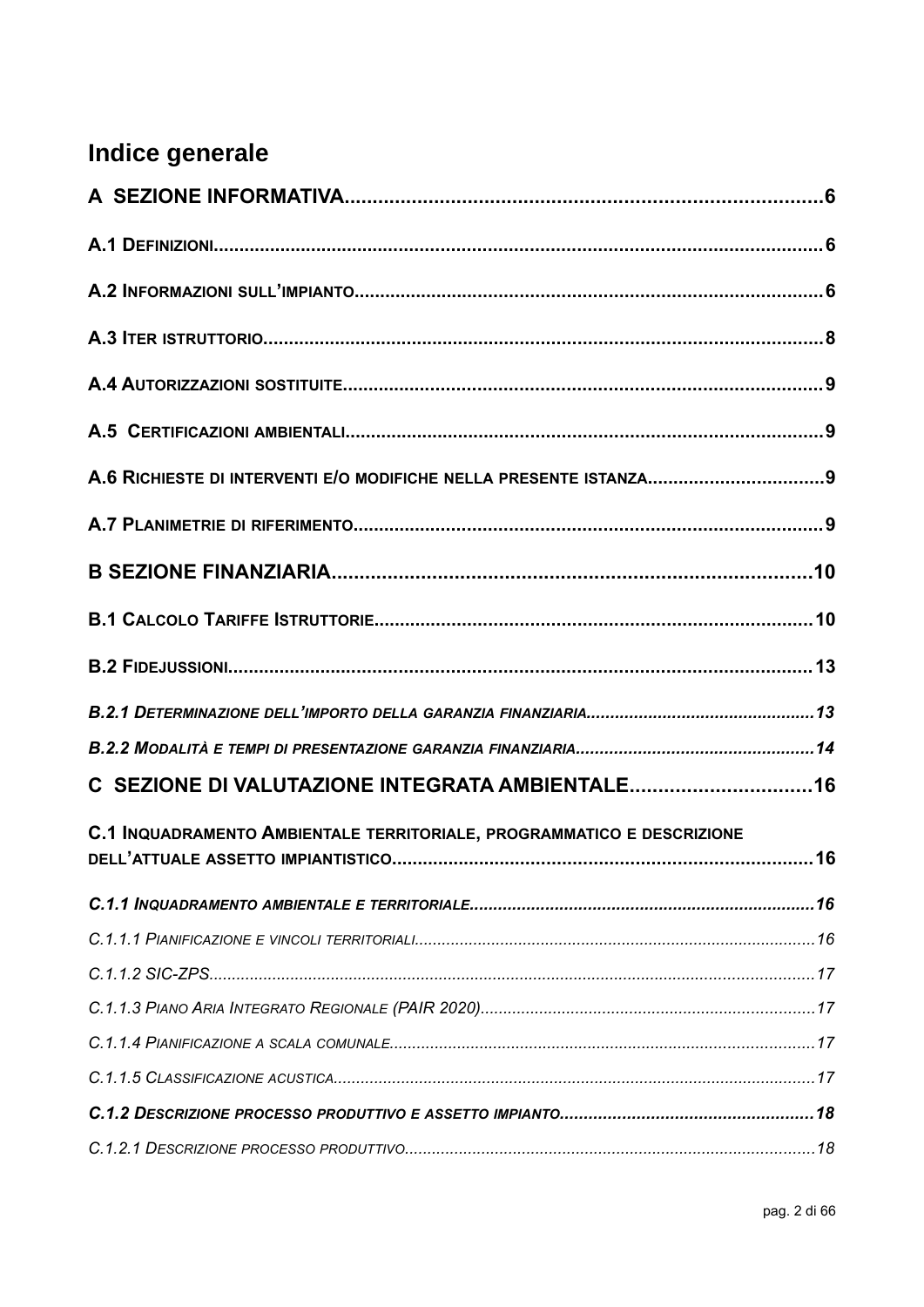| C1.3 MANUALE OPERATIVO, PROCEDURE E ISTRUZIONI OPERATIVE DELL'INSTALLAZIONE20 |  |
|-------------------------------------------------------------------------------|--|
|                                                                               |  |
|                                                                               |  |
|                                                                               |  |
|                                                                               |  |
|                                                                               |  |
|                                                                               |  |
|                                                                               |  |
|                                                                               |  |
| <b>C.3 CONFRONTO CON LE MIGLIORI TECNICHE DISPONIBILI - BAT CONCLUSION 27</b> |  |
|                                                                               |  |
|                                                                               |  |
|                                                                               |  |
|                                                                               |  |
|                                                                               |  |
|                                                                               |  |
|                                                                               |  |
|                                                                               |  |
|                                                                               |  |
|                                                                               |  |
|                                                                               |  |
|                                                                               |  |
|                                                                               |  |
|                                                                               |  |
|                                                                               |  |
|                                                                               |  |
|                                                                               |  |
|                                                                               |  |
|                                                                               |  |
|                                                                               |  |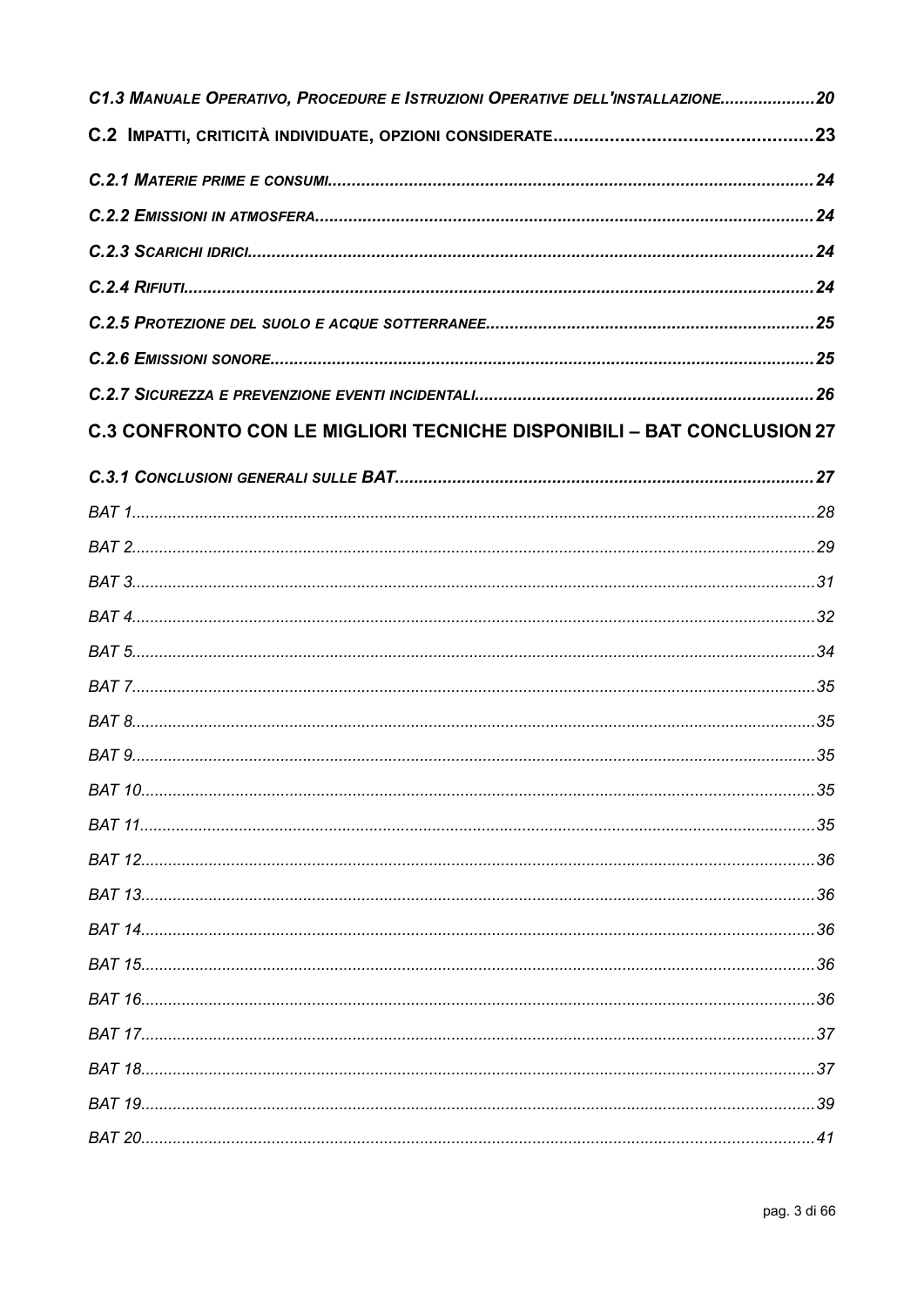| D SEZIONE DI ADEGUAMENTO DELL'IMPIANTO E SUE CONDIZIONI DI                      |  |
|---------------------------------------------------------------------------------|--|
| D.1 PIANO DI ADEGUAMENTO DELL'INSTALLAZIONE E SUA CRONOLOGIA49                  |  |
| D.2 CONDIZIONI GENERALI E SPECIFICHE PER L'ESERCIZIO DELL'INSTALLAZIONE50       |  |
|                                                                                 |  |
|                                                                                 |  |
|                                                                                 |  |
|                                                                                 |  |
|                                                                                 |  |
|                                                                                 |  |
| D.2.6.1 PRESCRIZIONI SPECIFICHE PER I CODICI EER 160601* E 200133* (BATTERIE)57 |  |
|                                                                                 |  |
|                                                                                 |  |
|                                                                                 |  |
|                                                                                 |  |
| D.3 PIANO DI MONITORAGGIO E CONTROLLO DELL'IMPIANTO59                           |  |
|                                                                                 |  |
|                                                                                 |  |
|                                                                                 |  |
|                                                                                 |  |
|                                                                                 |  |
|                                                                                 |  |
|                                                                                 |  |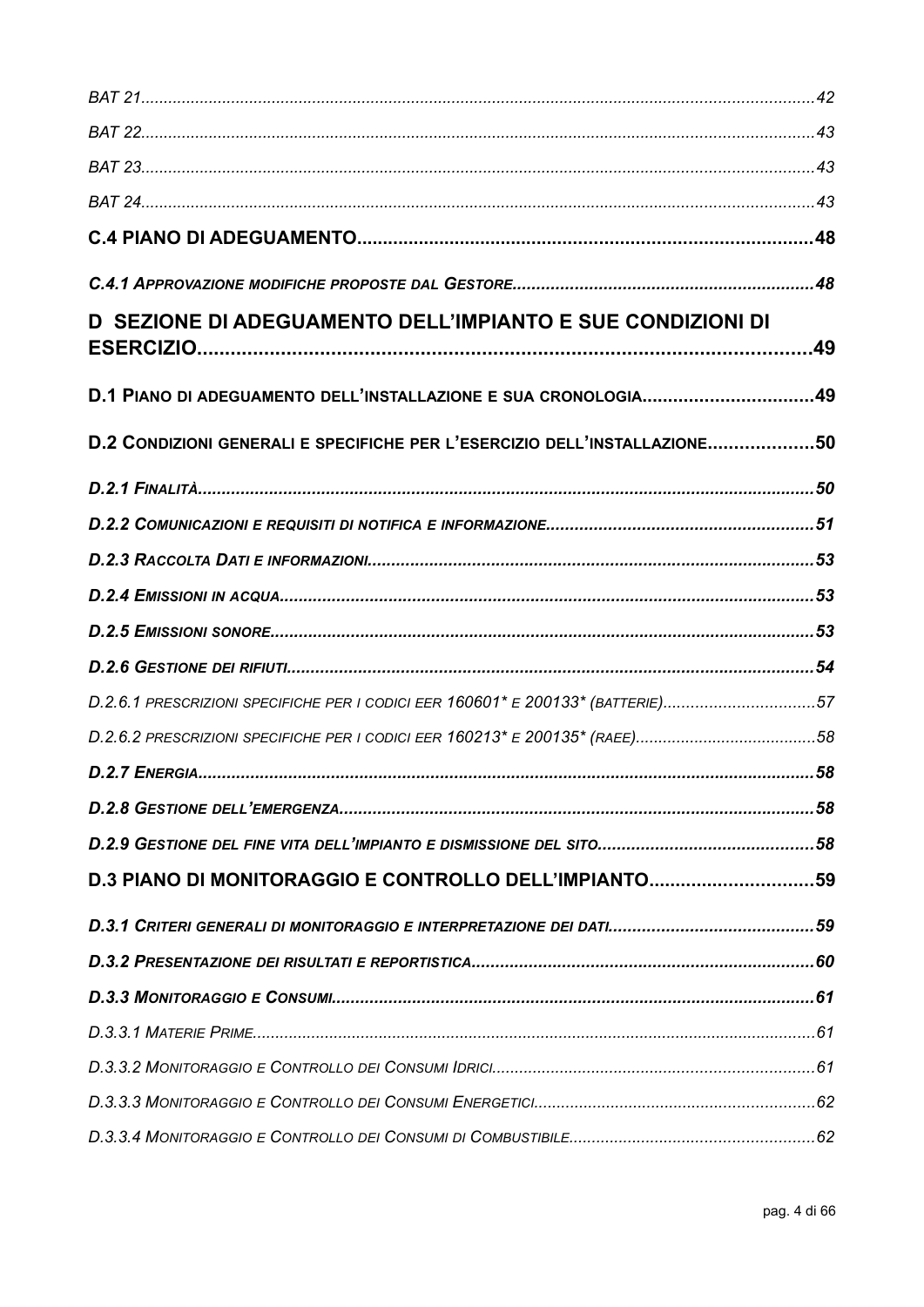| E.1 CRITERI PER IL CAMPIONAMENTO DEGLI SCARICHI DELLE ACQUE REFLUE.65 |  |
|-----------------------------------------------------------------------|--|
|                                                                       |  |
|                                                                       |  |
|                                                                       |  |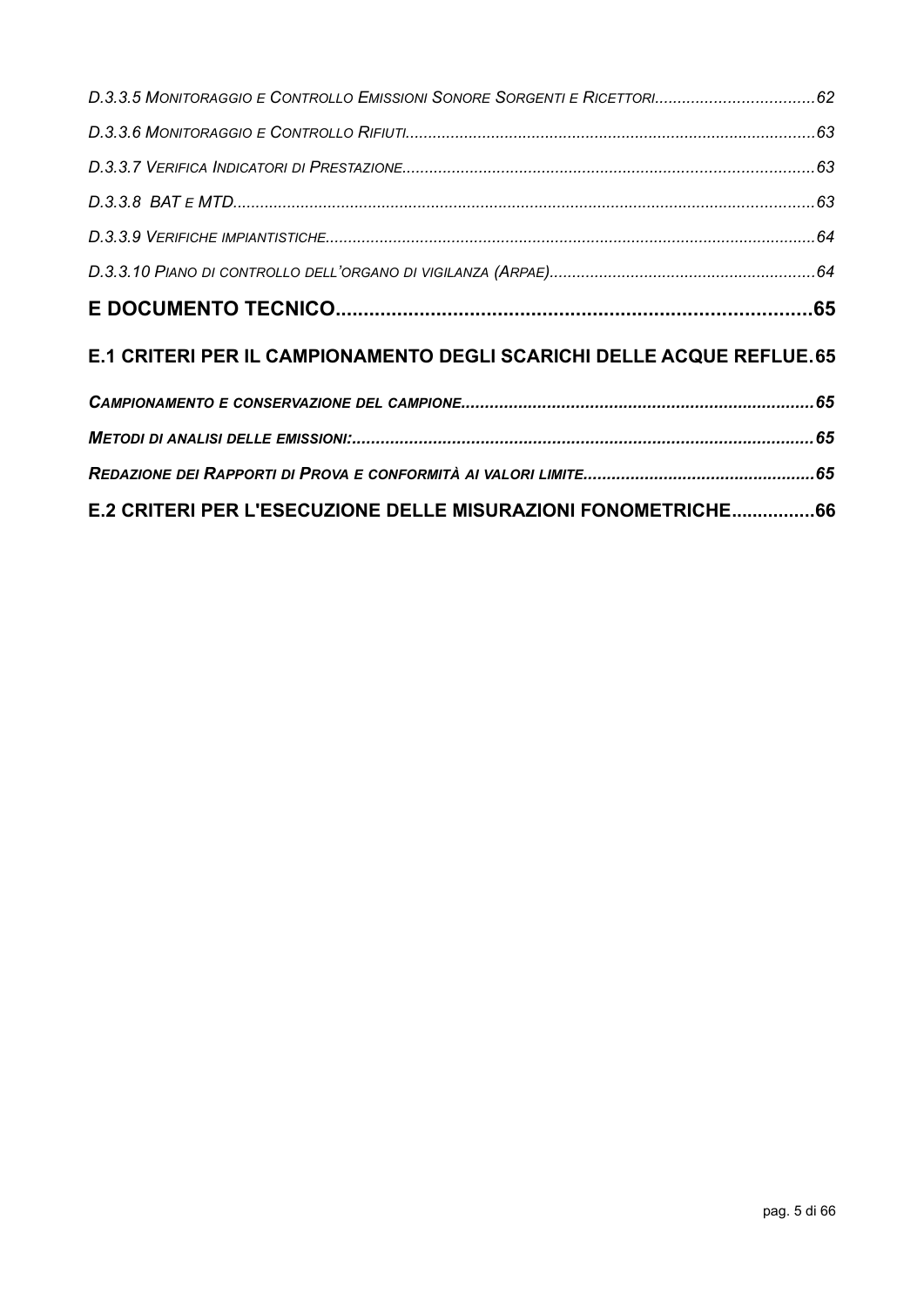## <span id="page-5-2"></span>**A SEZIONE INFORMATIVA**

### <span id="page-5-1"></span>**A.1 Definizioni**

**Autorizzazione Integrata Ambientale**, rif. D.Lgs. n. 152/2006, Art. 5 comma 1 lettera o-bis) (la presente autorizzazione).

#### **Autorità competente**

L'Amministrazione che effettua la procedura relativa all'Autorizzazione Integrata Ambientale ai sensi delle vigenti disposizioni normative (Arpae di Forlì-Cesena).

#### **Gestore**

Qualsiasi persona fisica o giuridica che detiene o gestisce, nella sua totalità o in parte, l'installazione o l'impianto, oppure che dispone di un potere economico determinante sull'esercizio tecnico dei medesimi (ELLE ELLE s.n.c. di La Porta Mariano e Figli).

#### **Installazione**

Unità tecnica permanente in cui sono svolte una o più attività elencate all'allegato VIII del D.Lgs. n. 152/06 Parte Seconda e qualsiasi altra attività accessoria, che sia tecnicamente connessa con le attività svolte nel luogo suddetto e possa influire sulle emissioni e sull'inquinamento. È considerata accessoria l'attività tecnicamente connessa anche quando condotta da diverso Gestore.

**Le rimanenti definizioni della terminologia utilizzata nella stesura della presente autorizzazione sono le medesime di cui all'art. 5 comma 1 del D.Lgs. n. 152/06 Parte Seconda.**

#### <span id="page-5-0"></span>**A.2 Informazioni sull'impianto**

**Denominazione**: ELLE ELLE s.n.c. di La Porta Mariano e Figli

**Sede legale**: Via Pavirana n. 2296, Comune di Cesena (FC)

**Sede installazione**: Via 11 Settembre n.31/a, Comune di Longiano (FC)

**Attività**: messa in riserva di rifiuti pericolosi

Gestore: La Porta Mariano, pec: elle-elle@pec.it

**Codice IPPC**: 5.5 Accumulo temporaneo di rifiuti pericolosi non contemplati al punto 5.4 prima di una delle attività elencate ai punti 5.1, 5.2, 5.4 e 5.6 con una capacità totale superiore a 50 Mg, eccetto il deposito temporaneo, prima della raccolta, nel luogo in cui sono generati i rifiuti.

**Codice NOSE-P**: 105.14: Rigenerazione/recupero di materie di rifiuto

**Codice ISTAT**: 46.77.1: Commercio all'ingrosso di rottami e sottoprodotti dalla lavorazione industriali e metallici

Per tutto quanto concerne le informazioni descrittive dell'azienda non espressamente riportate nel presente atto, si fa riferimento alla relazione tecnica, alle planimetrie ed alle integrazioni fornite dall'Azienda nella domanda di AIA.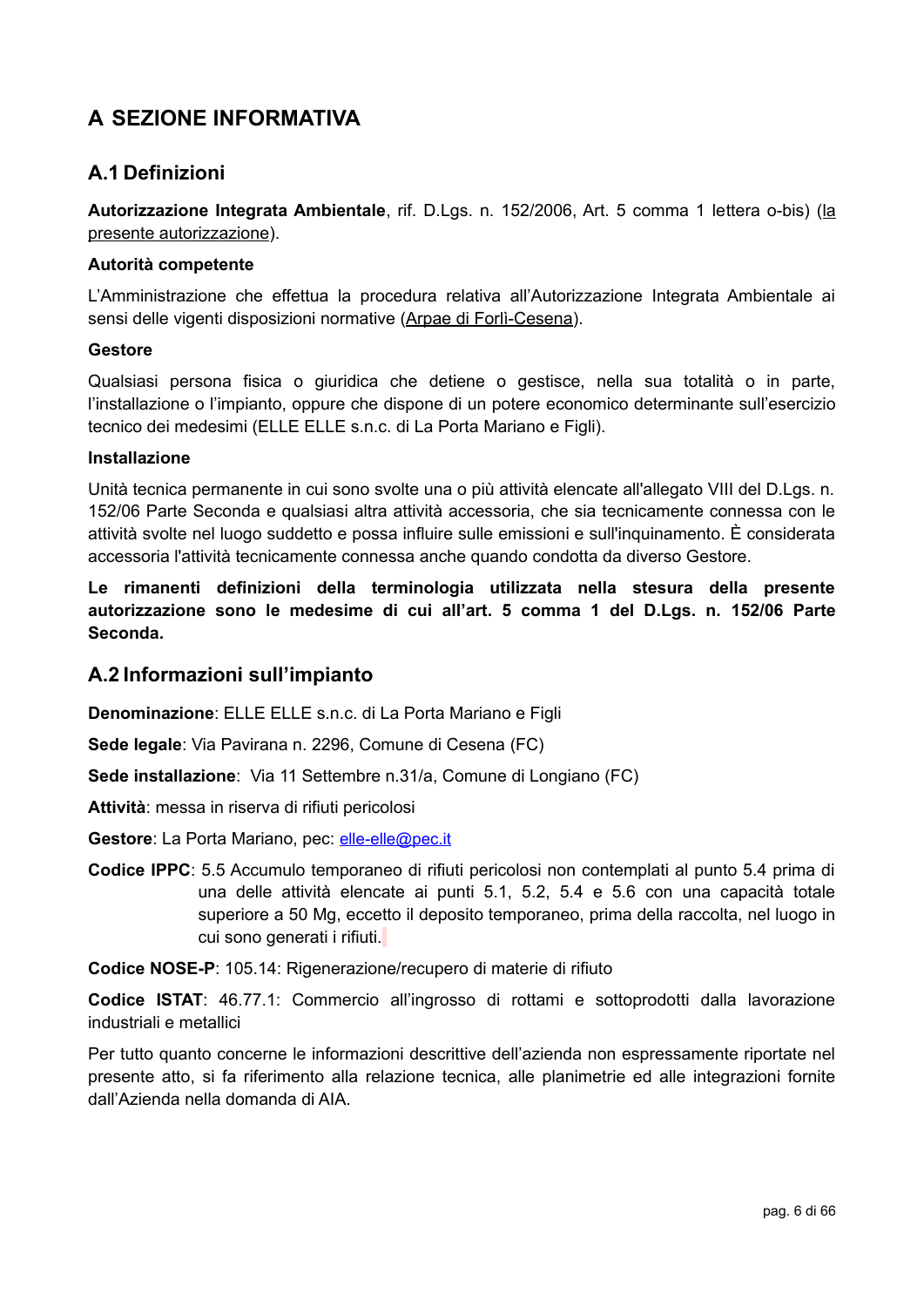L'installazione è autorizzata ad esercitare la seguente attività:

 **R13: messa in riserva di rifiuti per sottoporli a una delle operazioni indicate nei punti da R1 a R12 (escluso il deposito temporaneo, prima della raccolta, nel luogo in cui sono prodotti).**

La capacità di stoccaggio autorizzata è riportata nella seguente tabella:

*Tabella 1: quantità massime di stoccaggio autorizzate*

| Quantità max stoccaggio<br>annuale | Quantità max stoccaggio<br><b>istantaneo</b> | <b>Codice EER</b> | <b>Operazione</b><br>autorizzata |
|------------------------------------|----------------------------------------------|-------------------|----------------------------------|
| 8.490 tonnellate/anno              | 122,4 tonnellate $(t)$                       | 16 02 13*         |                                  |
|                                    |                                              | 16 06 01*         | R <sub>13</sub>                  |
|                                    |                                              | 20 01 33*         |                                  |
|                                    |                                              | 20 01 35*         |                                  |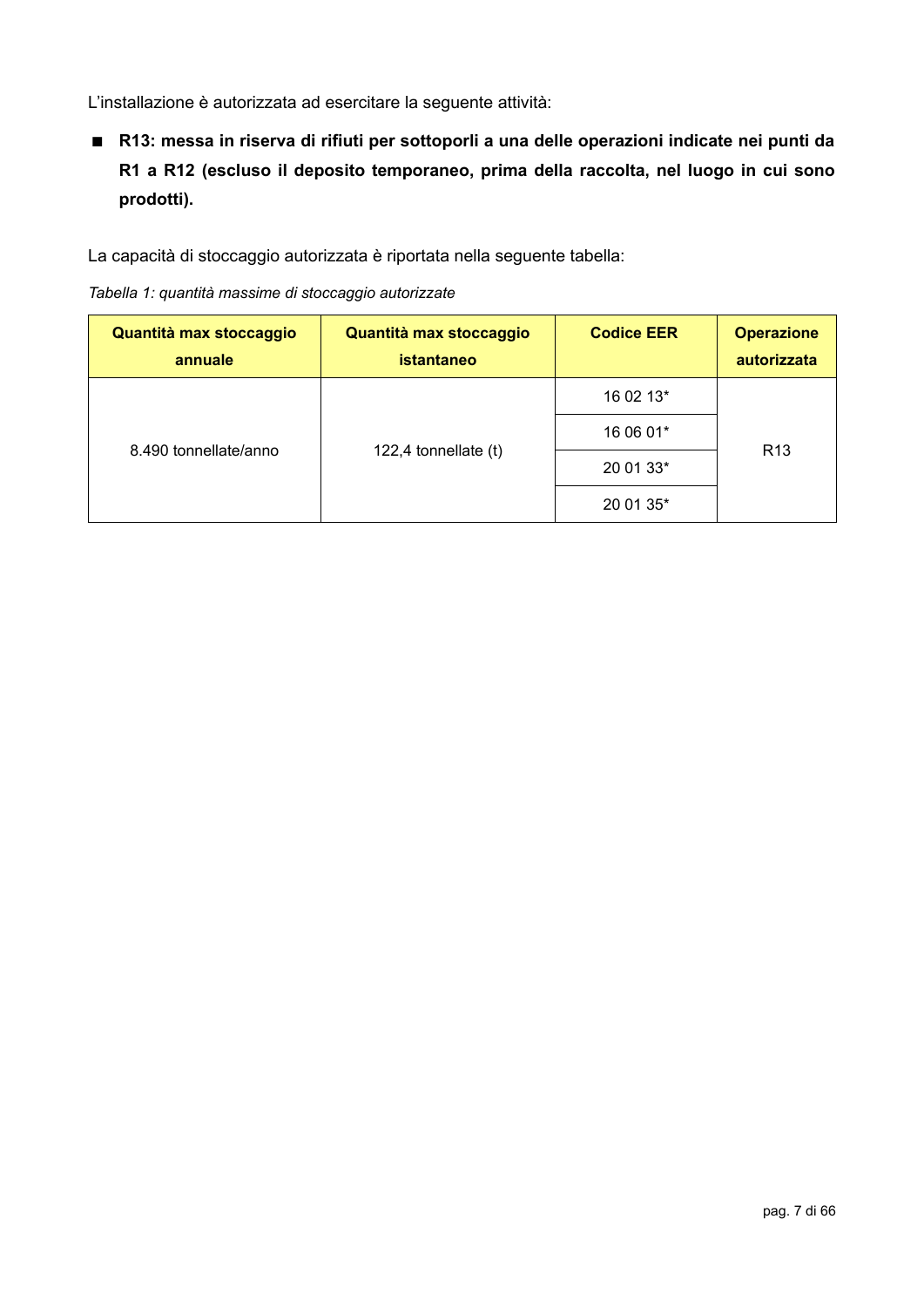## <span id="page-7-0"></span>**A.3 Iter istruttorio**

L'istanza è stata presentata in data 11.09.2019 mediante caricamento nel portale IPPC ed ha avuto il seguenti iter istruttorio:

- in data 23.09.2019 con nota PG/2019/145737 è stata comunicata l'improcedibilità per esito negativo della verifica di completezza;
- in data 16.10.2019 con nota PG/2019/159197 la ditta ha chiesto la proroga per la trasmissione delle integrazioni, concessa con nota del 17.10.2019 PG/2019/160019;
- in data 25.11.2019 è stata caricata l'istanza completa nel portale IPPC;
- con nota del 10.12.2019 PG/2019/189817 è stato dato avvio del procedimento e con nota PG/2019/189826 è stato richiesto il parere istruttorio al Servizio Territoriale di Arpae;
- in data 27.12.2019 è stato pubblicato l'avviso nel BURERT n° 430;
- in data 09.01.2020 con nota PG/2020/3009 è stata convocata la Conferenza di Servizi, tenutasi in data 05.02.2020;
- il Comune di Longiano, con nota del 04.02.2020 acquisita al PG/2020/17493, ha espresso parere favorevole condizionato;
- in data 11.02.2020 con nota PG/2020/21420 il Servizio Territoriale di Arpae ha trasmesso il contributo istruttorio per richiesta integrazioni;
- in data 12.02.2020 con nota PG/2020/23199 sono state richieste integrazioni, il cui termine per la presentazione della documentazione è stato prorogato con nota PG/2020/82268 del 09.06.2020;
- in data 20.07.2020 con nota acquisita al PG/2020/104075 e con nota del 01.09.2020 con nota acquisita al PG/2020/125141 sono state trasmesse le integrazioni richieste mediante caricamento sul portale IPPC;
- in data 30.09.2020 si è svolta la seconda seduta di Conferenza di Servizi, nella quale si è provveduto ad approvare la bozza di AIA;
- in data 05.10.2020 con nota PG/2020/142658 è stata inviata la bozza di AIA al proponente che, in data 07.10.2020, con nota acquisita al PG/2020/144138, ha dichiarato di non avere osservazioni in merito;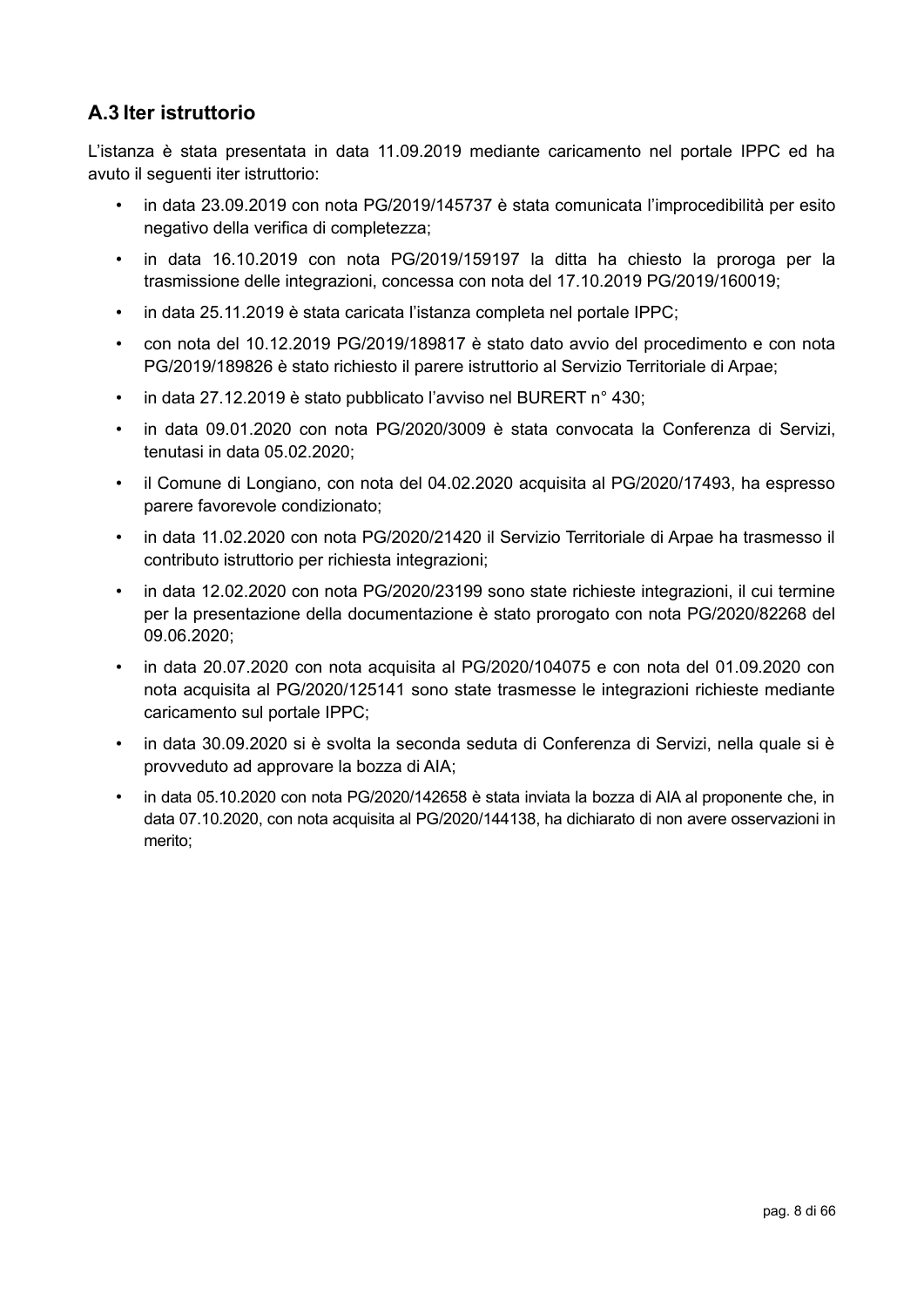### <span id="page-8-3"></span>**A.4 Autorizzazioni sostituite**

Con la presente AIA si sostituiscono le seguenti autorizzazioni:

• autorizzazione allo smaltimento e recupero dei rifiuti ai sensi dell'art. 208 del D.Lgs 152/06 e s.m.i.;

L'azienda era precedentemente autorizzata alla stessa attività ai sensi dell'art. 208 del D.Lgs 152/06 con determina n. 2048 del 20.04.2017 rilasciata da Arpae.

### <span id="page-8-2"></span>**A.5 Certificazioni ambientali**

L'azienda è stata certificata da Certind SA ai sensi della norma UNI EN ISO 14001:2015 con n°17471 M emessa in data 06.12.2017 ( scadenza 01.12.2020). Inoltre la ditta è in possesso di Certificazione volontaria n.18494 C di cui alla norma UNI EN ISO 9001:2015 rilasciata in data 11.12.2018.

### <span id="page-8-1"></span>**A.6 Richieste di interventi e/o modifiche nella presente istanza**

La ditta con la presente istanza di AIA ha richiesto le seguenti modifiche gestionali e progettuali:

- a) Rinuncia, rispetto a quanto precedentemente autorizzato con n.DET-AMB-2017-20148 del 20.04.2017, allo stoccaggio dei codici EER 160209\*, 160211\*, 160215\* e 200123\*.
- b) Introdurre, rispetto a quanto precedentemente autorizzato con n.DET-AMB-2017-20148 del 20.04.2017, lo stoccaggio del codice EER 200133\*.
- c) Modificare il quantitativo massimo istantaneo di stoccaggio autorizzato passando da 48 Tonnellate a 122,4 Tonnellate.
- d) Rinnovo del propri mezzi di trasporto con l'acquisto di camion omologati Euro 7.

### <span id="page-8-0"></span>**A.7 Planimetrie di riferimento**

Di seguito si riportano le planimetrie e i documenti approvati ed efficaci.

- Tavola 1 – *Stato di progetto Lay-out Rev. 3.0 agosto 2020*
- Tavola 3 – *Stato di progetto Fognatura Rev. 2.0 giugno 2020*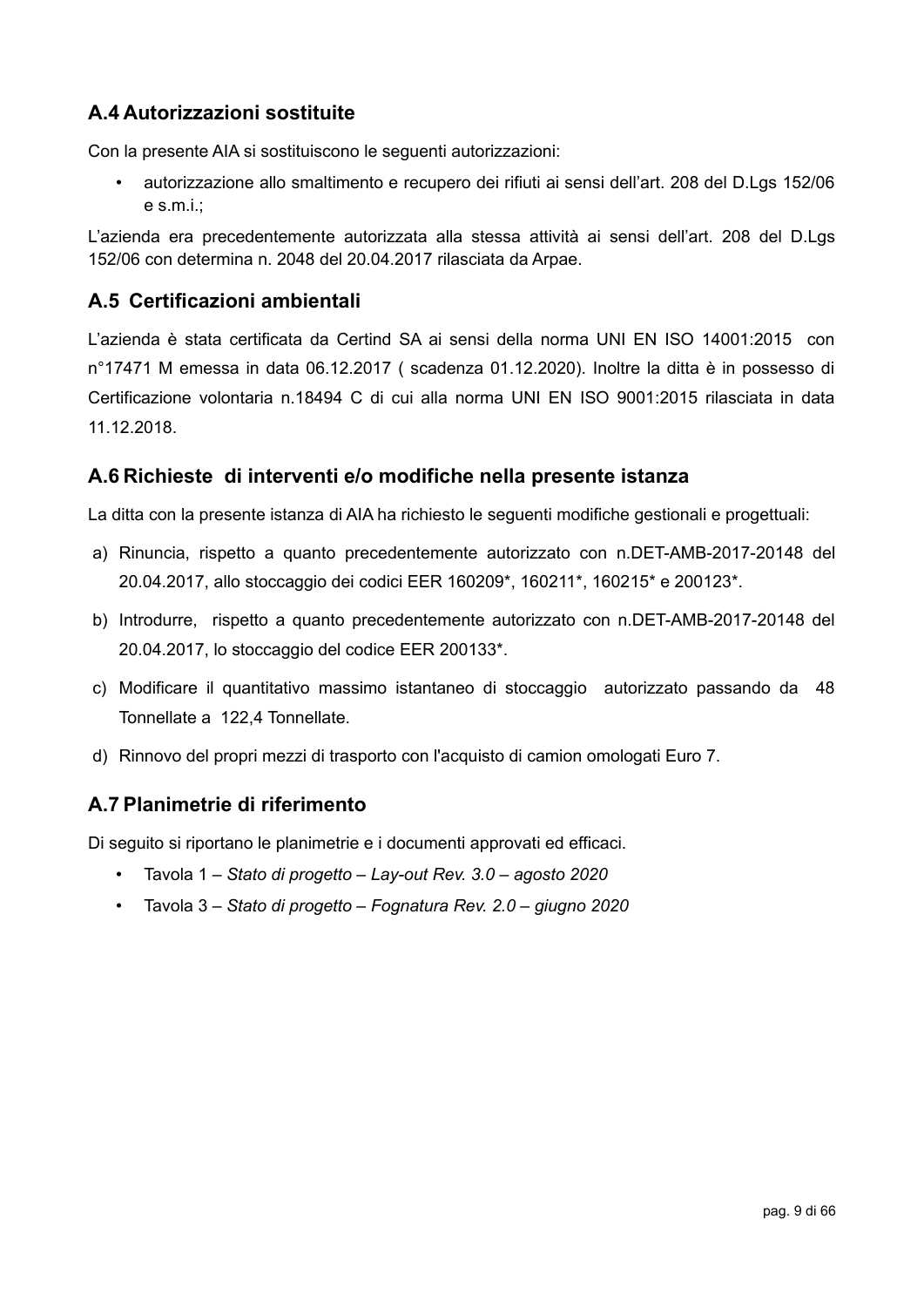## <span id="page-9-1"></span>**BSEZIONE FINANZIARIA**

### <span id="page-9-0"></span>**B.1 Calcolo Tariffe Istruttorie**

L'importo della Tariffa è stabilito in base ai criteri di cui al DM MATT del 24 Aprile 2008.

| <b>IMPORTO TARIFFA ISTRUTTORIA PER PRIMO RILASCIO O</b><br><b>MODIFICA SOSTANZIALE DI AIA</b>                                  |            |  |  |
|--------------------------------------------------------------------------------------------------------------------------------|------------|--|--|
| $T_i = (C_D - C_{SGA} - C_{Dom} + C_{Aria} + C_{H2O} + C_{RP} + C_{RnP} + C_{CA} + C_{RI} + C_{Od} +$<br>$C_{ST}$ + $C_{RA}$ ) |            |  |  |
| $C_D$                                                                                                                          | € 2.000,00 |  |  |
| $C_{\text{Aria}}$                                                                                                              | 0€         |  |  |
| $C_{H2O}$                                                                                                                      | $0 \in$    |  |  |
| $C_{RP}$ - $C_{RnP}$                                                                                                           | 3.200€     |  |  |
| $C_{CA}$                                                                                                                       | $0 \in$    |  |  |
| $C_{\rm RI}$                                                                                                                   | $0 \in$    |  |  |
| $C_{EM}$                                                                                                                       | $0 \in$    |  |  |
| $C_{Od}$                                                                                                                       | $0 \in$    |  |  |
| $C_{ST}$                                                                                                                       | $0 \in$    |  |  |
| $C_{RA}$                                                                                                                       | $0 \in$    |  |  |
| C <sub>SGA</sub>                                                                                                               | 500€       |  |  |
| $C_{Dom}$                                                                                                                      | 1.500 €    |  |  |
| Т,                                                                                                                             | 3.200,00 € |  |  |

(In colore verde sono riportate le voci delle componenti ambientali di base; in colore giallo sono riportate le voci delle componenti ambientali opzionali; in colore viola sono riportate le voci delle componenti che comportano la riduzione del costo istruttorio).

La Tariffa non è stata corrisposta per intero pertanto ne verrà chiesto il conguaglio.

Per quanto riguarda il grado di complessità dell'impianto, utile per la valutazione dei costi ispettivi ai sensi della DGR 1913 del 17/11/2008, alla luce delle modifiche di impianto introdotte, lo stesso è da classificarsi come COMPLESSITA' BASSA (B)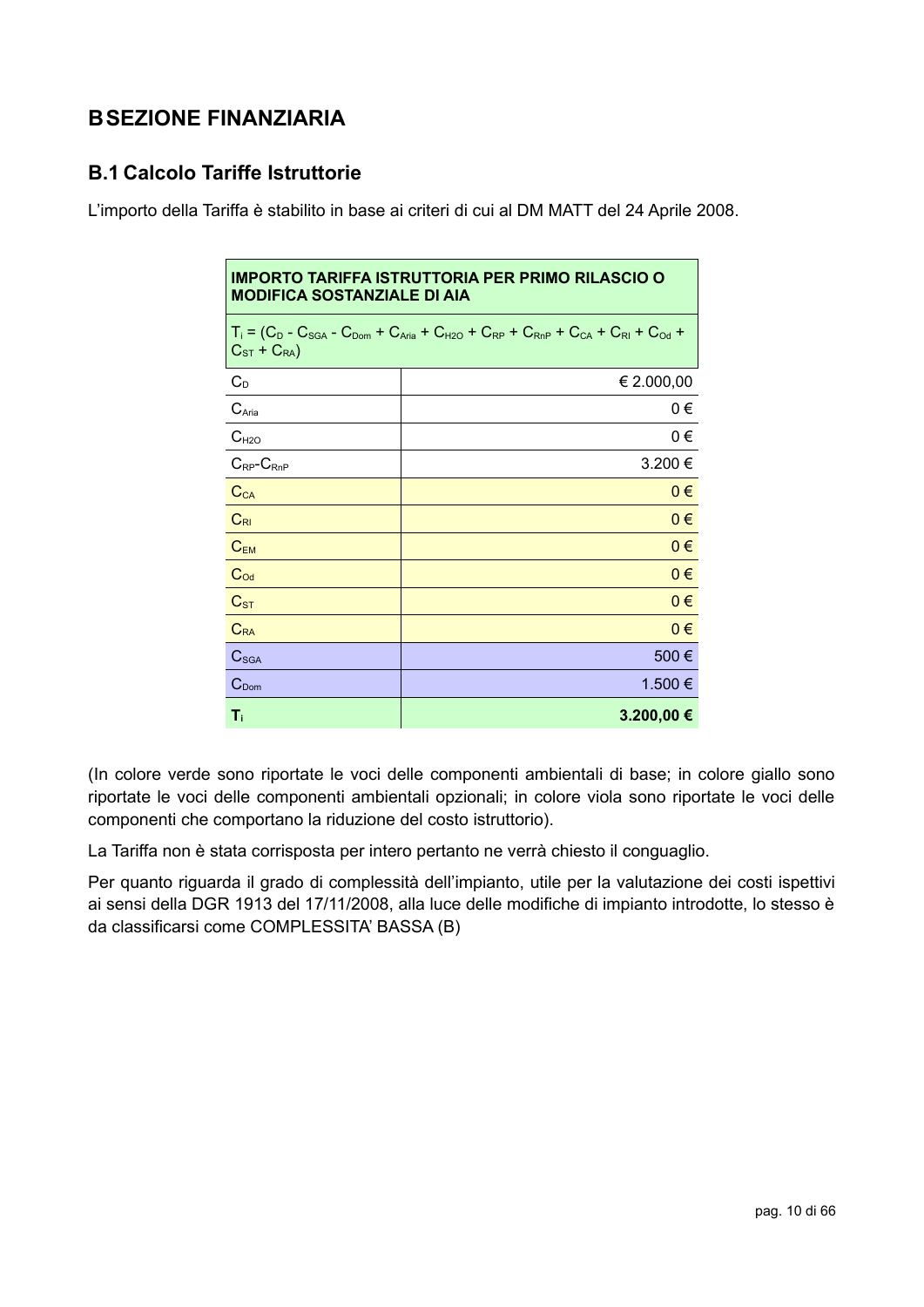## **TABELLA: COMPLESSITA' DELL'IMPIANTO IN RELAZIONE A INDICATORI DI IMPATTO**

| <b>ASPETTO</b><br><b>AMBIENTALE</b>         |                           | <b>INDICATORE</b>                                    | <b>NUMERO</b>                                                                                 | <b>RANGE</b> |                       |                  | <b>VALORE</b><br><b>INDICATORE</b> |
|---------------------------------------------|---------------------------|------------------------------------------------------|-----------------------------------------------------------------------------------------------|--------------|-----------------------|------------------|------------------------------------|
|                                             |                           |                                                      |                                                                                               |              |                       |                  | (B, M, A)                          |
|                                             |                           |                                                      |                                                                                               | B            | м                     | A                |                                    |
|                                             |                           | n° punti sorgente                                    | 1                                                                                             | $1 - 3$      | $4 - 7$               | > 7              |                                    |
| Emissioni                                   | bortate<br>convogliate    | n° inquinanti                                        | 10                                                                                            | $1 - 3$      | $4 - 7$               | > 7              |                                    |
| in<br>atmosfera                             |                           | quantità (m <sup>3</sup> /h)                         | 42000                                                                                         | $1 - 50.000$ | $50.000 -$<br>100.000 | >100.000         |                                    |
|                                             | diffuse                   |                                                      |                                                                                               |              | Si/no                 |                  | no                                 |
|                                             | fuggitive                 |                                                      |                                                                                               |              | Si/no                 |                  | no                                 |
|                                             | consumi                   | quantità prelevata<br>$(m^3$ /giorno)                | < 2000                                                                                        | $1 - 2.000$  | $2.001 -$<br>4000     | >4.000           |                                    |
| <b>Bilancio</b>                             |                           | n° inquinanti                                        | 15                                                                                            | $1 - 3$      | $4 - 7$               | $> 7$            | $\blacksquare$                     |
| idrico                                      | lscarichi                 | quantità scaricata<br>(m <sup>3</sup> /giorno)       | $2000$                                                                                        | $1 - 2.000$  | $2.001 -$<br>4.000    | >4.000           |                                    |
|                                             |                           | n° EER rifiuti non pericolosi                        | >11                                                                                           | $1 - 6$      | $7 - 11$              | > 11             |                                    |
| Rifiuti                                     | n° EER rifiuti pericolosi |                                                      | >7                                                                                            | $1 - 4$      | $5 - 7$               | > 7              | B                                  |
| quantità annua di rifiuti prodotta<br>(ton) |                           |                                                      | >5000                                                                                         | $1 - 2000$   | $2.001 -$<br>5.000    | > 5.000          |                                    |
|                                             |                           | 'n°<br>sostanze<br>inquinanti                        | 20                                                                                            | $1 - 11$     | $12 - 21$             | > 21             | В                                  |
|                                             | Fonti di potenziale       | N°<br>sorgenti<br>di<br>potenziale<br>contaminazione | 3                                                                                             | $1 - 6$      | $7 - 11$              | > 11             | $\, {\bf B}$                       |
|                                             |                           | contaminazione suolo                                 | Area<br>occupata<br>dalle<br>sorgenti di<br>botenziale<br>contaminazione<br>(m <sup>2</sup> ) | 7560         | $1 - 100$             | $101 -$<br>1.000 | > 1.000                            |
| Rumore                                      |                           | N° sorgenti                                          | $\overline{7}$                                                                                | ~10          | $10 - 20$             | > 20             | $\, {\bf B}$                       |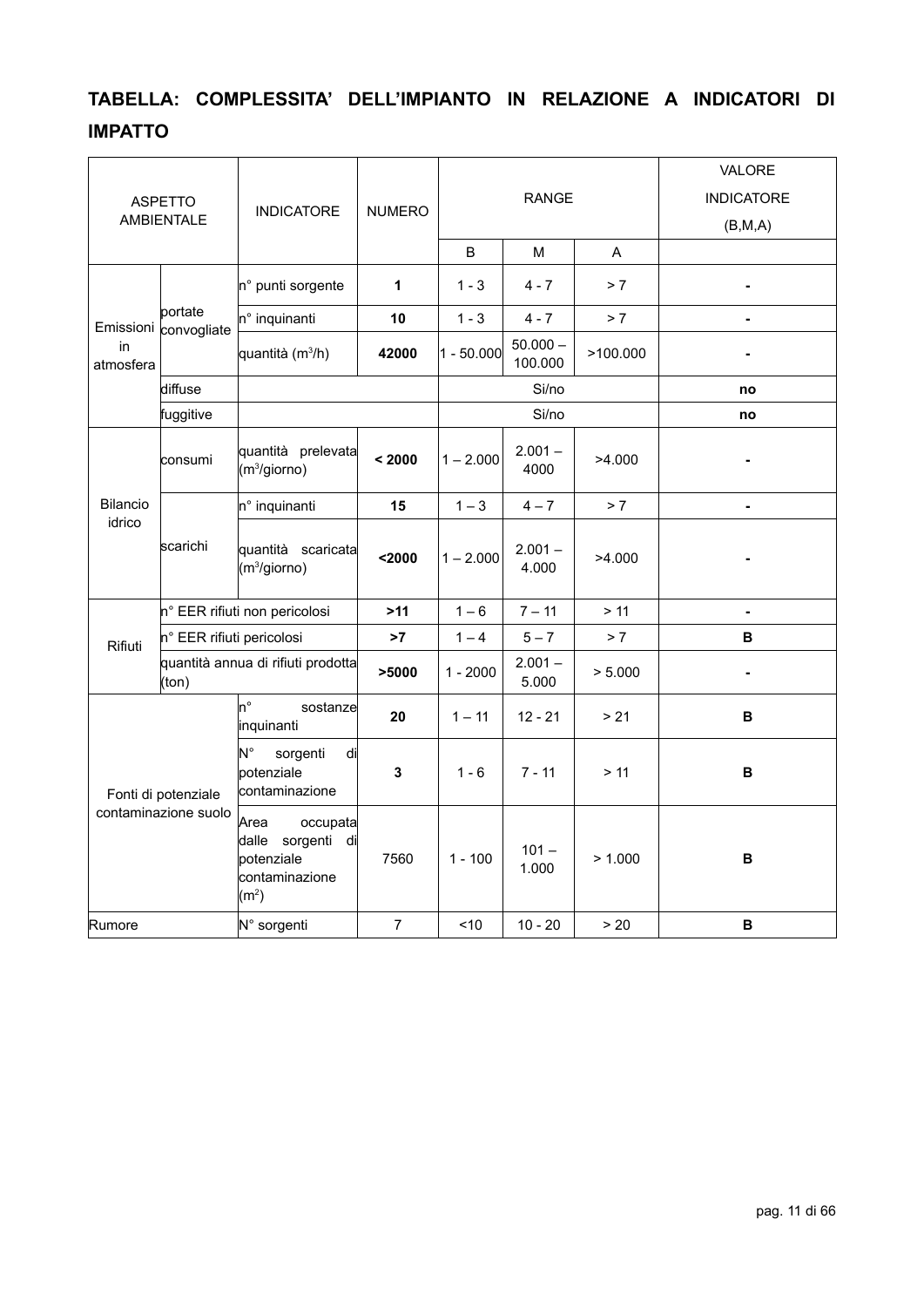|                                                     |                                  | Contributi corrispondenti ad un<br>livello dell'indicatore (espresso in<br>numero di ore) |         |         |                                                     |
|-----------------------------------------------------|----------------------------------|-------------------------------------------------------------------------------------------|---------|---------|-----------------------------------------------------|
|                                                     |                                  | $\mathbf{A}$                                                                              | M       | B       | Contributo all'indice di<br>complessità(espresso in |
| Indicatore                                          |                                  | (alta)                                                                                    | (media) | (bassa) | numero di ore)                                      |
| Emissioni                                           | N° sorgenti                      | $\overline{7}$                                                                            | 3,5     | 1,5     | 0                                                   |
|                                                     | N° inquinanti                    | $\overline{7}$                                                                            | 3,5     | 1,5     | $\mathbf{0}$                                        |
| Convogliate                                         | Quantità                         | $\overline{7}$                                                                            | 3,5     | 1,5     | 0                                                   |
| Emissioni diffuse                                   | Si                               |                                                                                           | 4,5     |         | 0                                                   |
| <b>Emissioni fuggitive</b>                          | No                               |                                                                                           | 4,5     |         | $\mathbf 0$                                         |
|                                                     | Quantità prelevata               | $\overline{7}$                                                                            | 3,5     | 1,5     | 0                                                   |
| <b>Bilancio</b>                                     | N° inquinanti                    | $\overline{7}$                                                                            | 3,5     | 1,5     | $\mathbf{0}$                                        |
| Idrico                                              | Quantità scaricata               | $\overline{7}$                                                                            | 3,5     | 1,5     | $\mathbf{0}$                                        |
|                                                     | N° EER rifiuti non<br>bericolosi | $\overline{7}$                                                                            | 3,5     | 1,5     | $\mathbf{0}$                                        |
| <b>Rifiuti</b>                                      | N° EER rifiuti pericolosi        | $\overline{7}$                                                                            | 3,5     | 1,5     | 1,5                                                 |
|                                                     | Quantità rifiuti prodotta        | $\overline{7}$                                                                            | 3,5     | 1,5     | $\mathbf{0}$                                        |
| Contaminazione                                      | N° inquinanti                    | 5                                                                                         | 3       | 1,5     | 1,5                                                 |
| suolo                                               | N° sorgenti                      | 5                                                                                         | 3       | 1,5     | 1,5                                                 |
|                                                     | Area occupata                    | 5                                                                                         | 3       | 1,5     | 1,5                                                 |
| Rumore                                              | n° sorgenti                      | 8                                                                                         | 5       | 4,5     | 1,5                                                 |
| Somma contributi indicatori                         |                                  |                                                                                           |         |         | 7,5                                                 |
| <b>IMPIANTO DOTATO DI REGISTRAZIONE EMAS (X0,6)</b> |                                  |                                                                                           |         |         | no                                                  |
| IMPIANTO DOTATO DI REGISTRAZIONE ISO 14001 (X0,8)   |                                  |                                                                                           |         | no      |                                                     |
| Indice di complessità delle attività istruttorie IC |                                  |                                                                                           |         | 7,5     |                                                     |
| (espresso in numero di ore)                         |                                  |                                                                                           |         |         |                                                     |

### **TABELLA 2: CALCOLO DELL'INDICE DI COMPLESSITÀ**

## **TABELLA 3 GRADO COMPLESSITÀ DELL'IMPIANTO**

| Indice di complessità delle attività istruttorie IC<br>(espresso in numero di ore) | < 40 | $40 - 80$ | > 80 |
|------------------------------------------------------------------------------------|------|-----------|------|
| Grado di complessità impianto                                                      |      |           |      |

**L'impianto risulta un grado di complessità bassa B**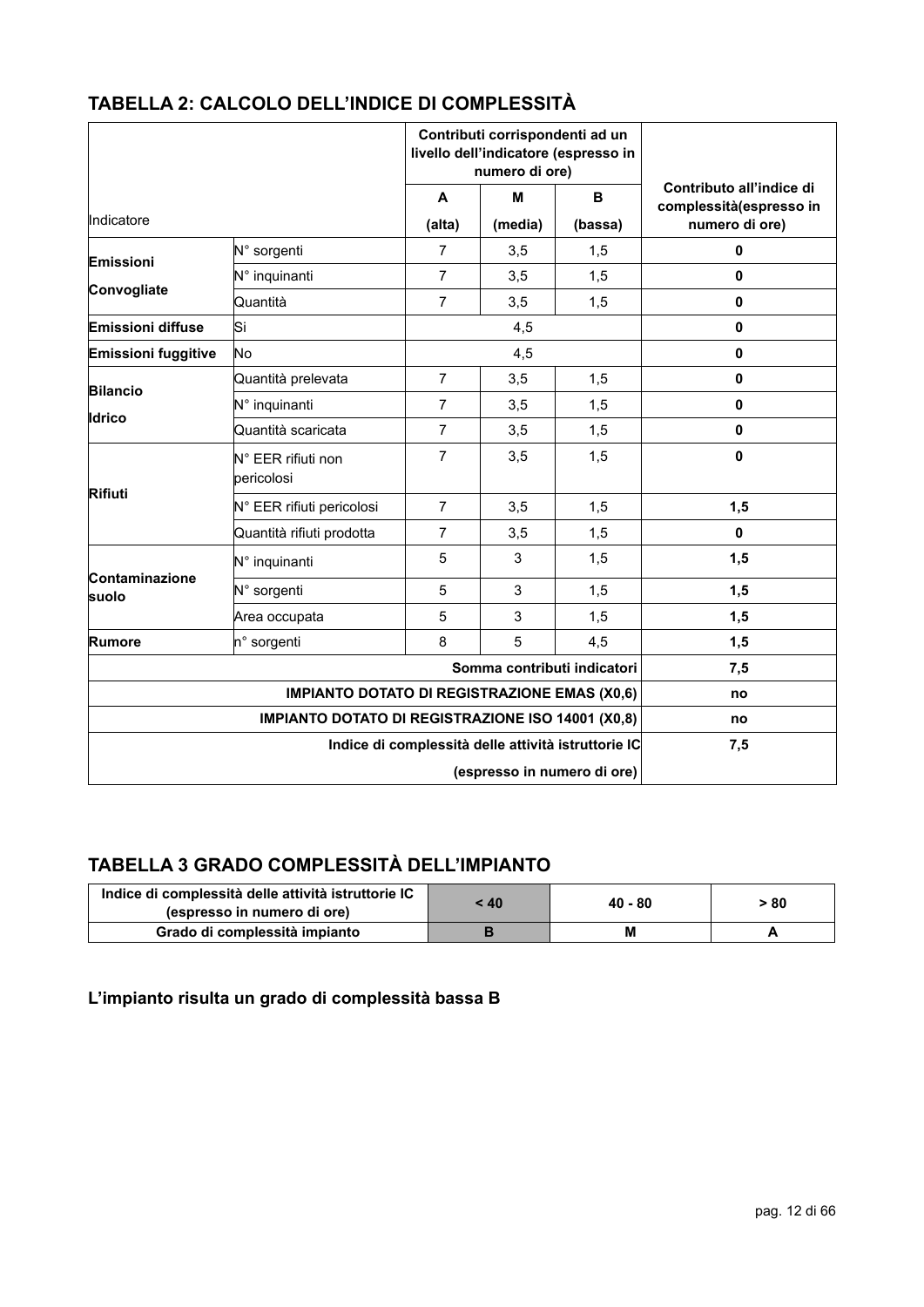## <span id="page-12-1"></span>**B.2 Fidejussioni**

Per l'esercizio delle operazioni di smaltimento e recupero rifiuti il gestore dell'impianto è tenuto a prestare a favore della provincia di Forlì-Cesena una garanzia finanziaria da determinarsi alla luce dei criteri e degli importi stabiliti dalla Regione Emilia-Romagna, ai sensi dell'art. 133 della L.R. 3/99, con Delibera di G.R. n. 1991 del 13.10.2003.

L'importo di tale garanzia finanziaria deve essere determinato considerando:

- le operazioni di recupero e di smaltimento non funzionalmente dipendenti esercitate presso l'impianto;
- i quantitativi autorizzati;
- l'eventuale conseguimento, da parte del gestore, di certificazioni ambientali secondo la norma UNI EN ISO 14001 e/o di registrazioni ai sensi del Regolamento CE 761/01 (EMAS).

#### <span id="page-12-0"></span>*B.2.1 Determinazione dell'importo della garanzia finanziaria*

Le operazioni autorizzate presso l'impianto sono le seguenti:

- R13 Messa in riserva di rifiuti prima delle operazioni indicate nei punti R1/R12.

La capacità istantanea di stoccaggio autorizzata per l'operazione R13 è pari a:

- 122,4 tonnellate di rifiuti pericolosi;

Gli importi previsti dalla D.G.R. 1991/03 per lo svolgimento delle operazioni sopra descritte sono pari rispettivamente a:

| Operazioni D13 e D15 (art. 5, comma 5.1, punto 1); R13 (art.5, comma 5.2, punto 1): |
|-------------------------------------------------------------------------------------|
| $ 250 \in \mathcal{H}$ (con un minimo di 30.000,00 €) per i rifiuti pericolosi      |
| 140 €/t (con un minimo di 20.000,00 €) nel caso di rifiuti non pericolosi.          |

L'azienda è stata certificata da Certind SA ai sensi della norma UNI EN ISO 14001:2015 con n°17471 M emessa in data 06.12.2017 ( scadenza 01.12.2020), pertanto l'entità della Garanzia finanziaria va ridotta del 40%.

Pertanto conformemente a quanto disposto dalla Legge n. 1 del 24.01.2011, che aggiunge all'art. 3 del D.L. 196/10 il seguente comma: "*2-bis. A decorrere dalla data di entrata in vigore della legge di conversione del presente decreto, è ridotto del 50%, per le imprese registrate ai sensi del regolamento (CE) n. 1221/2009 del parlamento europeo e del Consiglio, del 25 novembre 2009 (Emas), e del 40%, per quelle in possesso della certificazione ambientale ai sensi della norma UNI EN ISO 140001, l'importo delle garanzie finanziarie di cui all'art. 208, comma 11, lettera g) del decreto legislativo 3 aprile 2006, n. 152, e successive modificazioni*". l'importo della garanzia finanziaria da prestare a favore di Arpae per l'esercizio dell'impianto, deve essere ridotto del 40%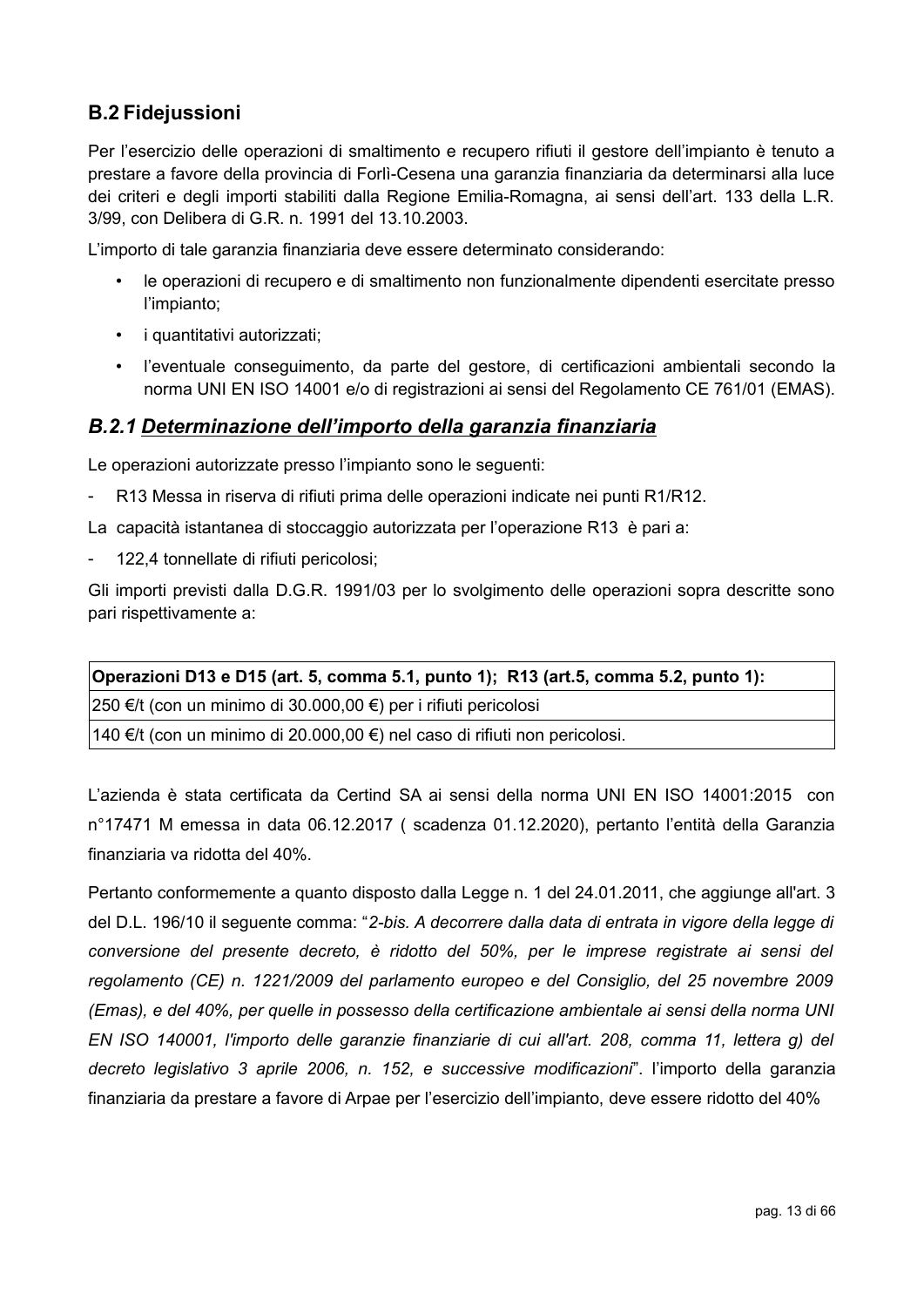Alla luce delle valutazioni sopra descritte l'importo della garanzia finanziaria risulta pari a:

#### **Operazione-R13**

 $(122,4 \t{t}^*250,00 \t{€/t})*0,6 = 18.360,00 \t{€}$ 

#### **TOTALE DA PRESTARE PARI PERTANTO ALL'IMPORTO MINIMO = 30,000,00 €**

Attualmente la garanzia finanziaria prestata dal Gestore, di valore pari a 30.000 € mediante polizza assicurativa della AMA Assicurazioni S.p.A. n. G051/00AO656847 del 20/04/2017 con scadenza 31/03/2029.

L'importo della garanzia sopra descritto è stato determinato con riferimento alla normativa oggi vigente e potrà essere rideterminato e aggiornato alla luce di eventuali modifiche apportate al quadro normativo nazionale e regionale nel corso di validità del presente atto.

#### <span id="page-13-0"></span>*B.2.2 Modalità e tempi di presentazione garanzia finanziaria*

Nel termine perentorio di **90 giorni** dalla data del presente atto la garanzia finanziaria già prestata deve essere adeguata in riferimento alla validità e alle disposizioni contenute nel presente atto. In alternativa la ditta potrà prestare, per l'esercizio dell'impianto in oggetto, una nuova garanzia finanziaria secondo quanto disposto dalla D.G.R. n. 1991 del 13 ottobre 2003, con le modalità di seguito elencate:

- a) l'importo della garanzia finanziaria da prestare a favore di Arpae Direzione Generale via Po 5 - 40139 Bologna, è pari a **€ 30.000,00**;
- b) la validità della garanzia finanziaria dovrà essere pari alla validità della presente AIA maggiorata di due anni;
- c) la garanzia finanziaria dovrà essere prestata secondo una delle forme previste dalla Legge 10 giugno 1982, n. 348 e dalla deliberazione n. 1991 del 13.10.2003, e precisamente:
	- reale e valida cauzione in numerario od in titoli di Stato, ai sensi dell'art. 54 del regolamento per l'amministrazione del patrimonio e per la contabilità generale dello Stato, approvato con RD 23/5/1924, n. 827 e successive modificazioni;
	- fidejussione bancaria rilasciata da aziende di credito di cui all'art. 5 del RDL 12/3/1936, n. 375 e successive modifiche ed integrazioni (conforme allo schema di riferimento delle condizioni contrattuali di cui all'Allegato B alla delibera della R.E.R. n. 1991/03);
	- polizza assicurativa rilasciata da impresa di assicurazione debitamente autorizzata all'esercizio del ramo cauzioni ed operante nel territorio della Repubblica in regime di libertà di stabilimento o di libertà di prestazione di servizi; (conforme allo schema di riferimento delle condizioni contrattuali di cui all'Allegato C alla delibera della R.E.R. n. 1991/03);
- d) la compagnia assicuratrice o l'istituto bancario dovranno produrre una dichiarazione sostitutiva di certificazione con la quale il firmatario della polizza dichiarerà di essere legittimato a sottoscrivere la polizza, allegando copia del proprio documento di identità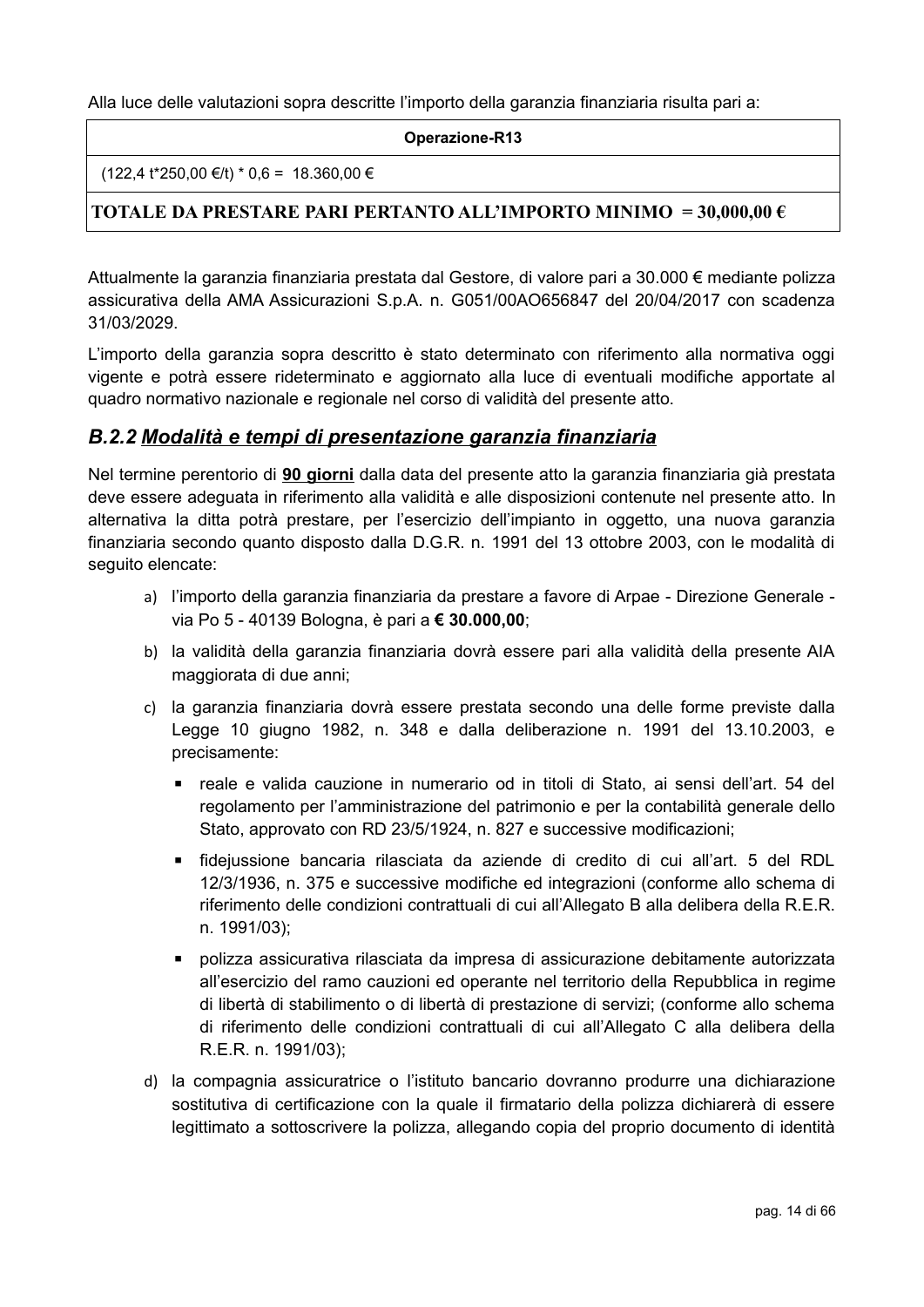in corso di validità; il nome del firmatario dovrà essere esplicitato e la firma dovrà corrispondere a quella posta in calce alla polizza;

- e) il contraente, analogamente, dovrà produrre una dichiarazione sostitutiva di certificazione con la quale il firmatario della polizza dichiarerà di essere legittimato a sottoscrivere la polizza, allegando copia di un documento del proprio identità in corso di validità; il nome del firmatario dovrà essere esplicitato e la firma dovrà corrispondere a quella posta in calce alla polizza;
- f) le dichiarazioni di cui alle lettere d) ed e) sopra riportate dovranno essere allegate all'originale dell'appendice;
- g) il mancato rispetto di quanto previsto al presente punto comporta l'inefficacia dell'Autorizzazione Integrata Ambientale e la sua revoca, previa diffida;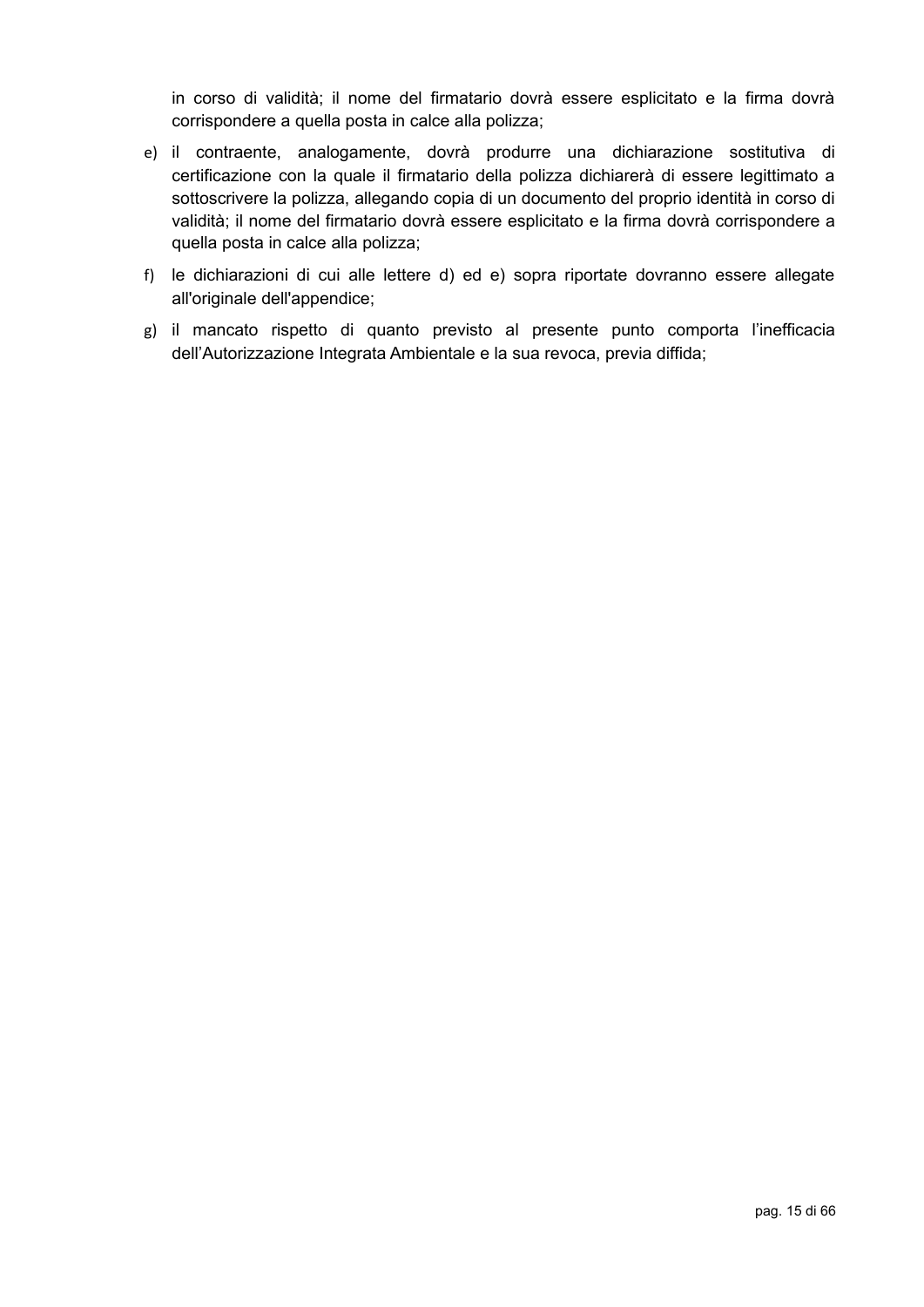## <span id="page-15-3"></span>**C SEZIONE DI VALUTAZIONE INTEGRATA AMBIENTALE**

### <span id="page-15-2"></span>**C.1 Inquadramento Ambientale territoriale, programmatico e descrizione dell'attuale assetto impiantistico**

#### <span id="page-15-1"></span>*C.1.1 Inquadramento ambientale e territoriale*

L'impianto di messa in riserva di rifiuti pericolosi è sito in via XI Settembre 31/A a Longiano, all'interno di un'area definita dal vigente PRG del Comune di Longiano come "Area di espansione residenziale D2". La messa in riserva avviene esclusivamente all'interno del capannone di superficie coperta pari a 246 mq.

Lo stabilimento è inserito in un'area urbanizzata.

#### <span id="page-15-0"></span>*C.1.1.1 PIANIFICAZIONE E VINCOLI TERRITORIALI*

La Tabella seguente riporta i vincoli derivanti dalla classificazione effettuata dal PTCP approvato con Delibera di C.P. n. 68886/146 del 14/09/2006 e s.m.i., così come modificata dalle successive varianti integrative al PTCP approvate con delibera del Consiglio Provinciale n. 70346/146 del 19/07/2010 e con delibera del Consiglio Provinciale n. 103517/57 del 10/12/2015.

| <b>Tavola</b> | <b>Articolo</b>                                                                                                                               | <b>Note</b>                                                                                           |
|---------------|-----------------------------------------------------------------------------------------------------------------------------------------------|-------------------------------------------------------------------------------------------------------|
| Tav. 1        | Art. 3 "Unità di paesaggio": 6 Paesaggio della<br>pianura agricola insediativa                                                                | L'installazione ricade nella Zona D del PRG Zona<br>produttiva di completamento e di espansione ed in |
| Tav. $2$      | Art. 19 "Zone di particolare interesse paesaggistico-<br>ambientale"                                                                          | particolare nella sotto-zona D2 Aree destinate a                                                      |
|               | Art. 28 "Zone di tutela dei corpi idrici superficiali e<br>sotterranei" comma 2 Zona B (area caratterizzata<br>da ricchezza di falde idriche) | insediamenti<br>industriali,<br>artigianali<br>nuovi<br>e<br>commerciali di interesse intercomunale.  |
| Tav. 3        | Art 11 "Sistema delle aree agricole"                                                                                                          |                                                                                                       |
| Tav. 4        | 27 "Zone ed elementi caratterizzati da<br>Art.<br>potenziale instabilità"                                                                     |                                                                                                       |
|               | Art. 28 "Zone di tutela dei corpi idrici superficiali e<br>sotterranei" comma 2 Zona B (area caratterizzata<br>da ricchezza di falde idriche) |                                                                                                       |
| Tav. 5        | 79<br>"Interventi<br>Art.<br>di<br>delocalizzazione<br>e l<br>riqualificazione del comparto zootecnico"                                       | L'attività è esistente ed è zonizzata come territorio<br>pianificato. Nessun vincolo                  |
| Tav. 5A       | Aree per la localizzazione di impianti di smaltimento   L'attività ricade in area disponibile<br>rifiuti                                      |                                                                                                       |
| Tav. 5B       |                                                                                                                                               | Nessuna fascia di rispetto, l'attività è zonizzata come<br>territorio pianificato                     |

*Tabella 4 Pianificazione e vincoli Territoriali*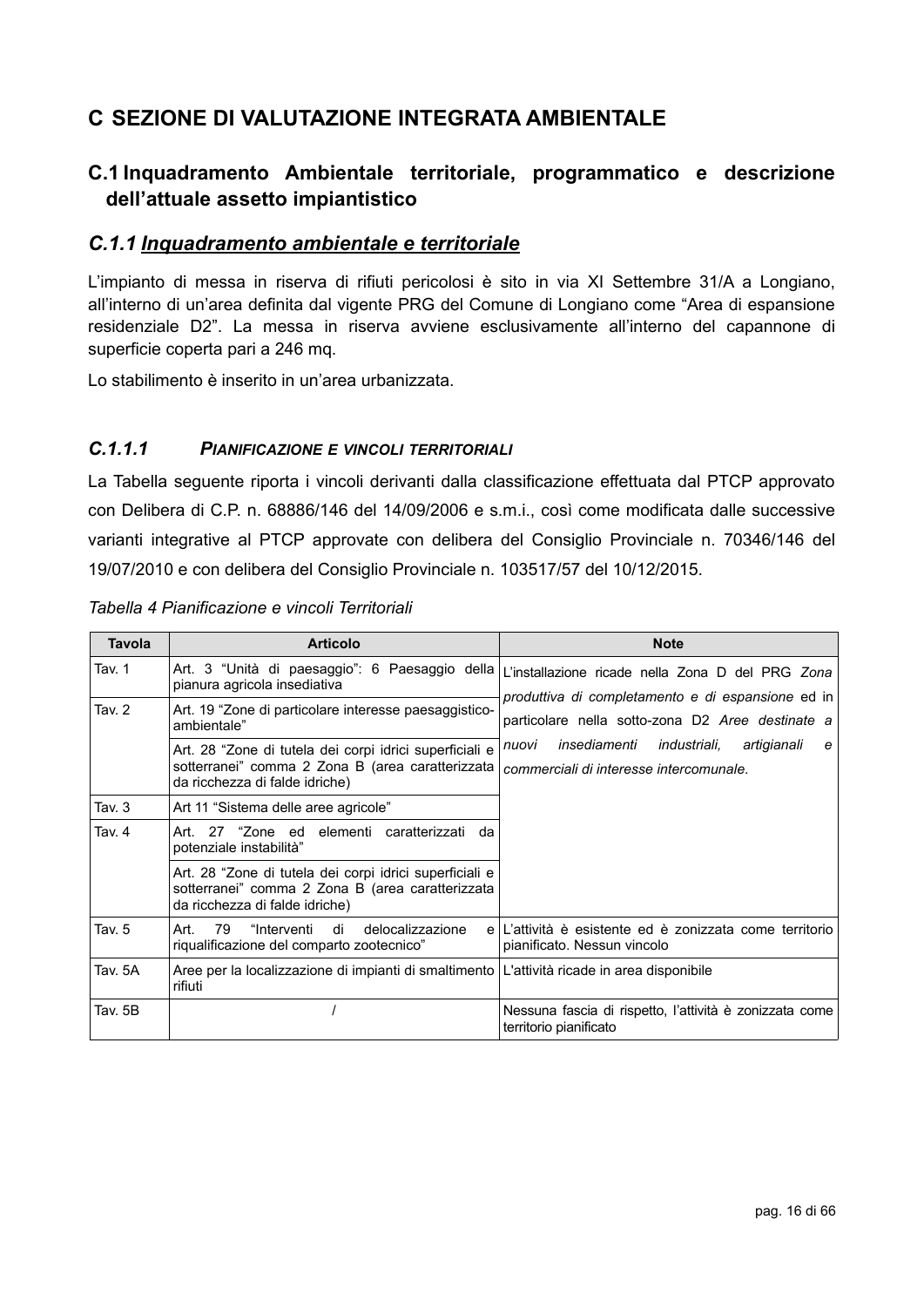### <span id="page-16-3"></span>*C.1.1.2 SIC-ZPS*

L'installazione è situato in zona esterna alle aree ricomprese nei "Siti di importanza comunitaria" (SIC) e nelle "Zone di protezione speciale". L'installazione dista:

- $\checkmark$  circa 31 Km rispetto al sito IT4080014 ZSC Rio Mattero e Rio Cuneo;
- $\vee$  circa 14 Km rispetto al sito IT4090002 ZSC Torriana, Montebello, Fiume Marecchia

#### <span id="page-16-2"></span>*C.1.1.3 PIANO ARIA INTEGRATO REGIONALE (PAIR 2020)*

La Regione ha approvato con deliberazione n. 115 del 11/04/2017 il Piano Aria Integrato Regionale (PAIR2020), comprendente anche il Quadro conoscitivo, le Norme Tecniche di Attuazione e il Rapporto Ambientale contenente la sintesi non tecnica e lo studio di incidenza. Il Piano contiene le misure per il risanamento della qualità dell'aria al fine di ridurre i livelli degli inquinanti sul territorio regionale e rientrare nei valori limite fissati dalla Direttiva 2008/50/CE e dal D.Lgs. n. 155/2010. Il Comune di Longiano rientra nella Zona della Pianura Est, area in cui si sono riscontrati superamenti di PM10. Relativamente al PAIR 2020 si formulano le seguenti osservazioni:

- ✔ *L'installazione non presenta emissioni in atmosfera derivanti da impianti produttivi ne da impianti termici civili.*
- ✔ *La procedura di istruttoria IPPC ha verificato che l'installazione impiega tutte le BAT di settore;*
- ✔ *L'installazione non emette ossidi di Azoto e ossidi di Zolfo.*

#### <span id="page-16-1"></span>*C.1.1.4 PIANIFICAZIONE A SCALA COMUNALE*

L'installazione ricade nella Zona D del PRG *Zona produttiva di completamento e di espansione* ed in particolare nella sotto-zona D2 *Aree destinate a nuovi insediamenti industriali, artigianali e commerciali di interesse intercomunale*.

#### <span id="page-16-0"></span>*C.1.1.5 CLASSIFICAZIONE ACUSTICA*

Con delibera di C.C. n.74 del 26.11.2012 è stato adottato e successivamente approvato l'aggiornamento della classificazione acustica del territorio comunale di Longiano. L'area in esame ricade in piccola parte in classe V (Aree prevalentemente industriali).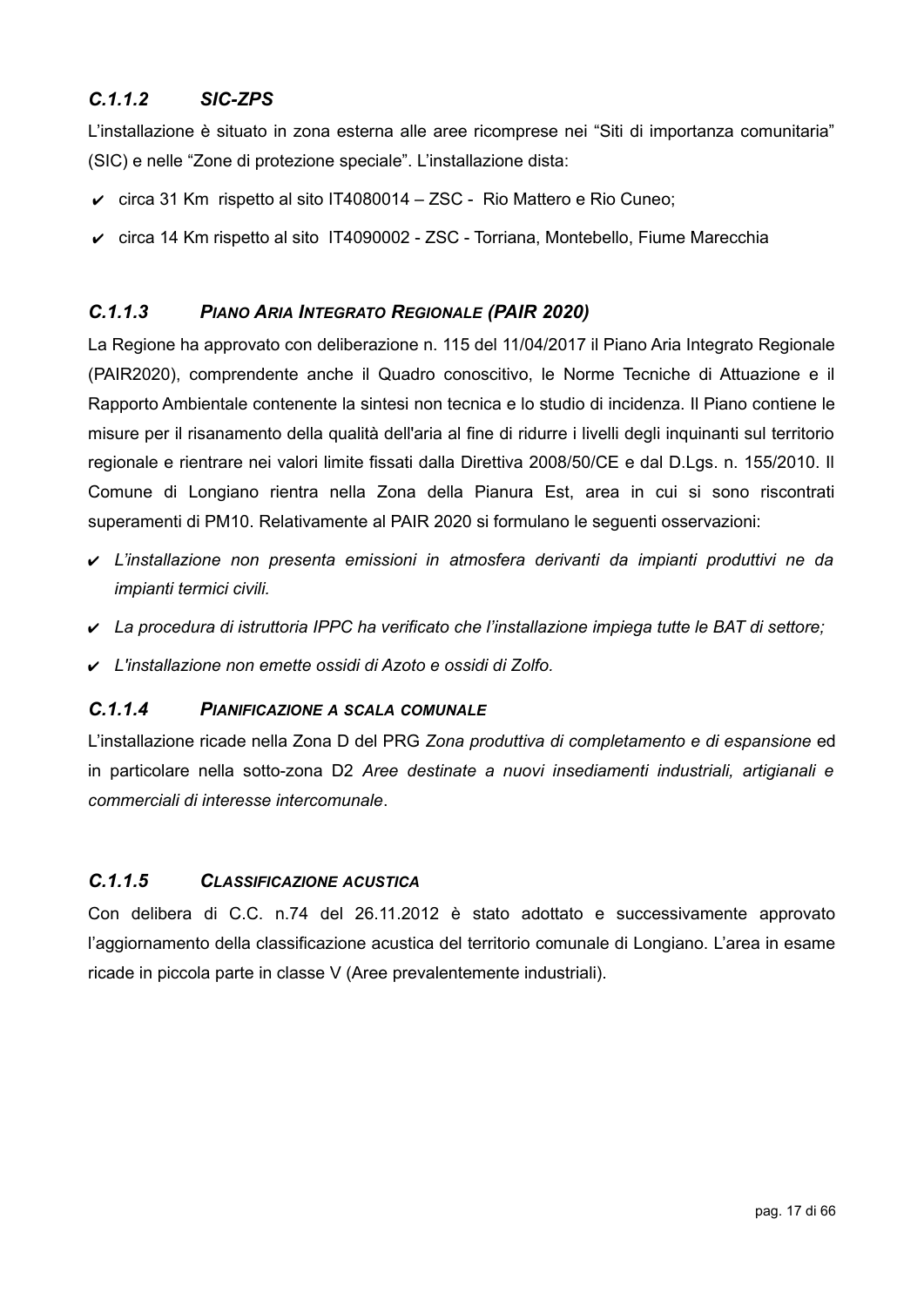### <span id="page-17-1"></span>*C.1.2 Descrizione processo produttivo e assetto impianto*

#### <span id="page-17-0"></span>*C.1.2.1 DESCRIZIONE PROCESSO PRODUTTIVO*

L'azienda svolge attività di messa in riserva (R13) relativamente a rifiuti pericolosi rappresentati in maggior parte da batterie al piombo ed in minima parte da apparecchiature fuori uso. La superficie totale dell'installazione è pari a 559 m<sup>2</sup> di cui 246 m<sup>2</sup> coperti. La superficie destinata allo stoccaggio dei rifiuti pericolosi, totalmente coperta, è invece pari a 68 m<sup>2</sup>.

#### *Ritiro dei Rifiuti*

Il ritiro dei rifiuti è effettuato dalla ditta stessa presso i propri clienti, con automezzi aziendali propri. Gli autocarri aziendali partono dal deposito per recarsi nei vari punti di carico situati all'interno del territorio nazionale, svolgendo attività di microraccolta come definito all'art.193 comma 10 alla Parte IV del D.Lgs.152/06 e smi. Prima del carico dei rifiuti sull'automezzo, vengono effettuate le operazioni di pesatura tramite transpallet dotato di pesatura elettronica integrata. Prima del carico l'operatore verifica l'integrità dei contenitori e l'idoneità del materiale contenuto. Detti contenitori per lo stoccaggio dei rifiuti sono forniti dal Centro di Coordinamento RAEE per le apparecchiature fuori uso e dalla ditta Piombifera che effettua il recupero delle batterie. I soggetti autorizzati al trattamento RAEE e Piombifera ritirano i contenitori dalla sede aziendale e li riconsegnano puliti.

#### *Caratterizzazione Preliminare dei rifiuti*

Prima del ritiro dei rifiuti aventi codice EER 160213\* e 200135\* il Gestore provvede ad acquisire le seguenti informazioni dal produttore/detentore dei rifiuti:

- *Fonte ed origine del rifiuto*
- *Il processo che lo ha generato*
- *La quantità da conferire*

*- Certificazione analitica e/o classificazione del rifiuto effettuate dal produttore/detentore, oppure in alternativa il Gestore stesso svolgerà delle analisi su di un campione rappresentativo del rifiuto da ritirare prima dell'ingresso presso l'installazione.*

Verificata l'ammissibilità dei rifiuti, il Gestore provvederà al ritiro ed all'accettazione degli stessi presso l'installazione. A tale scopo il Gestore ha predisposto un modulo/scheda da compilare da parte dei produttori/detentori per acquisire le informazioni di cui sopra.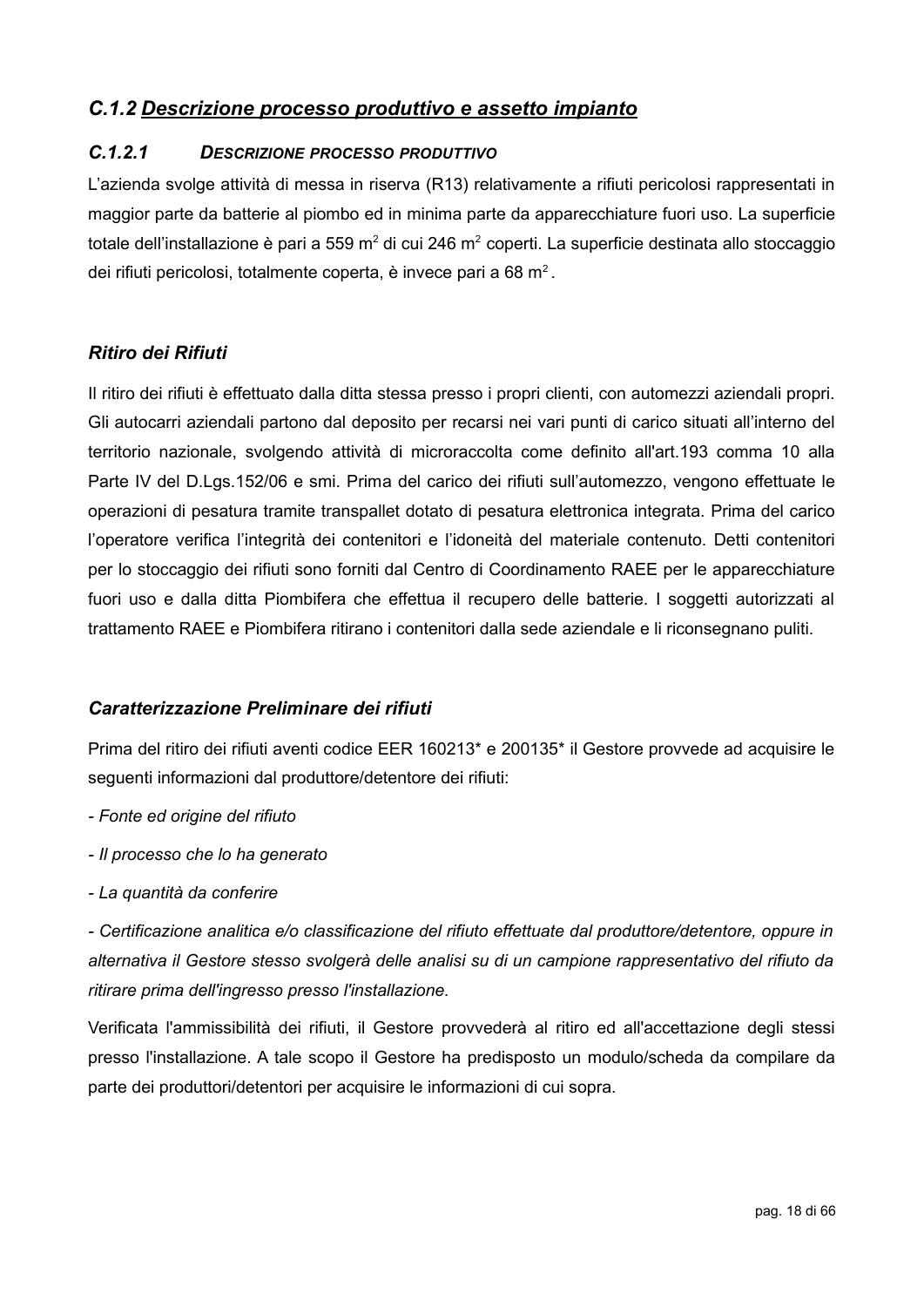#### *Accettazione dei rifiuti presso l'installazione*

I rifiuti in arrivo presso l'installazione, prima di essere posti in stoccaggio all'interno del capannone sono oggetto di verifica documentale al fine di attestare la rispondenza ai requisiti merceologici dati dai produttori. Successivamente l'addetto procede ad un controllo visivo al fine di riscontrare eventuali inidoneità nel qual caso il rifiuto sarebbe respinto. Per l'individuazione di materiale radioattivo il Gestore ha predisposto una specifica procedura che prevede un primo controllo dell'autocarro in ingresso, tramite strumento portatile, all'interno dell'area di carico e scarico individuata nella Planimetria 3D autorizzata. Presso l'installazione sono state infatti individuate 2 aree, una per la sosta dell'automezzo risultato positivo ai controlli (esterna al capannone) ed una interna al capannone dove può avvenire il deposito del materiale radioattivo rilevato dopo lo scarico del medesimo. Nella stessa planimetria 3D viene inoltre indicata un'area per il conferimento dei rifiuti in ingresso ed uscita.

#### *Messa in Riserva dei rifiuti (R13)*

I rifiuti sono stoccati esclusivamente all'interno del capannone la cui pavimentazione è realizzata in cemento ed è completamente impermeabilizzata con vernice epossidica bicomponente con funzione antiacido. L'area destinata alla messa in riserva dei rifiuti (R13) è pari a 68 m<sup>2</sup> suddivisa come di seguito riportato:

- ✔ *160213\* Apparecchiature fuori uso, contenenti componenti pericolosi diversi da quelli di cui alle voci 160209 e 160212* - 15 Cassoni
- ✔ *160601\* Batterie al piombo* 275 Cassoni
- ✔ **200133\* B***atterie e accumulatori di cui alle voci 160601, 160602 e 160603 nonchè batterie e accumulatori non suddivisi contenenti tali batterie* - 20 Cassoni
- ✔ **200135\* A***pparecchiature elettriche ed elettroniche fuori uso, diverse da quelle di cui alla voce 200121 e 200123, contenenti componenti pericolosi* - 30 Cassoni

I contenitori utilizzati per lo stoccaggio delle batterie sono caratterizzati da una base con travette, al fine di evitare rovesciamenti durante la movimentazione con transpallet e carrello elevatore, rendendo così maggiormente sicure le operazioni. In prossimità dell'area di stoccaggio è collocato il deposito per la sepiolite da utilizzare per l'assorbimento dei liquidi in caso di sversamenti accidentali e per la neutralizzazione di soluzioni fuoriuscite dagli accumulatori (Contenitore P in Pllanimetria 3D). In caso di impiego di detto materiale assorbente, il materiale contaminato viene depositato presso apposito recipiente nell'area identificata in planimetria 3D (Contenitore PC).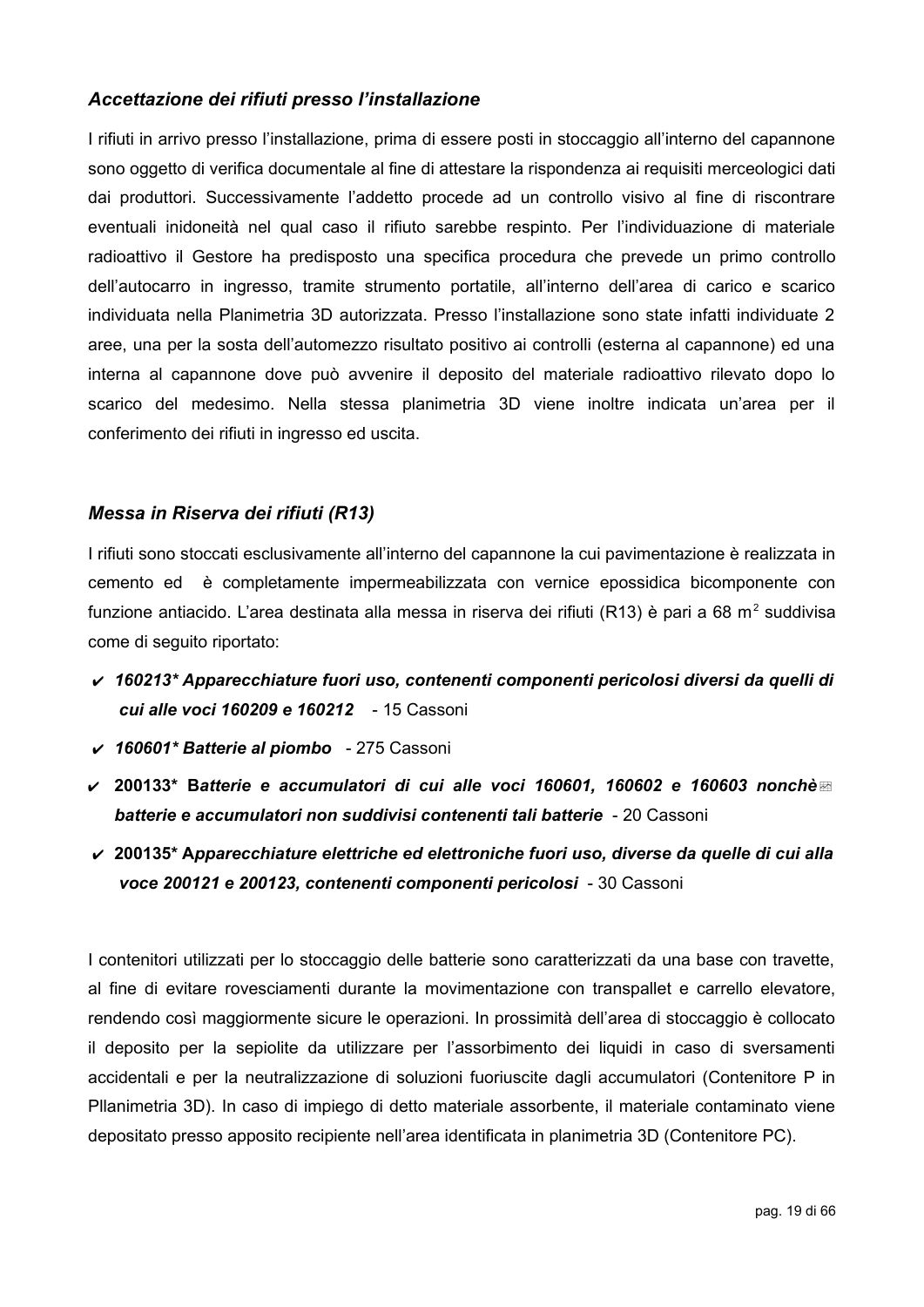#### *Ritiro dei rifiuti da parte di soggetti autorizzati*

I rifiuti sono ritirati da soggetti autorizzati al trattamento RAEE (aderenti al Centro di Coordinamento RAEE) e dalla ditta Piombifera per quanto concerne le batterie esauste. I rifiuti, prima della spedizione, vengono pesati tramite transpallet e caricati sui mezzi dei soggetti autorizzati. Prima della partenza vengono compilati e firmati i formulari di identificazione dei rifiuti.

#### *Dotazione di mezzi e strumenti*

Le attrezzature relative allo svolgimento dell'attività sono costituite da:

- *Transpallet con pesatura elettronica integrata*
- *Muletto elettrico CL E30 ELETTRONIC*
- Contenitori in plastica per la raccolta delle batterie esauste da 610 Litri.(Utilizzati anche per lo *stoccaggio delle altre tipologie di rifiuti autorizzati)*
- *Pesa elettronica DINI ARGEO S.n.c*
- *Strumento di tipo portatile per rilevazione radioattività ATOMEX Modello AT 11 17 M*

Per quanto riguarda invece i mezzi di trasporto utilizzati per la raccolta dei rifiuti sul territorio nazionale, sono i seguenti:

- *3 Camion*
- *1 Rimorchio*
- *2 Autocarri*

#### <span id="page-19-0"></span> *C1.3 Manuale Operativo, Procedure e Istruzioni Operative dell'installazione*

L'installazione è dotata di un "Manuale operativo per impianto di messa in riserva di rifiuti pericolosi" Revisione 3 del 17/08/2020, in cui sono descritte le modalità di gestione dell'installazione ed alcuni dei controlli interni svolti dagli operatori presenti nell'installazione.

A titolo informativo si riporta l'elenco dei diversi paragrafi del Manuale Operativo che sono collegati più direttamente alla gestione dell'installazione:

• Attrezzature utilizzate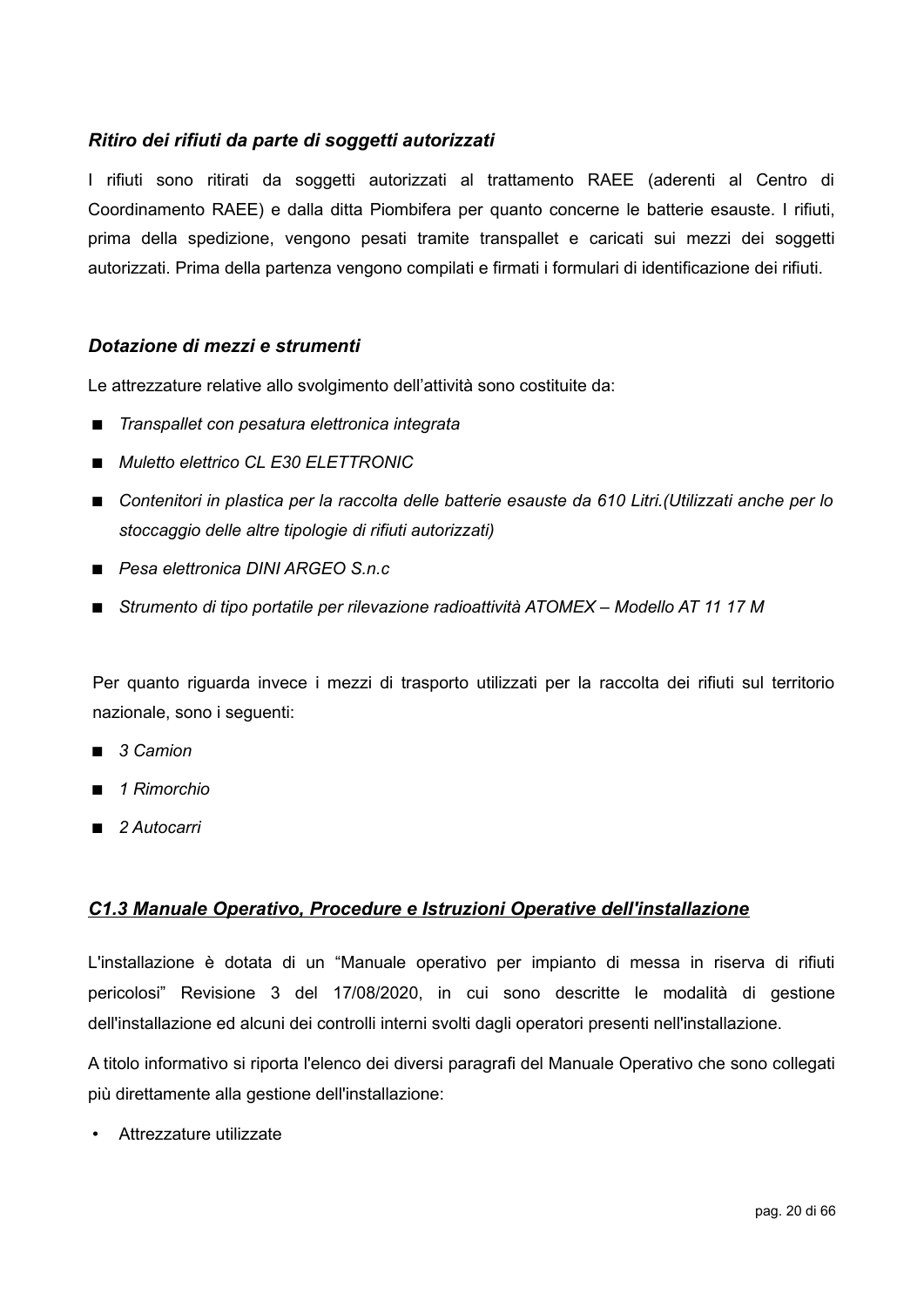- **Caratterizzazione preliminare dei rifiuti**
- Raccolta del materiale
- **Procedura di accettazione presso l'installazione**
- **Messa in riserva R13 Criteri per lo stoccaggio dei rifiuti**
- Ritiro da parte di soggetti autorizzati
- **Potenzialità dell'impianto**
- **Rispetto delle norme tecniche vigenti**
- Impatti dell'impianto in relazione alle varie matrici ambientali
- **Condizioni operative anomale e potenziali situazioni di emergenza**
- Piano di ripristino previsto a chiusura dell'impianto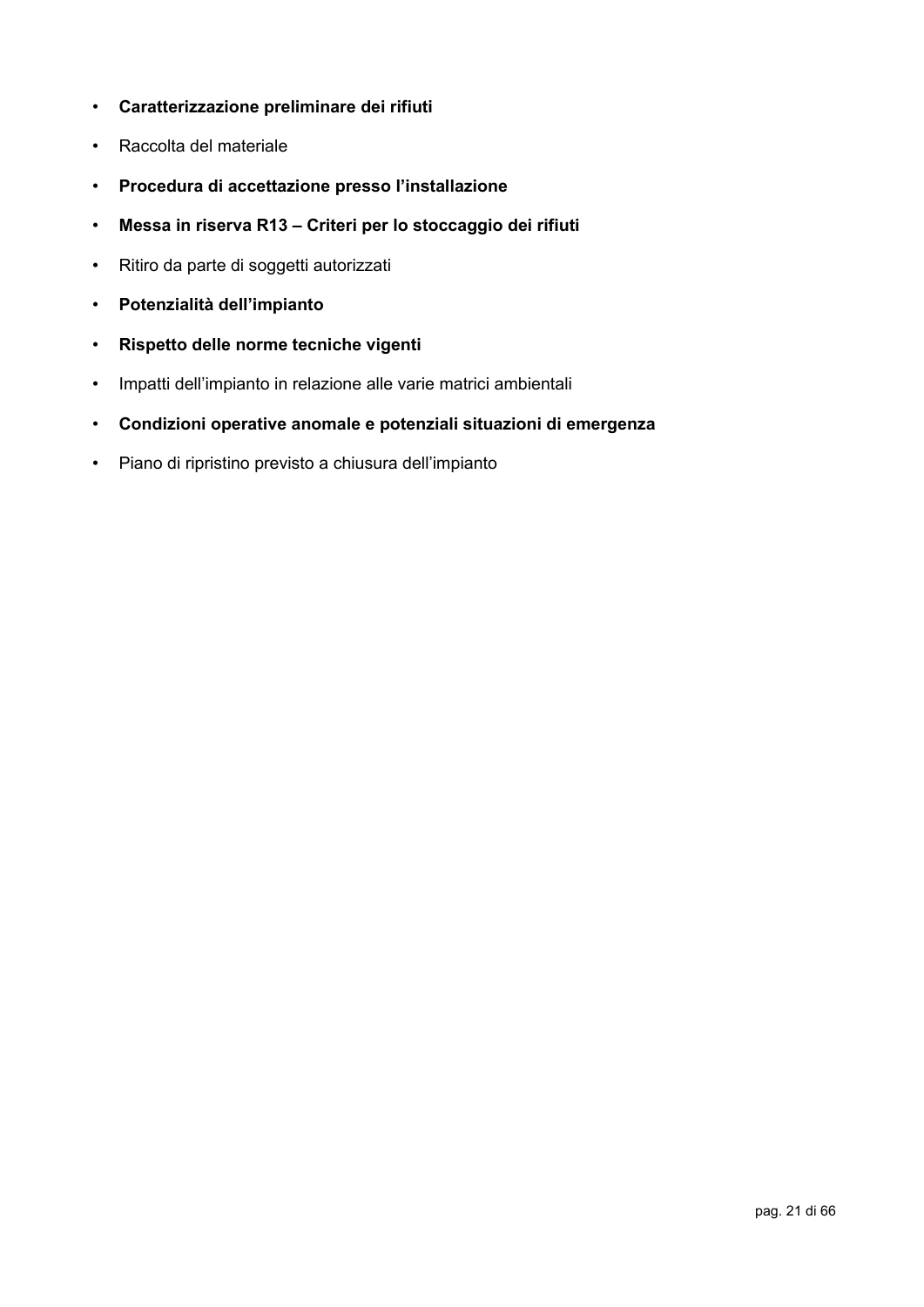Si riporta di seguito lo schema a blocchi dell'impianto che tiene in considerazione le fasi inserite dall'assetto definitivo gli assetti:

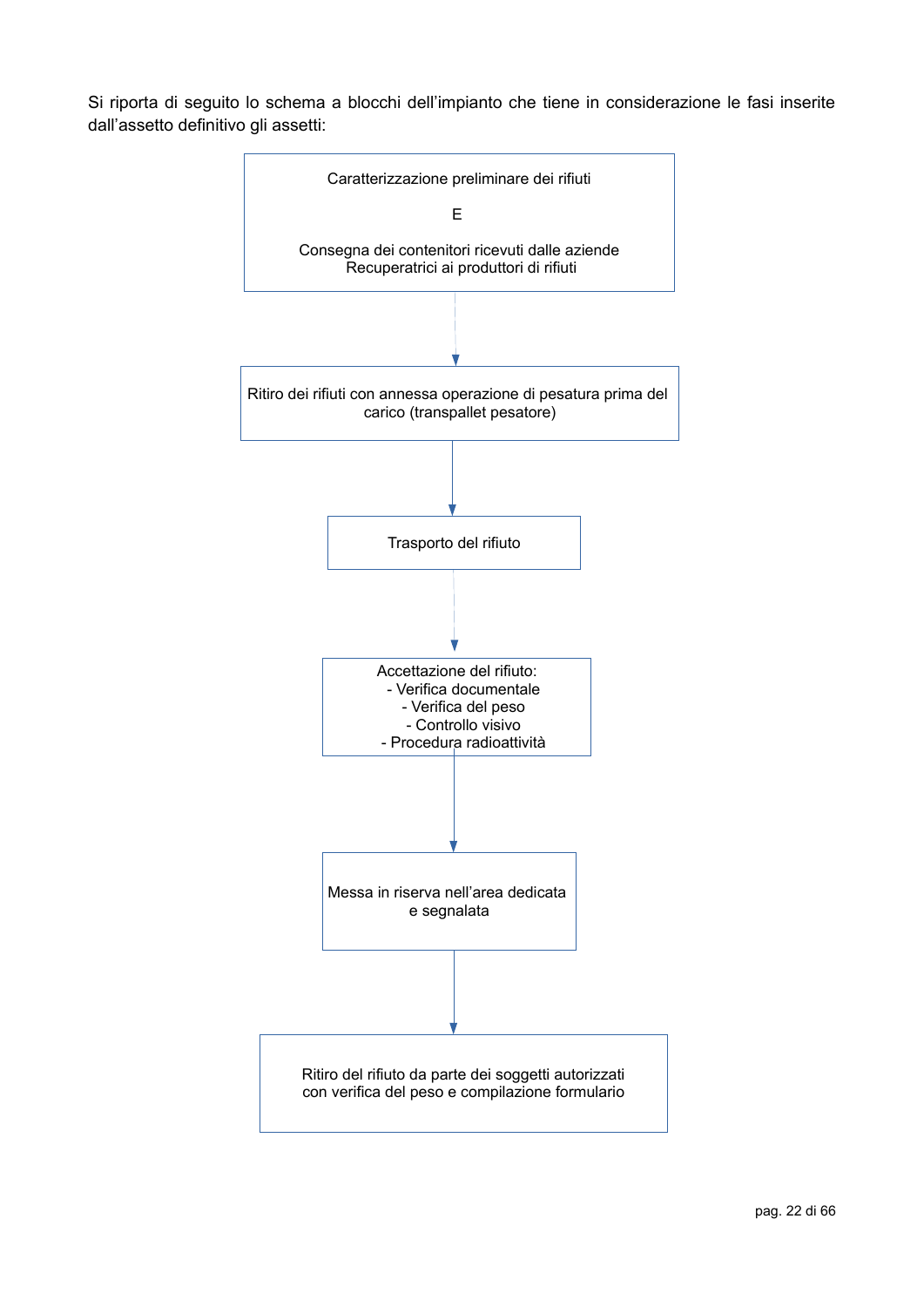### <span id="page-22-0"></span>**C.2 Impatti, criticità individuate, opzioni considerate**

ll Gestore dell'installazione ha proceduto, coerentemente con l'approccio richiesto dalla normativa IPPC, ad illustrare l'impatto delle proprie attività rispetto alle seguenti componenti/matrici ambientali:

- ➢ *consumo di materie prime;*
- ➢ *acqua ed energia;*
- ➢ *rifiuti;*
- ➢ *emissioni in atmosfera convogliate e diffuse;*
- ➢ *scarichi idrici;*
- ➢ *rumore.*
- ➢ *Tutela del suolo*

L'analisi e la valutazione ambientale nonché le necessità di adeguamento sono individuate sulla base delle MTD riportate nei seguenti documenti:

- *D.M. 31 gennaio 2005 allegato II "linee guida nazionali per l'identificazione delle Migliori Tecniche Disponibili (sistemi di monitoraggio).*
- *DECISIONE DI ESECUZIONE (UE) 2018/1147 DELLA COMMISSIONE del 10 agosto 2018 che stabilisce le conclusioni sulle migliori tecniche disponibili (BAT) per il trattamento dei rifiuti, ai sensi della direttiva 2010/75/UE del Parlamento europeo e del Consiglio.*
- *Documento di riferimento sulle migliori tecniche disponibili in materia di Efficienza energetica Febbraio 2009 (BREF Energy Efficiency February 2009).*

Oltre a tali documenti si sono tenuti in considerazione anche le norme o deliberazioni regionali specifiche in materia ambientale. L'esame contestuale che di seguito viene esplicitato, della conformazione impiantistica, degli andamenti delle emissioni in riferimento agli strumenti di pianificazione ha permesso di concludere che:

- ✔ sussiste la conformità dell'installazione rispetto alle disposizioni normative/autorizzative vigenti relativamente all'aspetto ambientale considerato, all'entità dell'impatto, alla sensibilità della collettività nei confronti dell'aspetto ambientale considerato;
- $\triangleright$  sono state individuate le criticità riguardo alle diverse matrici ambientali e consequentemente identificati gli impatti principali dell'installazione per la successiva definizione delle eventuali proposte di miglioramento o adeguamento e degli interventi da intraprendere per conseguire la sostenibilità ambientale;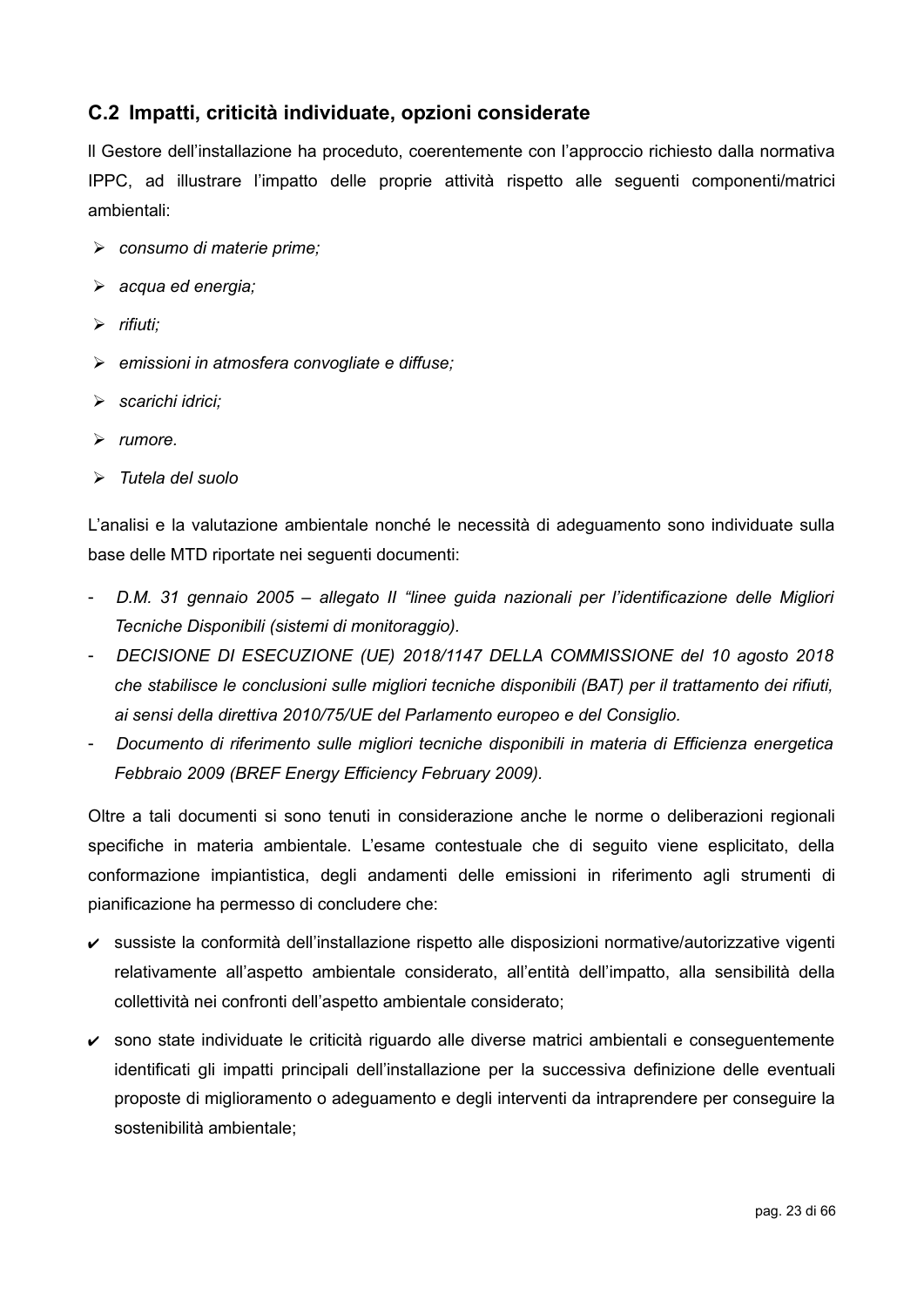✔ sono state predisposte procedure e istruzioni operative volte all'analisi e al contenimento degli impatti derivanti non solo dalle normali condizioni operative dell'installazione ma anche dalle condizioni di emergenza ipotizzabili.

Di seguito si riportano la descrizione delle emissioni e le valutazioni effettuate evidenziando quelli che possono essere definiti gli aspetti ambientali significativi dell'attività in questione.

### <span id="page-23-3"></span>*C.2.1 Materie prime e consumi*

L'installazione, svolgendo esclusivamente attività di messa in riserva di rifiuti pericolosi, non acquista materie prime da impiegare nel ciclo produttivo tuttavia viene conservato presso lo stabilimento la sostanza assorbente (sepiolite) deputata all'assorbimento di eventuali sversamenti derivanti dalla movimentazione delle batterie esauste. ll consumo di energia elettrica dalla rete di distribuzione è relativo quasi esclusivamente alla sola illuminazione del locale adibito allo stoccaggio dei rifiuti mentre il consumo di energia termica per riscaldamento non è previsto in quanto non sono presenti presso l'installazione impianti termici civili. Il consumo di acqua proviene esclusivamente da rete idrica ed è relativo alla sola utenza domestica non essendoci di fatto un ciclo produttivo che ne preveda l'impiego.

### <span id="page-23-2"></span>*C.2.2 Emissioni in atmosfera*

Nell'installazione non sono presenti emissioni convogliate in atmosfera derivanti da impianti produttivi, inoltre sono stoccate esclusivamente tipologie di rifiuti solidi non polverulenti la cui natura non dà luogo ad emissioni diffuse di alcun tipo.

### <span id="page-23-1"></span>*C.2.3 Scarichi idrici*

Presso l'installazione sono presenti le seguenti tipologie di scarichi idrici:

- ✔ *S1 acque meteoriche provenienti dal dilavamento dai pluviali e dal piazzale esterno*
- ✔ *S2 acque reflue domestiche derivanti dai servizi igienici*

### <span id="page-23-0"></span>*C.2.4 Rifiuti*

La ditta non dà luogo a produzione di rifiuti in condizioni di attività lavorativa normale ma effettua esclusivamente lo stoccaggio (messa in riserva R13) di rifiuti pericolosi ritirati presso terzi (microraccolta).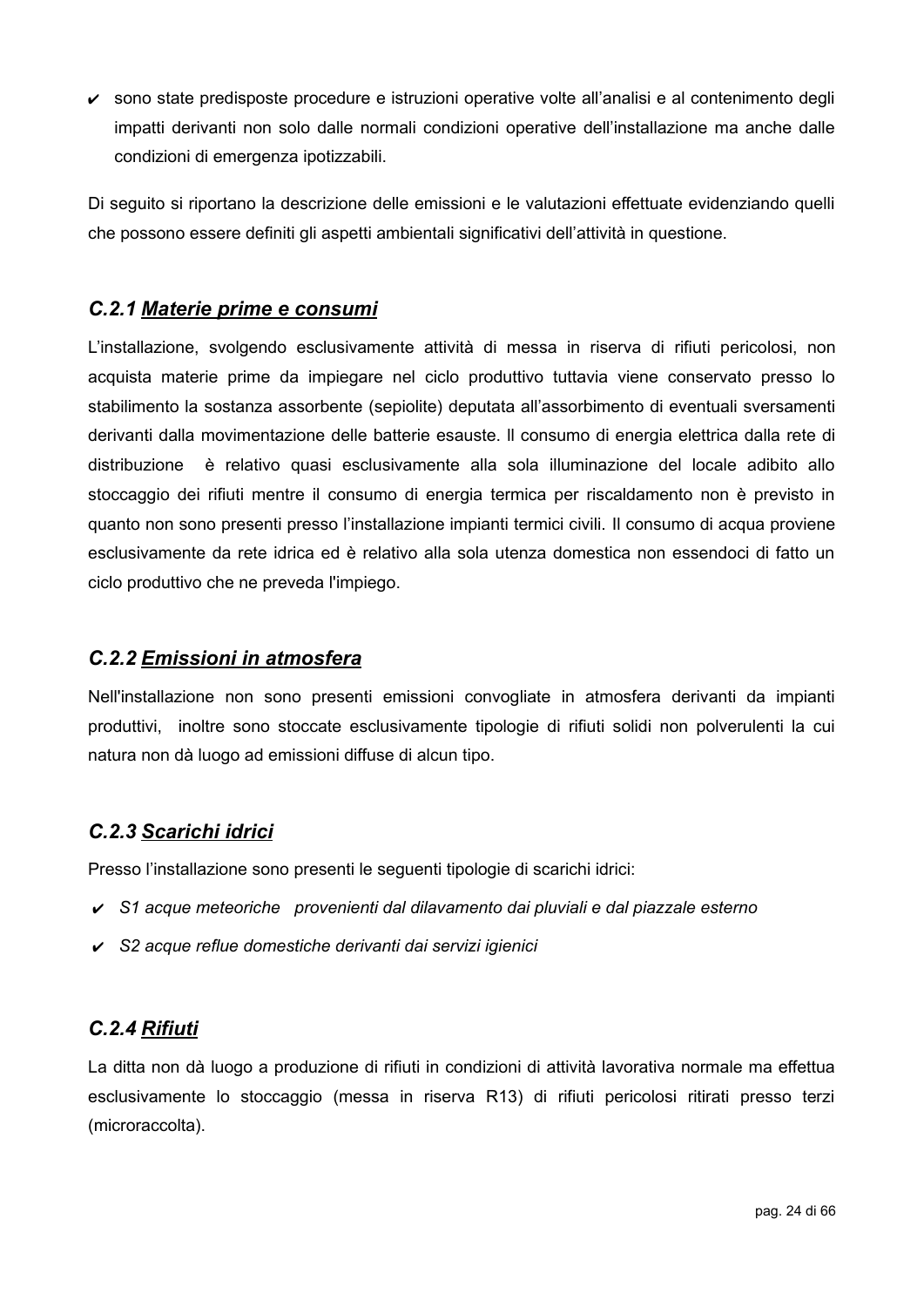Si riportano nella Tabella 5 seguente i rifiuti gestiti dall'attività nelle aree definite dalla Planimetria 3D *Aree di stoccaggio dei rifiuti*

| <b>Codice EER</b> | <b>Descrizione</b>                                                                                                                               | Modalità di stoccaggio                                                                                                                                          |
|-------------------|--------------------------------------------------------------------------------------------------------------------------------------------------|-----------------------------------------------------------------------------------------------------------------------------------------------------------------|
| 16 02 13*         | Apparecchiature fuori uso, contenenti componenti pericolosi<br>diversi da quelli di cui alle voci 160209 e 160212                                | Cassoni/Container in plastica<br>dotati di chiusura e con alla base<br>travette per consentirne una                                                             |
| 16 06 01*         | Batterie al piombo                                                                                                                               | facile movimentazione                                                                                                                                           |
| $20.01.33*$       | Batterie e accumulatori di cui alle voci 160601, 160602 e<br>160603 nonché batterie e accumulatori non suddivisi<br>contenenti tali batterie     | Tutti i rifiuti sono stoccati<br>all'interno del capannone ove la<br>pavimentazione è costituita da<br>cemento rivestito con vernice<br>epossidica bicomponente |
| $20.01.35*$       | Apparecchiature elettriche ed elettroniche fuori uso, diverse da<br>quelle di cui alla voce 200121 e 200123, contenenti<br>componenti pericolosi |                                                                                                                                                                 |

#### <span id="page-24-1"></span>*C.2.5 Protezione del suolo e acque sotterranee*

Visto quanto chiarito al §12 della Circolare del Ministero dell'ambiente e della tutela del territorio e del mare Protocollo 0012422/GAB del 17.06.2015, verificato che non sono impiegate "sostanze pericolose pertinenti" (così come definite ai sensi dell'art.5 comma 1 lettera v-octies del D.Lgs.152/06 e smi e dall'Allegato I al DM 272/2014) e che non sono presenti vasche/serbatoi interrati contenenti dette sostanze, l'installazione non è soggetta agli obblighi connessi alla relazione di riferimento.

#### <span id="page-24-0"></span>*C.2.6 Emissioni sonore*

Le sorgenti sonore identificabili nello stabilimento consistono unicamente nelle attività di movimentazione mezzi nel piazzale esterno e di carico scarico dei rifiuti all'interno del deposito mediante carrello elevatore. Viene dichiarato che le attività di scarico e scarico effettuate presso il deposito hanno una durata giornaliera inferiore ai 30 minuti.

E' stato identificato un ricettore esposto alle emissioni sonore dell'attività. Nello specifico si tratta di una civile abitazione sita nei pressi dell'attività (R1). Sono stati eseguiti rilievi acustici con l'obiettivo di valutare l'immissione dovuta alla sorgente specifica presso il ricettore R1 (ricettore maggiormente esposto) e la verifica dei limiti assoluti e differenziali.

Di seguito vengono riportati i valori rilevati senza considerare la correzione prevista per il rumore a tempo parziale .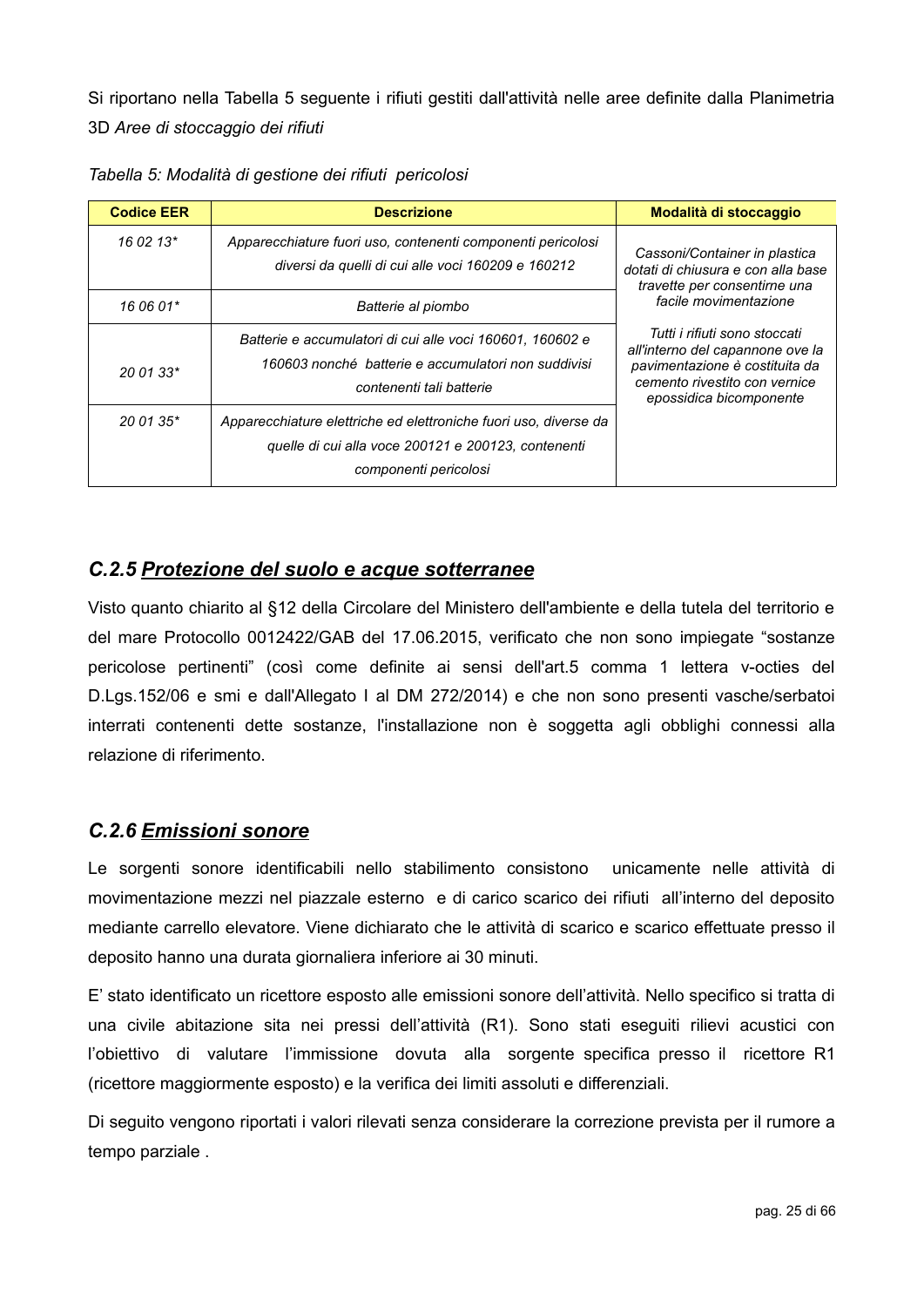| Mis.           | <b>Ricettore</b> | Posizione di<br>misura  | TM<br>Tempo<br>di<br>misura<br>(min) | TR<br>Tempo di<br>riferimento | LA<br>(dBA) | <b>LR</b><br>(dBA) | <b>LD Livello</b><br>differenziale<br>di<br>immissione<br>(dBA) | <b>Valore limite</b><br>differenziale<br>di<br>immissione<br>d(BA) |
|----------------|------------------|-------------------------|--------------------------------------|-------------------------------|-------------|--------------------|-----------------------------------------------------------------|--------------------------------------------------------------------|
| P <sub>1</sub> | R <sub>1</sub>   | Facciata<br>edificio R1 | 70                                   | Diurno                        | 55,2        | 52,0               | 3,2                                                             | 5                                                                  |

Durante la misurazione del rumore residuo le sorgenti esterne alla ditta ELLE ELLE snc principalmente individuabili risultavo essere il rumore da traffico stradale e quello legato alle restanti attività presenti nel medesimo contesto produttivo.

### <span id="page-25-0"></span>*C.2.7 Sicurezza e prevenzione eventi incidentali*

La ditta ha individuato 2 tipologie di scenari incidentali come di seguito riportato:

- *1. Possibilità di ricevere materiale radioattivo.*
- *2. Eventuali sversamenti di acidi contenuti nelle batterie stoccate.*

Per quanto concerne il punto 1 il gestore ha previsto un *"Protocollo relativo alle misure radiometriche, alla calibrazione degli strumenti di misura ed alle procedure di emergenza" Rev.2*/2019. Presso l'installazione sono stati infatti individuate 2 aree, una esterna al capannone deputato allo stoccaggio dei rifiuti in cui può sostare l'automezzo risultato positivo ai controlli radiometrici ed un'area interna al capannone in cui depositare eventuale materiale radioattivo di piccole dimensioni riscontrato durante la fase di accettazione e stoccaggio dei rifiuti presso l'installazione. Per quanto concerne il punto 2 la ditta detiene presso il capannone una sostanza assorbente (sepiolite) al fine di intervenire qualora dalla movimentazione dei rifiuti fuoriescano sostanze liquide sulla pavimentazione.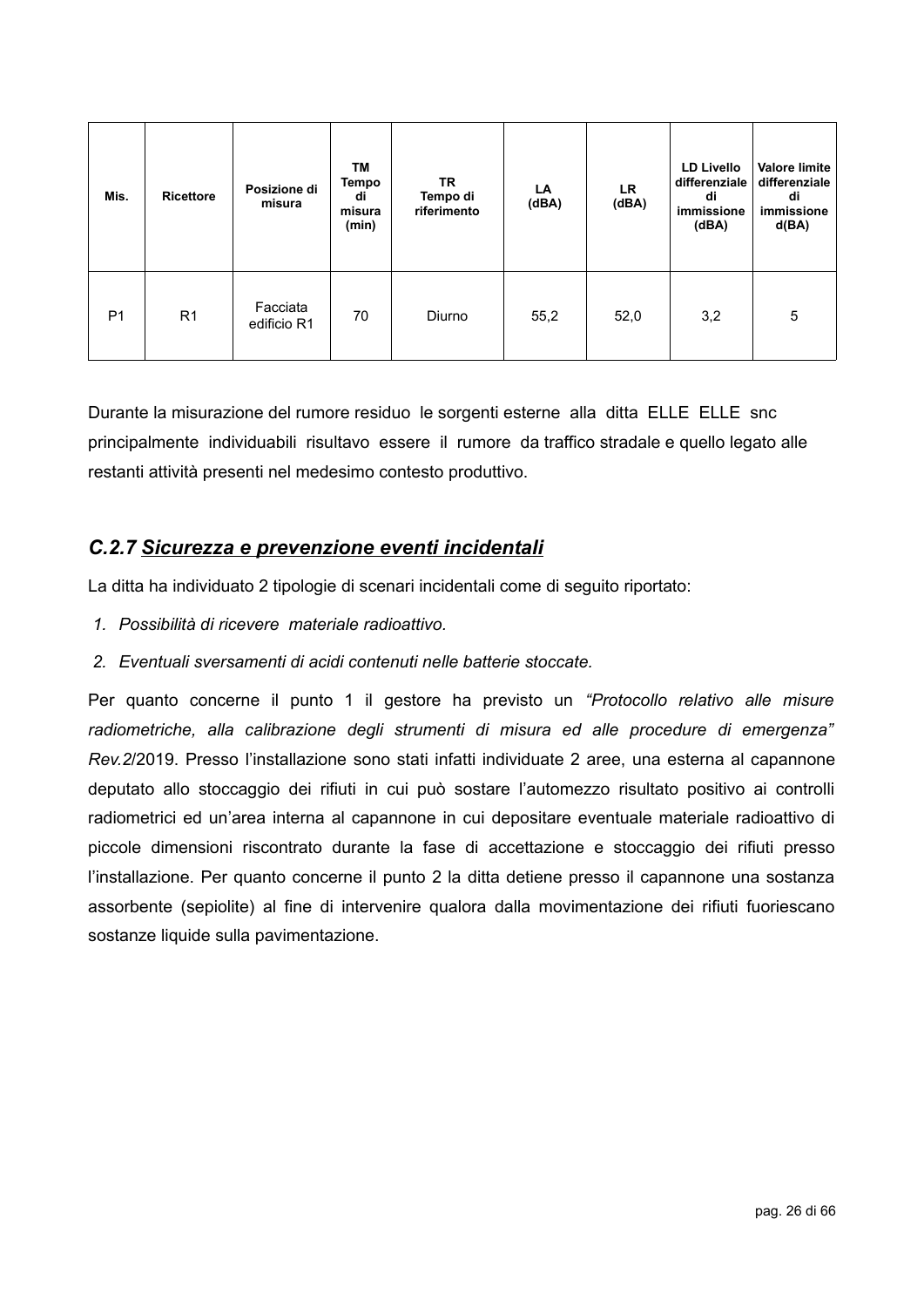## <span id="page-26-1"></span>**C.3 CONFRONTO CON LE MIGLIORI TECNICHE DISPONIBILI – BAT CONCLUSION**

### <span id="page-26-0"></span>*C.3.1 Conclusioni generali sulle BAT*

Il Gestore, conformemente alla disciplina normativa, ha presentato la situazione aziendale rispetto

alle *Decisione di esecuzione (UE) 2018/1147 della Commissione del 10 agosto 2018* che stabilisce le conclusioni sulle migliori tecniche disponibili (BAT) per il trattamento dei rifiuti, ai sensi della direttiva 2010/75/UE del Parlamento europeo e del Consiglio.

Nella parte sottostante si riporta la situazione aziendale in relazione alle BAT di settore per quanto riguarda le tecniche generali di gestione dei rifiuti.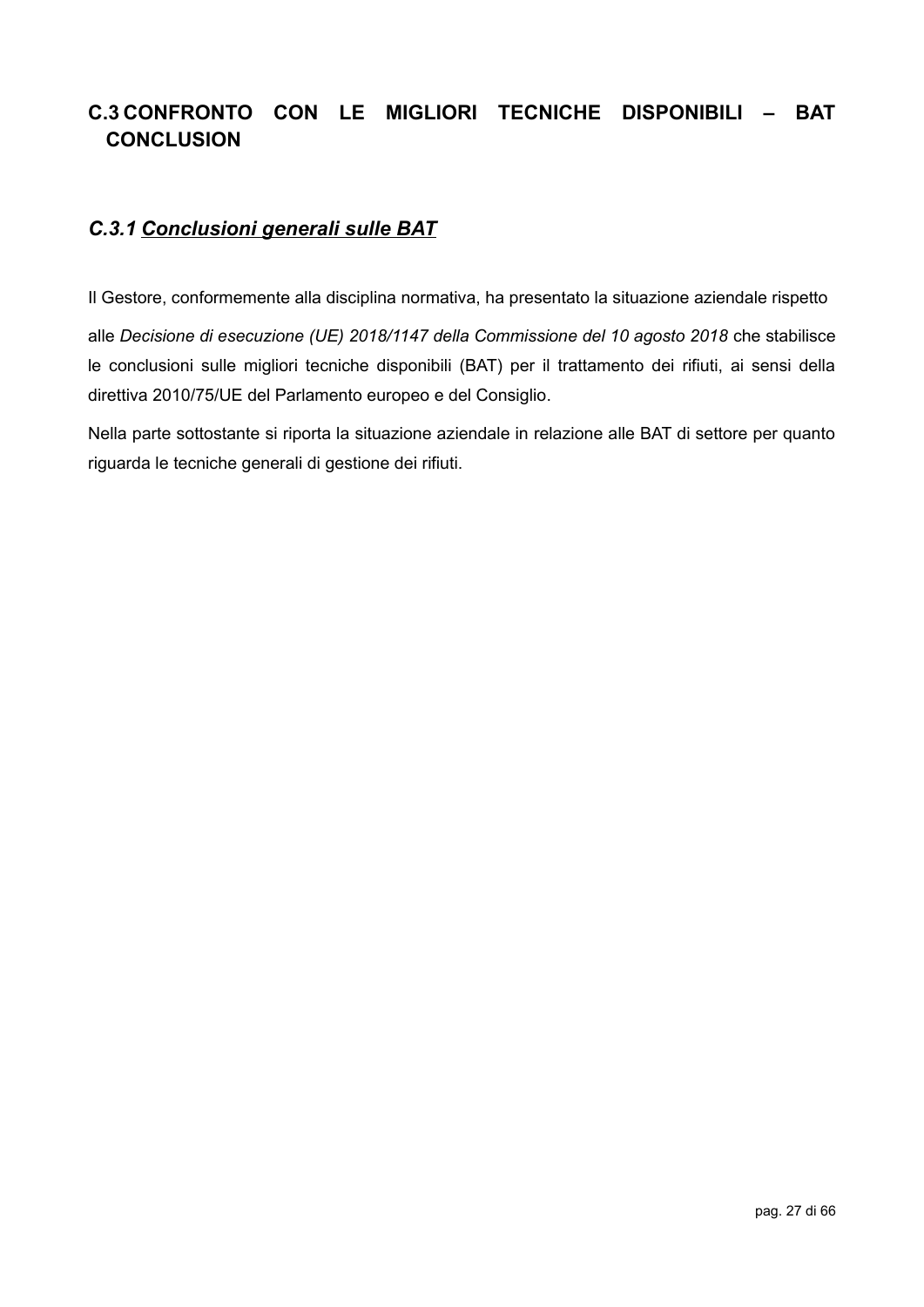#### **Prestazione ambientale complessiva**

### *BAT 1*

Per migliorare la prestazione ambientale complessiva, la BAT consiste nell'istituire e applicare un sistema di gestione ambientale avente tutte le caratteristiche seguenti:

<span id="page-27-0"></span>

|      | <b>Caratteristiche</b>                                                                                                                                                                      | Applicabilità                                     | Valutazione proposta dal<br>Gestore e integrata da Arpae |
|------|---------------------------------------------------------------------------------------------------------------------------------------------------------------------------------------------|---------------------------------------------------|----------------------------------------------------------|
|      |                                                                                                                                                                                             |                                                   | in relazione all'applicazione                            |
|      | impegno da parte della direzione, compresi i dirigenti di alto grado;                                                                                                                       | L'ambito di applicazione                          | L'azienda è certificata UNI EN ISO                       |
|      | definizione, a opera della direzione, di una politica ambientale che preveda il miglioramento continuo della prestazione                                                                    | (ad esempio il livello di                         | 14001:2015 e UNI EN<br><b>ISO</b>                        |
|      | ambientale dell'installazione:                                                                                                                                                              | dettaglio) e la natura del<br>sistema di gestione | 9001:2015.                                               |
| III. | pianificazione e adozione delle procedure, degli obiettivi e dei traguardi necessari, congiuntamente alla pianificazione<br>finanziaria e agli investimenti;                                | ambientale (ad esempio                            | Sono previste procedure in caso di                       |
|      | IV. attuazione delle procedure, prestando particolare attenzione ai seguenti aspetti:                                                                                                       | standardizzato o non                              | eventi incidentali ed in caso di                         |
|      | struttura e responsabilità,<br>a)                                                                                                                                                           | standardizzato)                                   | attività radiometriche riscontrata.                      |
|      | assunzione, formazione, sensibilizzazione e competenza,<br>b)                                                                                                                               | dipendono in<br>genere                            | Tramite il software di gestione                          |
|      | comunicazione,<br>C)                                                                                                                                                                        | dalla<br>natura,<br>dalle                         | ECOS E-ONE è inoltre possibile                           |
|      | coinvolgimento del personale,<br>d)                                                                                                                                                         | dimensioni e<br>dalla                             | monitorare le giacenze istantanee                        |
|      | documentazione.<br>$\mathbf{e}$<br>f)<br>controllo efficace dei processi,                                                                                                                   | complessità<br>dell'installazione,<br>così        | e annuali e presso l'installazione.                      |
|      | programmi di manutenzione,<br>g)                                                                                                                                                            | come dall'insieme dei                             | Sono previsti inoltre dei programmi                      |
|      | preparazione e risposta alle emergenze,<br>h)                                                                                                                                               | effetti<br>possibili<br>suoi                      | di manutenzione sugli strumenti e                        |
|      | i)<br>rispetto della legislazione ambientale,                                                                                                                                               | sull'ambiente<br>(che                             | dei mezzi oltre alla dotazione                           |
| V.   | controllo delle prestazioni e adozione di misure correttive, in particolare rispetto a:                                                                                                     | dipendono anche dal                               | impiantistica.                                           |
|      | monitoraggio e misurazione (cfr. anche la relazione di riferimento del JRC sul monitoraggio delle emissioni in<br>a)                                                                        | tipo e dalla quantità di                          |                                                          |
|      | atmosfera e nell'acqua da installazioni IED — Reference Report on Monitoring of emissions to air and water from<br>IED installations, ROM),                                                 | rifiuti trattati).                                | Applicata                                                |
|      | azione correttiva e preventiva,<br>b)                                                                                                                                                       |                                                   |                                                          |
|      | tenuta di registri,<br>C)                                                                                                                                                                   |                                                   |                                                          |
|      | d)<br>verifica indipendente (ove praticabile) interna o esterna, al fine di determinare se il sistema di gestione ambientale                                                                |                                                   |                                                          |
|      | sia conforme a quanto previsto e se sia stato attuato e aggiornato correttamente;                                                                                                           |                                                   |                                                          |
|      | riesame del sistema di gestione ambientale da parte dell'alta direzione al fine di accertarsi che continui ad essere idoneo,                                                                |                                                   |                                                          |
|      | adeguato ed efficace;                                                                                                                                                                       |                                                   |                                                          |
|      | VII. attenzione allo sviluppo di tecnologie più pulite;<br>VIII. attenzione agli impatti ambientali dovuti a un eventuale smantellamento dell'impianto in fase di progettazione di un nuovo |                                                   |                                                          |
|      | impianto, e durante l'intero ciclo di vita;                                                                                                                                                 |                                                   |                                                          |
|      | IX. svolgimento di analisi comparative settoriali su base regolare;                                                                                                                         |                                                   |                                                          |
| Х.   | gestione dei flussi di rifiuti (cfr. BAT 2);                                                                                                                                                |                                                   |                                                          |
| XI.  | inventario dei flussi delle acque reflue e degli scarichi gassosi (cfr. BAT 3);                                                                                                             |                                                   |                                                          |
| XII. | piano di gestione dei residui (cfr. descrizione alla sezione 6.5);                                                                                                                          |                                                   |                                                          |
|      | XIII. piano di gestione in caso di incidente (cfr. descrizione alla sezione 6.5);                                                                                                           |                                                   |                                                          |
|      | XIV. piano di gestione degli odori (cfr. BAT 12);                                                                                                                                           |                                                   |                                                          |
|      | XV. piano di gestione del rumore e delle vibrazioni (cfr. BAT 17).                                                                                                                          |                                                   |                                                          |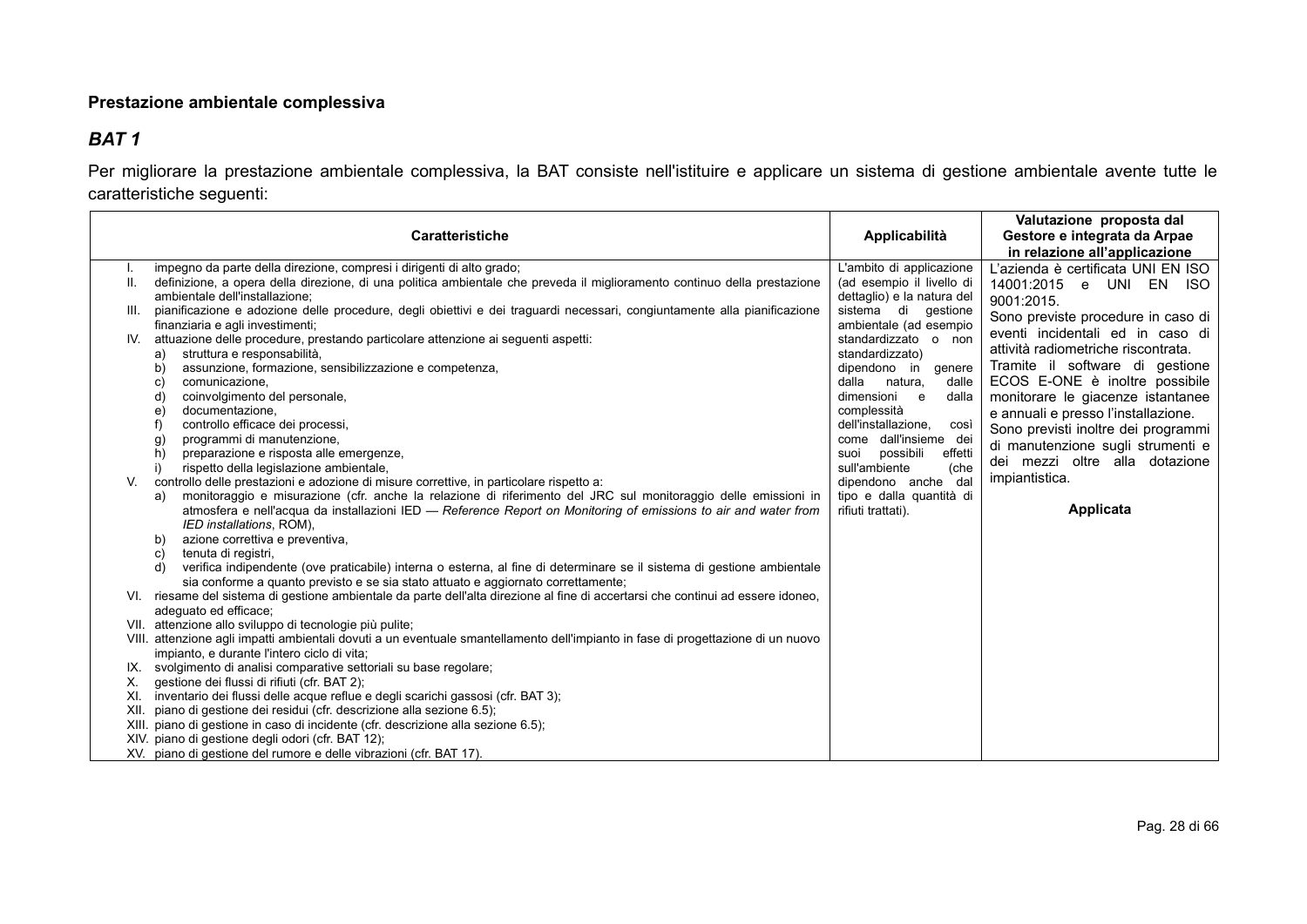Al fine di migliorare la prestazione ambientale complessiva dell'impianto, la BAT consiste nell'utilizzare **tutte** le tecniche indicate di seguito.

<span id="page-28-0"></span>

| <b>Tecnica</b> |                                                                | <b>Descrizione</b>                                                                                                                                                                                                                                                                                                                                                                                                                                                                                                                                                                                                                                                                                                                                                                                                                                                                                                                                                                                                                                                                                                                                                                                       | Valutazione proposta dal Gestore e integrata da<br>Arpae in relazione all'applicazione                                                                                                                                                                                                                      |
|----------------|----------------------------------------------------------------|----------------------------------------------------------------------------------------------------------------------------------------------------------------------------------------------------------------------------------------------------------------------------------------------------------------------------------------------------------------------------------------------------------------------------------------------------------------------------------------------------------------------------------------------------------------------------------------------------------------------------------------------------------------------------------------------------------------------------------------------------------------------------------------------------------------------------------------------------------------------------------------------------------------------------------------------------------------------------------------------------------------------------------------------------------------------------------------------------------------------------------------------------------------------------------------------------------|-------------------------------------------------------------------------------------------------------------------------------------------------------------------------------------------------------------------------------------------------------------------------------------------------------------|
| la.            | di<br>preaccettazione<br>caratterizzazione dei rifiuti         | Predisporre e attuare procedure Queste procedure mirano a garantire l'idoneità tecnica (e giuridica) delle II Gestore ha predisposto all'interno del Manuale<br>e operazioni di trattamento di un determinato rifiuto prima del suo arrivo Operativo una procedura che prevede una valutazione<br>all'impianto. Comprendono procedure per la raccolta di informazioni sui rifiuti in preliminare prima del ritiro dei codici EER 160213 <sup>*</sup> e<br>ingresso, tra cui il campionamento e la caratterizzazione se necessari per 200135*<br>ottenere una conoscenza sufficiente della loro composizione. Le procedure di<br>preaccettazione dei rifiuti sono basate sul rischio tenendo conto, ad esempio,<br>delle loro caratteristiche di pericolosità, dei rischi posti dai rifiuti in termini di<br>sicurezza dei processi, sicurezza sul lavoro e impatto sull'ambiente, nonché<br>delle informazioni fornite dal o dai precedenti detentori dei rifiuti.                                                                                                                                                                                                                                       | Applicata                                                                                                                                                                                                                                                                                                   |
| $b$ .          | Predisporre e attuare procedure<br>di accettazione dei rifiuti | Le procedure di accettazione sono intese a confermare le caratteristiche dei III rifiuto in arrivo presso l'installazione è soggetto a<br>rifiuti, quali individuate nella fase di preaccettazione. Queste procedure verifica documentale al fine di attestarne la rispondenza<br>definiscono gli elementi da verificare all'arrivo dei rifiuti all'impianto, nonché i<br>criteri per l'accettazione o il rigetto. Possono includere il campionamento,<br>l'ispezione e l'analisi dei rifiuti. Le procedure di accettazione sono basate sul<br>rischio tenendo conto, ad esempio, delle loro caratteristiche di pericolosità, dei riscontrarne eventuali inidoneità e procedono alla verifica<br>rischi posti dai rifiuti in termini di sicurezza dei processi, sicurezza sul lavoro e del peso. In ultimo viene eseguita la procedura per il<br>impatto sull'ambiente, nonché delle informazioni fornite dal o dai precedenti controllo della radioattività come previsto dal "Protocollo"<br>detentori dei rifiuti.                                                                                                                                                                                    | ai requisiti merceologici e normativi concordati coi<br>fornitori. Successivamente gli addetti all'accettazione<br>effettuano dei controlli visivi sul rifiuto in ingresso al fine di<br>relativo alle misure radiometriche, alla calibrazione degli<br>strumenti di misura ed alle procedure di emergenza" |
| C.             | rifiuti                                                        | Predisporre e attuare un sistema   Il sistema di tracciabilità e l'inventario dei rifiuti consentono di individuare Tramite il software di gestione ECOS E-ONE è possibile<br>di tracciabilità e un inventario dei l'ubicazione e la quantità dei rifiuti nell'impianto. Contengono tutte le monitorare le giacenze istantanee e annuali e presso<br>informazioni acquisite nel corso delle procedure di preaccettazione (ad esempio l'installazione.<br>data di arrivo presso l'impianto e numero di riferimento unico del rifiuto,<br>informazioni sul o sui precedenti detentori, risultati delle analisi di<br>preaccettazione e accettazione, percorso di trattamento previsto, natura e<br>quantità dei rifiuti presenti nel sito, compresi tutti i pericoli identificati),<br>accettazione, deposito, trattamento e/o trasferimento fuori del sito. Il sistema di<br>tracciabilità dei rifiuti si basa sul rischio tenendo conto, ad esempio, delle loro<br>caratteristiche di pericolosità, dei rischi posti dai rifiuti in termini di sicurezza dei<br>processi, sicurezza sul lavoro e impatto sull'ambiente, nonché delle informazioni<br>fornite dal o dai precedenti detentori dei rifiuti. | Applicata<br>Applicata                                                                                                                                                                                                                                                                                      |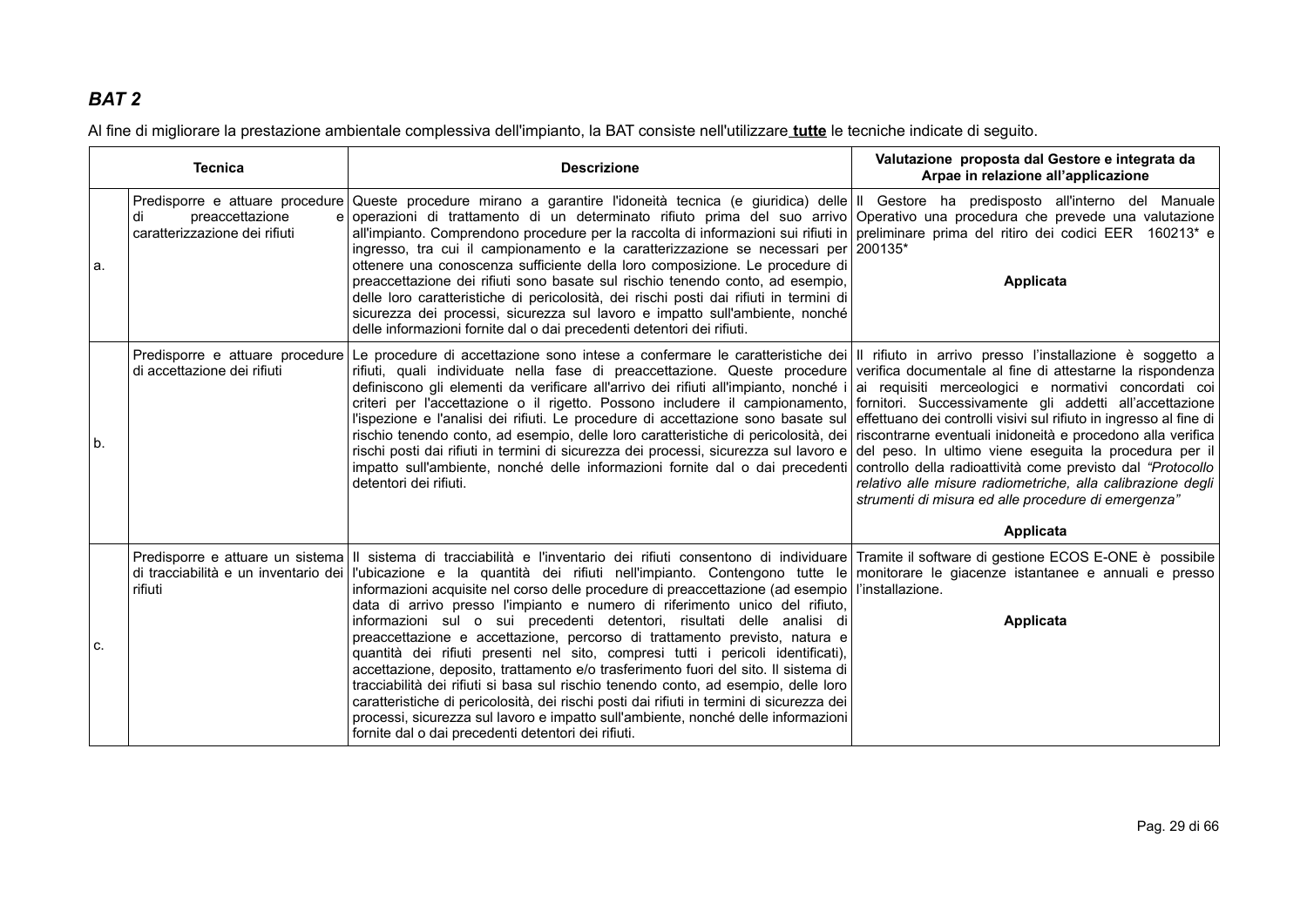| <b>Tecnica</b> |                                                                                       | <b>Descrizione</b>                                                                                                                                                                                                                                                                                                                                                                                                                                                                                                                                                                                                                                                                                                                                                                                                                                                                                                                                                                                                     | Valutazione proposta dal Gestore e integrata da<br>Arpae in relazione all'applicazione                                                                                                                                                                |
|----------------|---------------------------------------------------------------------------------------|------------------------------------------------------------------------------------------------------------------------------------------------------------------------------------------------------------------------------------------------------------------------------------------------------------------------------------------------------------------------------------------------------------------------------------------------------------------------------------------------------------------------------------------------------------------------------------------------------------------------------------------------------------------------------------------------------------------------------------------------------------------------------------------------------------------------------------------------------------------------------------------------------------------------------------------------------------------------------------------------------------------------|-------------------------------------------------------------------------------------------------------------------------------------------------------------------------------------------------------------------------------------------------------|
| $d$ .          | Istituire e attuare un sistema di<br>gestione della qualità del prodotto<br>in uscita | Questa tecnica prevede la messa a punto e l'attuazione di un sistema di L'installazione non dà luogo a trattamenti dei rifiuti in<br>gestione della qualità del prodotto in uscita, in modo da assicurare che ciò che ingresso ma effettua solo ed esclusivamente messa in<br>risulta dal trattamento dei rifiuti sia in linea con le aspettative, utilizzando ad<br>esempio norme EN già esistenti. Il sistema di gestione consente anche di<br>monitorare e ottimizzare l'esecuzione del trattamento dei rifiuti e a tal fine può<br>comprendere un'analisi del flusso dei materiali per i componenti ritenuti<br>rilevanti, lungo tutta la sequenza del trattamento.<br>L'analisi del flusso dei materiali si basa sul rischio tenendo conto, ad esempio,<br>delle caratteristiche di pericolosità dei rifiuti,<br>dei rischi da essi posti in termini di sicurezza dei processi,<br>sicurezza sul lavoro e impatto sull'ambiente,<br>nonché delle informazioni fornite dal o dai precedenti detentori dei rifiuti. | riserva (R13).<br>Non applicabile                                                                                                                                                                                                                     |
| e.             | rifiuti                                                                               | Garantire la segregazione dei l rifiuti sono tenuti separati a seconda delle loro proprietà, al fine di consentire<br>un deposito e un trattamento più agevoli e sicuri sotto il profilo ambientale.<br>La segregazione dei rifiuti si basa sulla loro separazione fisica e su procedure<br>che permettono di individuare dove e quando sono depositati.                                                                                                                                                                                                                                                                                                                                                                                                                                                                                                                                                                                                                                                               | I rifiuti sono stoccati in aree separate in appositi<br>contenitori così come individuato nella Planimetria 3D:<br>dette aree sono segnalate tramite cartellonistica che<br>riporta il codice EER stoccato e le relative caratteristiche<br>Applicata |
| f.             | prima del<br>miscelatura                                                              | Garantire la compatibilità dei rifiuti La compatibilità è garantita da una serie di prove e misure di controllo al fine di Presso l'installazione non viene svolta ne attività di<br>dosaggio o della rilevare eventuali reazioni chimiche indesiderate e/o potenzialmente pericolose trattamento ne di miscelazione<br>tra rifiuti (es. polimerizzazione, evoluzione di gas, reazione esotermica,<br>decomposizione, cristallizzazione, precipitazione) in caso di dosaggio,<br>miscelatura o altre operazioni di trattamento. I test di compatibilità sono sul<br>rischio tenendo conto, ad esempio, delle caratteristiche di pericolosità dei rifiuti,<br>dei rischi da essi posti in termini di sicurezza dei processi, sicurezza sul lavoro<br>e impatto sull'ambiente, nonché delle informazioni fornite dal o dai precedenti<br>detentori dei rifiuti.                                                                                                                                                          | <b>Non Applicabile</b>                                                                                                                                                                                                                                |
| g.             | Cernita dei rifiuti solidi in ingresso                                                | La cernita dei rifiuti solidi in ingresso <sup>(1)</sup> mira a impedire il confluire di materiale Presso l'installazione non viene svolta attività di cernita<br>indesiderato nel o nei successivi processi di trattamento dei rifiuti. Può dei rifiuti in ingresso. Il rifiuto in ingresso è sottoposto<br>comprendere:<br>separazione manuale mediante esame visivo;<br>$\boldsymbol{x}$<br>separazione dei metalli ferrosi, dei metalli non ferrosi o di tutti i metalli;<br>Х<br>separazione ottica, ad esempio mediante spettroscopia nel vicino<br>x<br>infrarosso o sistemi radiografici;<br>separazione per densità, ad esempio tramite classificazione aeraulica,<br>vasche di sedimentazione-flottazione, tavole vibranti;<br>separazione dimensionale tramite vagliatura/setacciatura.<br>Х                                                                                                                                                                                                                | esclusivamente ad un controllo visivo al fine di verificarne<br>la rispondenza con quanto concordato con il produttore.<br><b>Non Applicabile</b>                                                                                                     |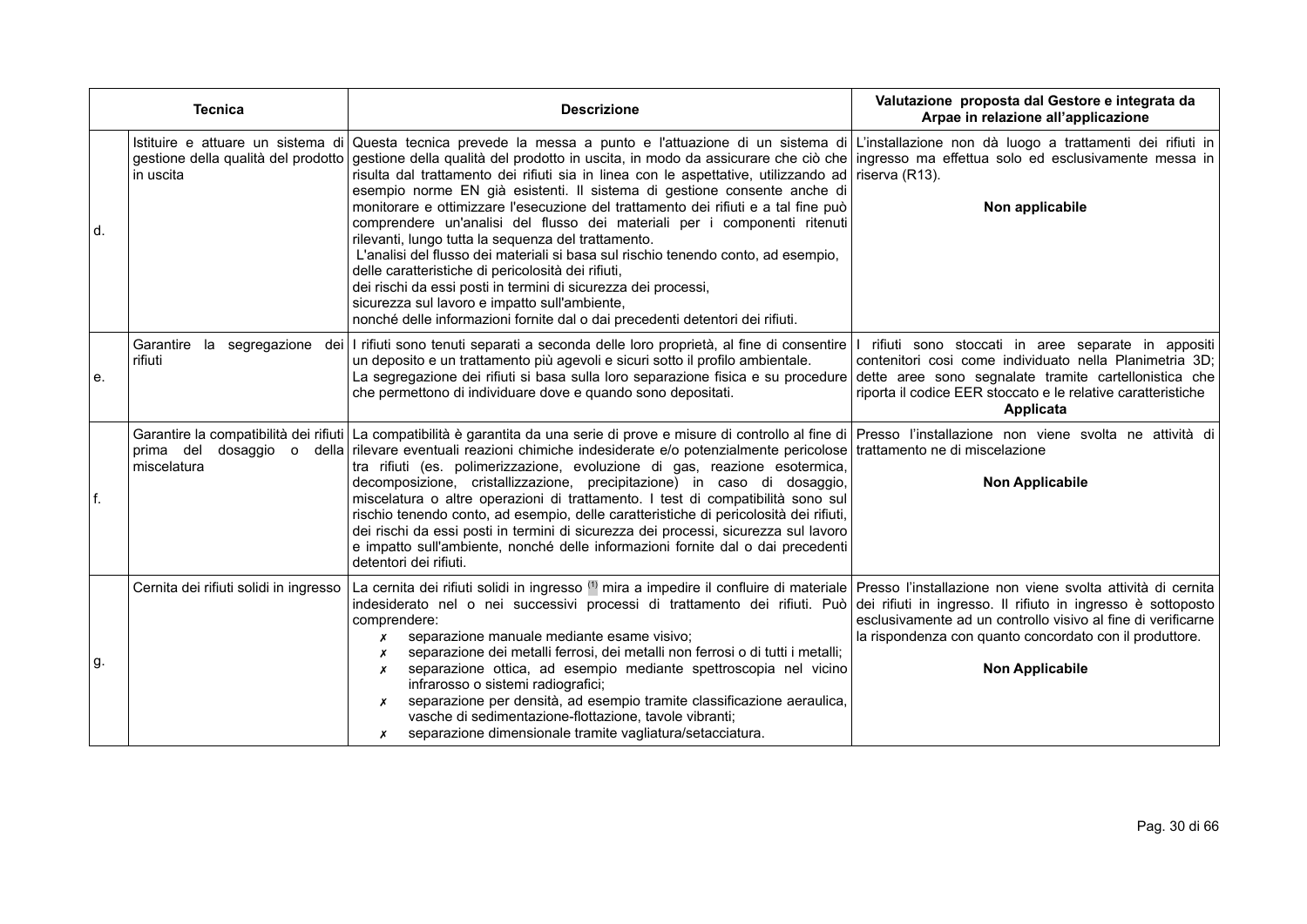Al fine di favorire la riduzione delle emissioni in acqua e in atmosfera, la BAT consiste nell'istituire e mantenere, nell'ambito del sistema di gestione ambientale (cfr. BAT 1), un inventario dei flussi di acque reflue e degli scarichi gassosi che comprenda tutte le caratteristiche seguenti:

<span id="page-30-0"></span>

|      |                                                                            | <b>Caratteristiche</b>                                                                                                                                                                       | Applicabilità                                                                                                  | Valutazione proposta dal Gestore e<br>integrata da Arpae<br>in relazione all'applicazione                                     |
|------|----------------------------------------------------------------------------|----------------------------------------------------------------------------------------------------------------------------------------------------------------------------------------------|----------------------------------------------------------------------------------------------------------------|-------------------------------------------------------------------------------------------------------------------------------|
|      |                                                                            | informazioni circa le caratteristiche dei rifiuti da trattare e dei processi di trattamento dei<br>rifiuti, tra cui:                                                                         | L'ambito (ad esempio il livello di<br>dettaglio)<br>e<br>la<br>natura<br>dell'inventario<br>dipendono<br>-in   | L'installazione non da luogo a scarichi<br>di acque reflue industriali e<br>non<br>presenta<br>emissioni<br>atmosfera<br>in l |
|      | a)                                                                         | flussogrammi semplificati dei processi, che indichino l'origine delle emissioni;                                                                                                             | dalla<br>natura,<br>dalle<br>qenere                                                                            | convogliate e diffuse. Non viene inoltre                                                                                      |
|      | b)                                                                         | descrizioni delle tecniche integrate nei processi e del trattamento delle acque<br>reflue/degli scarichi gassosi alla fonte, con indicazione delle loro prestazioni;                         | dimensioni e dalla complessità<br>dell'installazione.<br>così<br>come<br>dall'insieme dei<br>suoi<br>possibili | svolto trattamento dei rifiuti.<br><b>Non Applicabile</b>                                                                     |
|      | informazioni sulle caratteristiche dei flussi delle acque reflue, tra cui: |                                                                                                                                                                                              | effetti<br>sull'ambiente<br>(che                                                                               |                                                                                                                               |
|      | a)                                                                         | valori medi e variabilità della portata, del pH, della temperatura e della conducibilità;                                                                                                    | dipendono anche dal tipo e dalla<br>quantità di rifiuti trattati).                                             |                                                                                                                               |
|      | b)                                                                         | valori medi di concentrazione e di carico delle sostanze pertinenti (ad esempio<br>COD/TOC, composti azotati, fosforo, metalli, sostanze prioritarie/microinquinanti) e loro<br>variabilità; |                                                                                                                |                                                                                                                               |
|      | C)                                                                         | dati sulla bioeliminabilità [ad esempio BOD, rapporto BOD/COD, test Zahn-Wellens,<br>potenziale di inibizione biologica (ad esempio inibizione dei fanghi attivi)] (cfr.BAT 52);             |                                                                                                                |                                                                                                                               |
| iii. |                                                                            | informazioni sulle caratteristiche dei flussi degli scarichi gassosi, tra cui:                                                                                                               |                                                                                                                |                                                                                                                               |
|      | a)                                                                         | valori medi e variabilità della portata e della temperatura;                                                                                                                                 |                                                                                                                |                                                                                                                               |
|      | b)                                                                         | valori medi di concentrazione e di carico delle sostanze pertinenti (ad esempio<br>composti organici, POP quali i PCB) e loro variabilità;                                                   |                                                                                                                |                                                                                                                               |
|      | C)                                                                         | infiammabilità, limiti di esplosività inferiori e superiori, reattività;                                                                                                                     |                                                                                                                |                                                                                                                               |
|      | d)                                                                         | presenza di altre sostanze che possono incidere sul sistema di trattamento degli<br>scarichi gassosi o sulla sicurezza dell'impianto (es. ossigeno, azoto, vapore acqueo,<br>polveri).       |                                                                                                                |                                                                                                                               |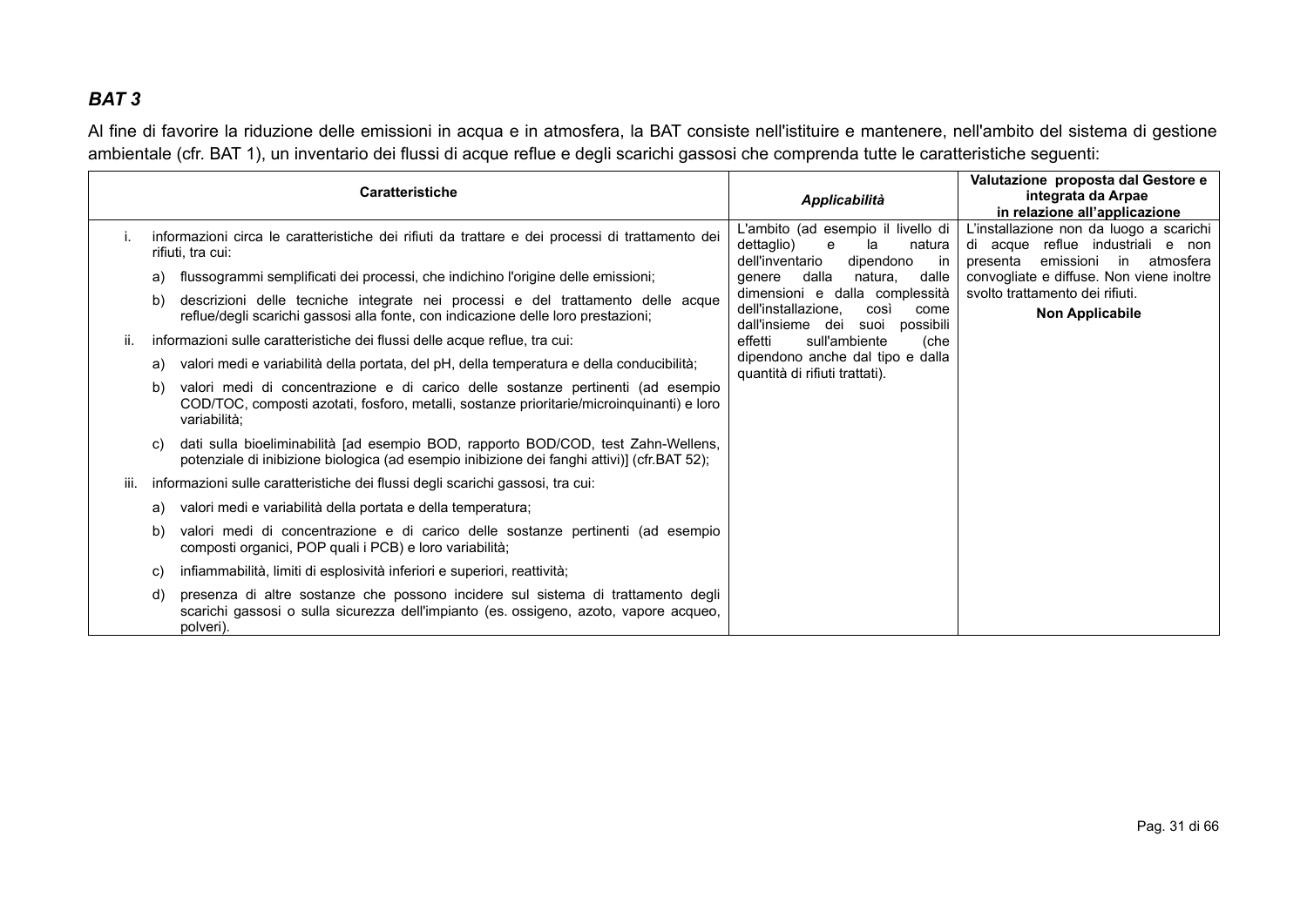**Al fine di ridurre il rischio ambientale associato al deposito dei rifiuti, la BAT consiste nell'utilizzare tutte le tecniche indicate di seguito.**

<span id="page-31-0"></span>

|    | <b>Tecnica</b>                       | <b>Descrizione</b>                                                                                                                                                                                                                                                                                                                                                                                                                                                                                                                                                                                            | Applicabilità                            | Valutazione proposta dal Gestore e<br>integrata da Arpae<br>in relazione all'applicazione                                                                                                                                                                                                                                                              |
|----|--------------------------------------|---------------------------------------------------------------------------------------------------------------------------------------------------------------------------------------------------------------------------------------------------------------------------------------------------------------------------------------------------------------------------------------------------------------------------------------------------------------------------------------------------------------------------------------------------------------------------------------------------------------|------------------------------------------|--------------------------------------------------------------------------------------------------------------------------------------------------------------------------------------------------------------------------------------------------------------------------------------------------------------------------------------------------------|
| a. | Ubicazione<br>ottimale<br>deposito   | del Le tecniche comprendono:<br>ubicazione del deposito il più lontano possibile,<br>x<br>per quanto tecnicamente ed economicamente<br>fattibile, da recettori sensibili, corsi d'acqua ecc.,<br>ubicazione del deposito in grado di eliminare o<br>ridurre al minimo la movimentazione non<br>necessaria dei rifiuti all'interno dell'impianto (onde<br>evitare, ad esempio, che un rifiuto sia<br>movimentato due o più volte o che venga<br>trasportato su tratte inutilmente lunghe all'interno<br>del sito).                                                                                             | Generalmente<br>applicabile<br>impianti. | ai nuovi L'installazione ricade nella Zona D del PRG<br>(Zona produttiva di completamento e di<br>espansione) ed in particolare nella sotto-<br>zona D2<br>(Aree destinate a<br>nuovi<br>artigianali e<br>insediamenti<br>industriali,<br>commerciali di interesse intercomunale) e<br>pertanto conforme con la pianificazione<br>vigente<br>Applicata |
| b. | Adeguatezza<br>capacità del deposito | della Sono adottate misure per evitare l'accumulo di rifiuti, ad Generalmente applicabile<br>esempio:<br>la capacità massima del deposito di rifiuti viene<br>x<br>chiaramente stabilita e non viene superata,<br>tenendo in considerazione le caratteristiche dei<br>rifiuti (ad esempio per quanto riguarda il rischio di<br>incendio) e la capacità di trattamento,<br>quantitativo di rifiuti depositati<br>viene<br>х<br>regolarmente monitorato in relazione al limite<br>massimo consentito per la capacità del deposito,<br>il tempo massimo di permanenza dei rifiuti viene<br>chiaramente definito. |                                          | La capacità del deposito è calcolata in<br>funzione delle<br>dimensioni<br>del<br>sito:<br>distinguendo il settore di conferimento dei<br>rifiuti da quello per la messa in riserva.<br>Tramite il software gestionale ECOS viene<br>monitorato il limite massimo consentito.<br>Applicata                                                             |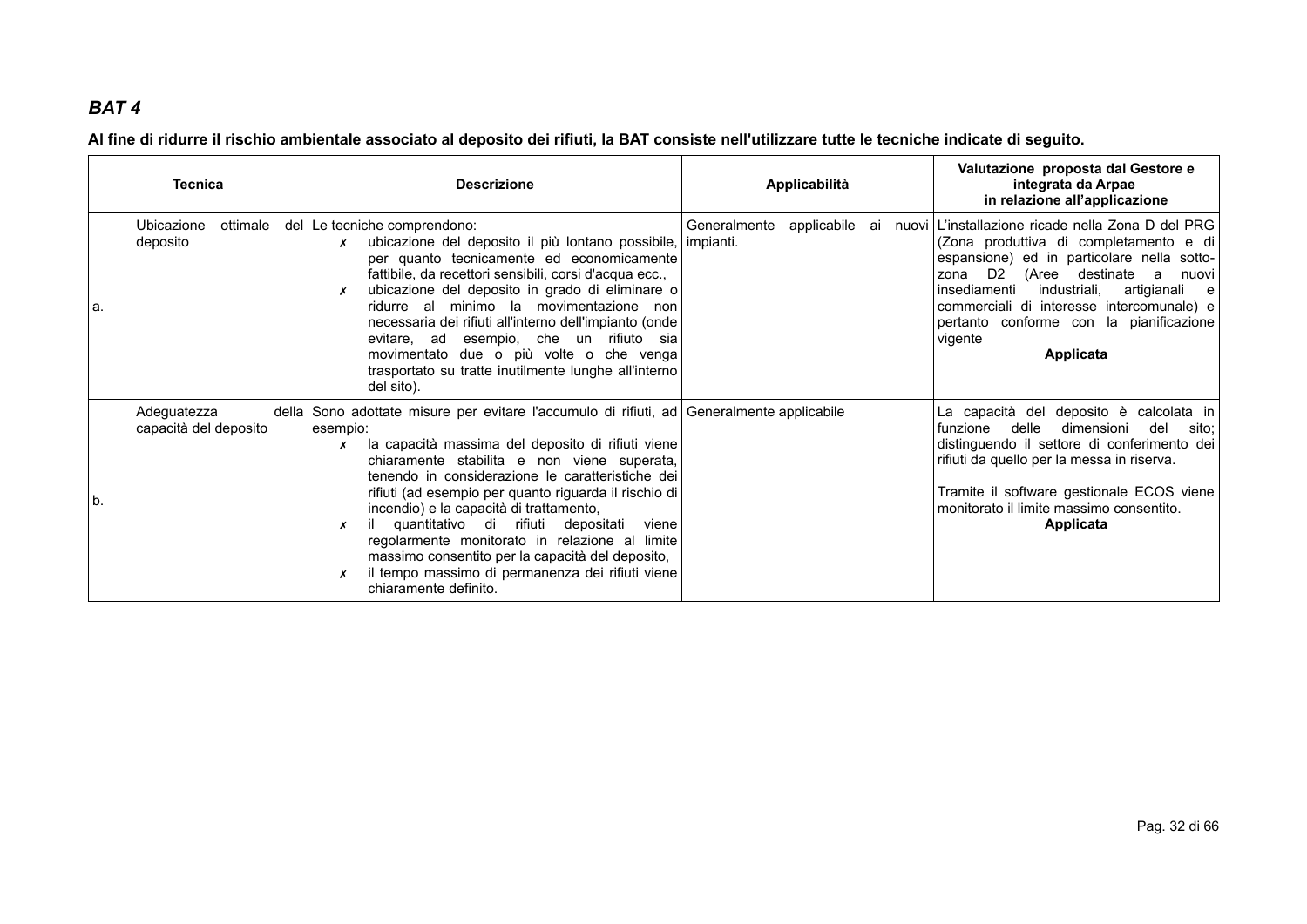| <b>Tecnica</b>                                                                                        | <b>Descrizione</b>                                                                                                                                                                                                                                                                                                                                                     | Applicabilità            | Valutazione proposta dal Gestore e<br>integrata da Arpae<br>in relazione all'applicazione                                                                                                                                                                                                                                                                                                                                                                                                                                                                                                                                                                                                                                                                                                                                                     |
|-------------------------------------------------------------------------------------------------------|------------------------------------------------------------------------------------------------------------------------------------------------------------------------------------------------------------------------------------------------------------------------------------------------------------------------------------------------------------------------|--------------------------|-----------------------------------------------------------------------------------------------------------------------------------------------------------------------------------------------------------------------------------------------------------------------------------------------------------------------------------------------------------------------------------------------------------------------------------------------------------------------------------------------------------------------------------------------------------------------------------------------------------------------------------------------------------------------------------------------------------------------------------------------------------------------------------------------------------------------------------------------|
| Funzionamento sicuro del Le misure comprendono:<br>deposito<br>C.                                     | chiara documentazione ed etichettatura delle<br>$\boldsymbol{x}$<br>apparecchiature utilizzate per le operazioni di<br>carico, scarico e deposito dei rifiuti,<br>i rifiuti notoriamente sensibili a calore, luce, aria,<br>acqua ecc. sono protetti da tali condizioni<br>ambientali,<br>contenitori e fusti e sono idonei allo scopo e<br>conservati in modo sicuro. | Generalmente applicabile | Il settore della messa in riserva dei rifiuti è<br>organizzato in aree distinte per ciascuna<br>tipologia di rifiuto. Cartelli gialli, con scritte<br>in nero, indicano per ogni area, il codice<br>EER del rifiuto. Le operazioni di<br>movimentazione dei rifiuti avvengono con<br>muletto elettrico o transpallet e riguardano<br>esclusivamente contenitori caratterizzati<br>da una base con travette al fine di evitare<br>rovesciamenti durante le operazioni,<br>rendendole più sicure e agevoli.<br>rifiuti sono stoccati<br>in appositi<br>contenitori identificabili con un cartello<br>riportante il codice EER.<br>contenitori per lo stoccaggio delle<br>batterie sono idonei allo scopo avendo<br>coperchio con chiusura a pressione,<br>all'acido solforico<br>resistenti<br>ed a<br>temperature fino ai 100 °C.<br>Applicata |
| Spazio separato<br>per<br>deposito<br>e<br>rifiuti<br>movimentazione di<br>d.<br>pericolosi imballati | il Se del caso, è utilizzato un apposito spazio per il deposito<br>la e la movimentazione di rifiuti pericolosi imballati.                                                                                                                                                                                                                                             | Generalmente applicabile | L'installazione è autorizzata a stoccare<br>esclusivamente rifiuti pericolosi.<br>Detti rifiuti sono comunque<br>stoccati<br>separatamente per tipologia di<br>codice<br>EER.<br><b>Non Applicabile</b>                                                                                                                                                                                                                                                                                                                                                                                                                                                                                                                                                                                                                                       |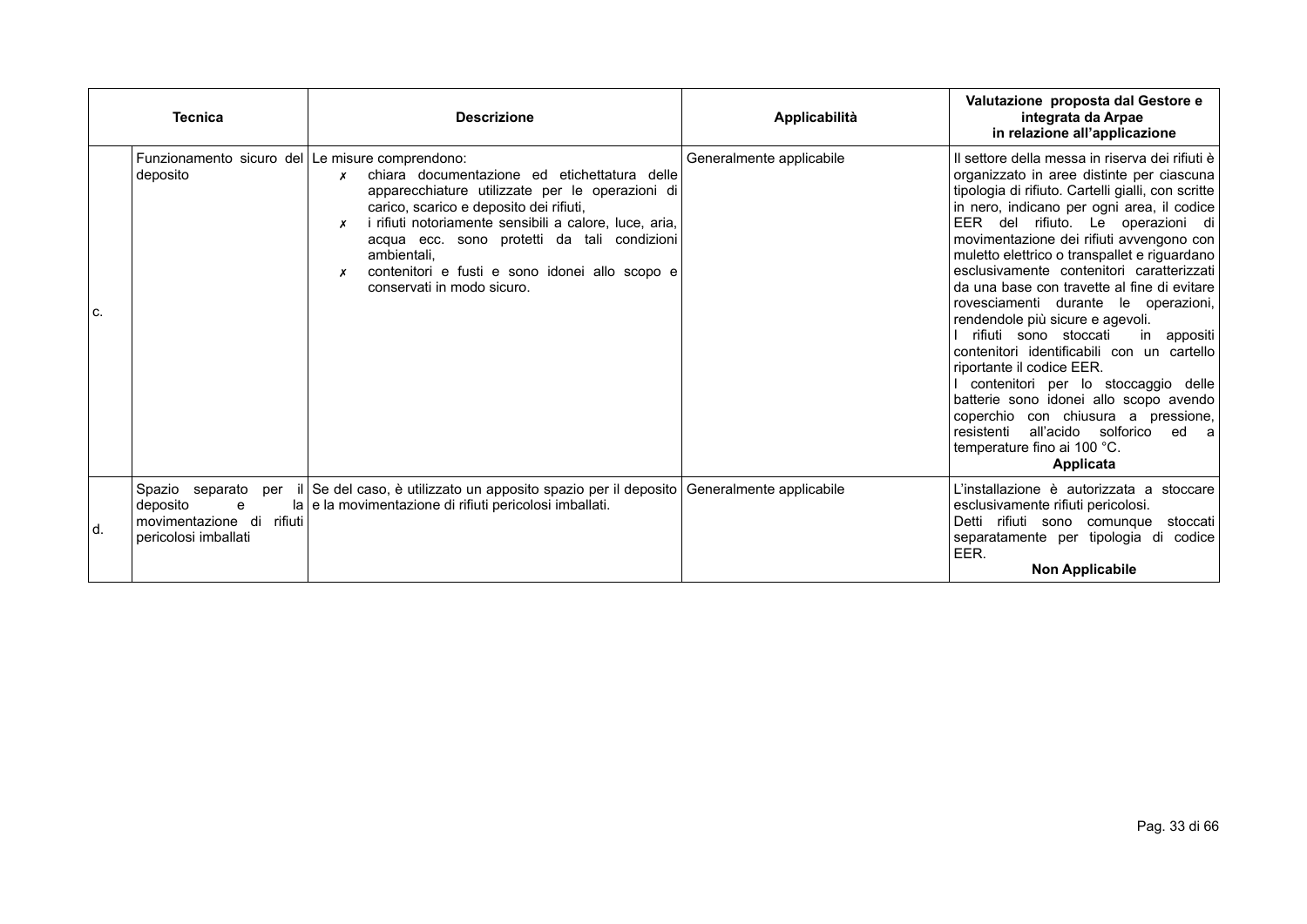Al fine di ridurre il rischio ambientale associato alla movimentazione e al trasferimento dei rifiuti, la BAT consiste nell'elaborare e attuare procedure per la movimentazione e il trasferimento.

| <b>Descrizione</b>                                                                                                                                                                                                                                                                                                                                                                                                                                                                                                                                                                                                                                                                                                                                                                                                                                                                                                                                                 | Valutazione proposta dal Gestore e integrata da Arpae<br>in relazione all'applicazione                                                                                                                                                                                                                                                                                                                                                                                                                                                                                                                                                                                                                                  |
|--------------------------------------------------------------------------------------------------------------------------------------------------------------------------------------------------------------------------------------------------------------------------------------------------------------------------------------------------------------------------------------------------------------------------------------------------------------------------------------------------------------------------------------------------------------------------------------------------------------------------------------------------------------------------------------------------------------------------------------------------------------------------------------------------------------------------------------------------------------------------------------------------------------------------------------------------------------------|-------------------------------------------------------------------------------------------------------------------------------------------------------------------------------------------------------------------------------------------------------------------------------------------------------------------------------------------------------------------------------------------------------------------------------------------------------------------------------------------------------------------------------------------------------------------------------------------------------------------------------------------------------------------------------------------------------------------------|
| Le procedure inerenti alle operazioni di movimentazione e trasferimento mirano a garantire che i<br>rifiuti siano movimentati e trasferiti in sicurezza ai rispettivi siti di deposito o trattamento. Esse<br>comprendono i sequenti elementi:<br>operazioni di movimentazione e trasferimento dei rifiuti ad opera di personale<br>competente,<br>operazioni di movimentazione e trasferimento dei rifiuti debitamente documentate,<br>convalidate prima dell'esecuzione e verificate dopo l'esecuzione,<br>adozione di misure per prevenire, rilevare, e limitare le fuoriuscite,<br>in caso di dosaggio o miscelatura dei rifiuti, vengono prese precauzioni a livello di<br>operatività e progettazione (ad esempio aspirazione dei rifiuti di consistenza polverosa<br>o farinosa).<br>Le procedure per movimentazione e trasferimento sono basate sul rischio tenendo conto della<br>probabilità di inconvenienti e incidenti e del loro impatto ambientale. | Il personale addetto alle operazioni di movimentazione e trasferimento dei rifiuti è<br>stato formato secondo la normativa ADR sia sulle normative vigenti sulla<br>sicurezza del lavoro. Il Gestore ha inoltre provveduto a formare il lavoratore<br>addetto alla movimentazione dei rifiuti come da attestati presentati (Corso di<br>formazione ai sensi del D.Lgs.81/2008 e Addetto alla conduzione di carrelli<br>elevatori semoventi con conducente a bordo).<br>contenitori utilizzati per lo stoccaggio delle batterie sono dotati di travette alla<br>base per evitare ribaltamenti e coperchio con chiusura a pressione.<br>Non viene effettuata miscelazione di rifiuti presso l'installazione.<br>Applicata |

#### **Monitoraggio**

<span id="page-33-0"></span>

| BAT 6                                                                                                                                                                                                                                                                                                                                                                                                                                                                               | Valutazione proposta dal Gestore e integrata da Arpae<br>in relazione all'applicazione                                   |
|-------------------------------------------------------------------------------------------------------------------------------------------------------------------------------------------------------------------------------------------------------------------------------------------------------------------------------------------------------------------------------------------------------------------------------------------------------------------------------------|--------------------------------------------------------------------------------------------------------------------------|
| Per quanto riguarda le emissioni nell'acqua identificate come rilevanti<br>nell'inventario dei flussi di acque reflue (cfr. BAT 3), la BAT consiste nel<br>monitorare i principali parametri di processo (ad esempio flusso, pH,<br>temperatura, conduttività, BOD delle acque reflue) nei punti fondamentali (ad<br>esempio all'ingresso e/o all'uscita del pretrattamento, all'ingresso del<br>trattamento finale, nel punto in cui le emissioni fuoriescono dall'installazione). | Presso l'installazione non sono presenti scarichi di acque reflue industriali ne di prima<br>pioggia.<br>Non Applicabile |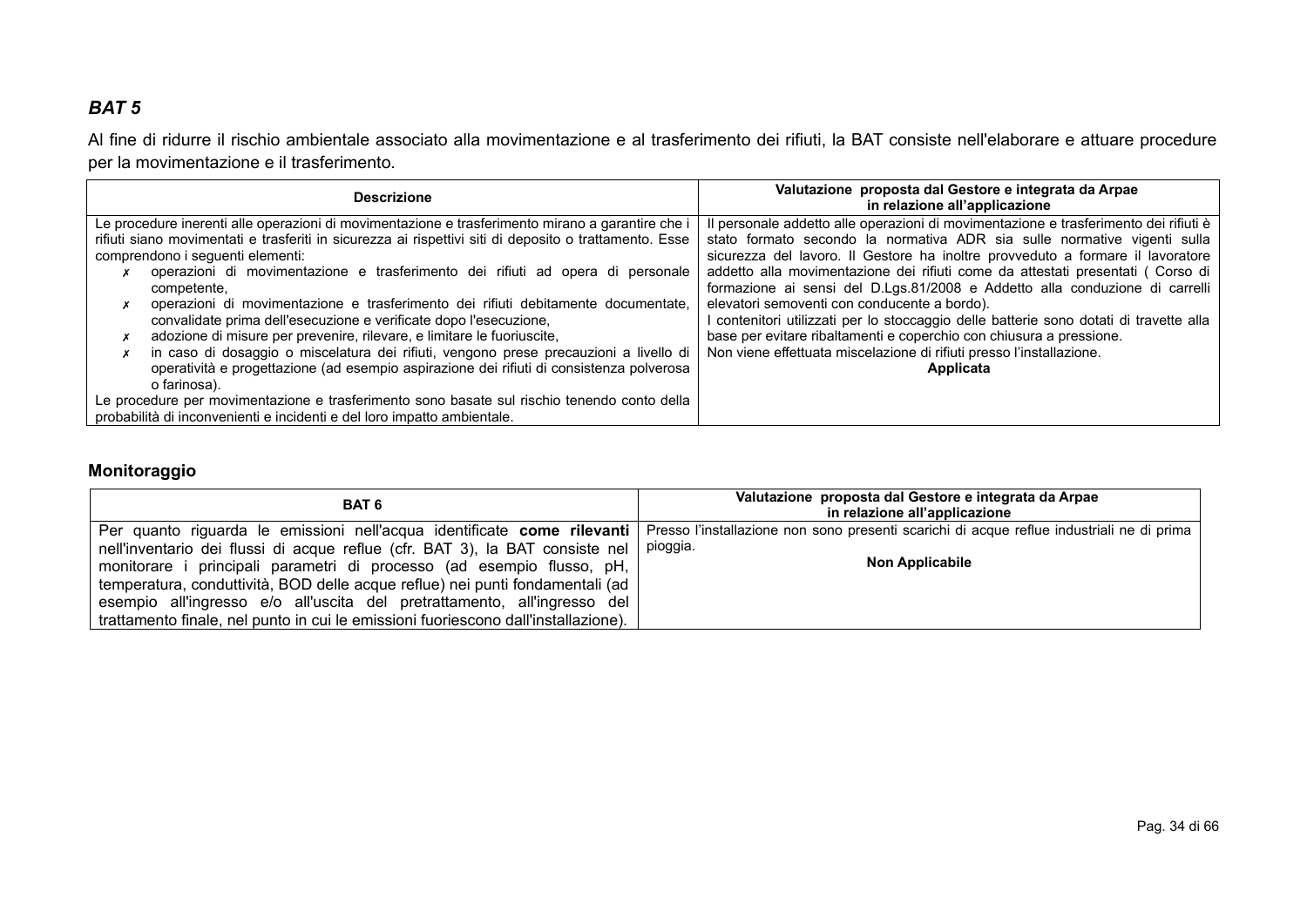La BAT consiste nel monitorare le emissioni nell'acqua almeno alla frequenza indicata di seguito e in conformità con le norme EN. La BAT non è applicabile in quanto presso l'installazione non sono presenti scarichi di acque reflue industriali ne di prima pioggia.

#### *BAT 8*

La BAT consiste nel monitorare le emissioni convogliate in atmosfera almeno alla frequenza indicata di seguito e in conformità con le norme EN. La BAT non è applicabile in quanto presso l'installazione non sono presenti emissioni in atmosfera convogliate art.269 Parte V del D.Lgs.152/06 e smi nè emissioni diffuse.

#### *BAT 9*

La BAT consiste nel monitorare le emissioni diffuse di composti organici nell'atmosfera derivanti dalla rigenerazione di solventi esausti, dalla decontaminazione tramite solventi di apparecchiature contenenti POP, e dal trattamento fisico-chimico di solventi per il recupero del loro potere calorifico, almeno una volta l'anno, utilizzando una o una combinazione delle tecniche indicate di seguito.

La BAT non è applicabile in quanto presso l'installazione non vengono effettuati trattamenti sui rifiuti in ingresso. Inoltre non sono presenti emissioni in atmosfera convogliate art.269 Parte V del D.Lgs.152/06 e smi ne emissioni diffuse

#### *BAT 10*

La BAT consiste nel monitorare periodicamente le emissioni di odori.

<span id="page-34-4"></span>La BAT non è applicabile in quanto la tipologia di attività svolta e le tipologie di rifiuti stoccati non determinano la diffusione di emissioni odorigene.

#### *BAT 11*

La BAT consiste nel monitorare, almeno una volta all'anno, il consumo annuo di acqua, energia e materie prime, nonché la produzione annua di residui e di acque reflue.

<span id="page-34-3"></span><span id="page-34-2"></span><span id="page-34-1"></span><span id="page-34-0"></span>

| <b>Descrizione</b>                                                                                                                                                                                                                                                                                                                                                                                                                                                                                | Valutazione proposta dal Gestore e integrata da Arpae<br>in relazione all'applicazione |
|---------------------------------------------------------------------------------------------------------------------------------------------------------------------------------------------------------------------------------------------------------------------------------------------------------------------------------------------------------------------------------------------------------------------------------------------------------------------------------------------------|----------------------------------------------------------------------------------------|
| Il monitoraggio comprende misurazioni dirette, calcolo o registrazione utilizzando, ad esempio, fatture   L'azienda provvederà al monitoraggio (come da PMeC) dei consumi annui di  <br>o contatori idonei. Il monitoraggio è condotto al livello più appropriato (ad esempio a livello di processo acqua, energia e materie prime e trasmissione nel Report annuale.<br>o di impianto/installazione) e tiene conto di eventuali modifiche significative apportate<br>all'impianto/installazione. | Applicata                                                                              |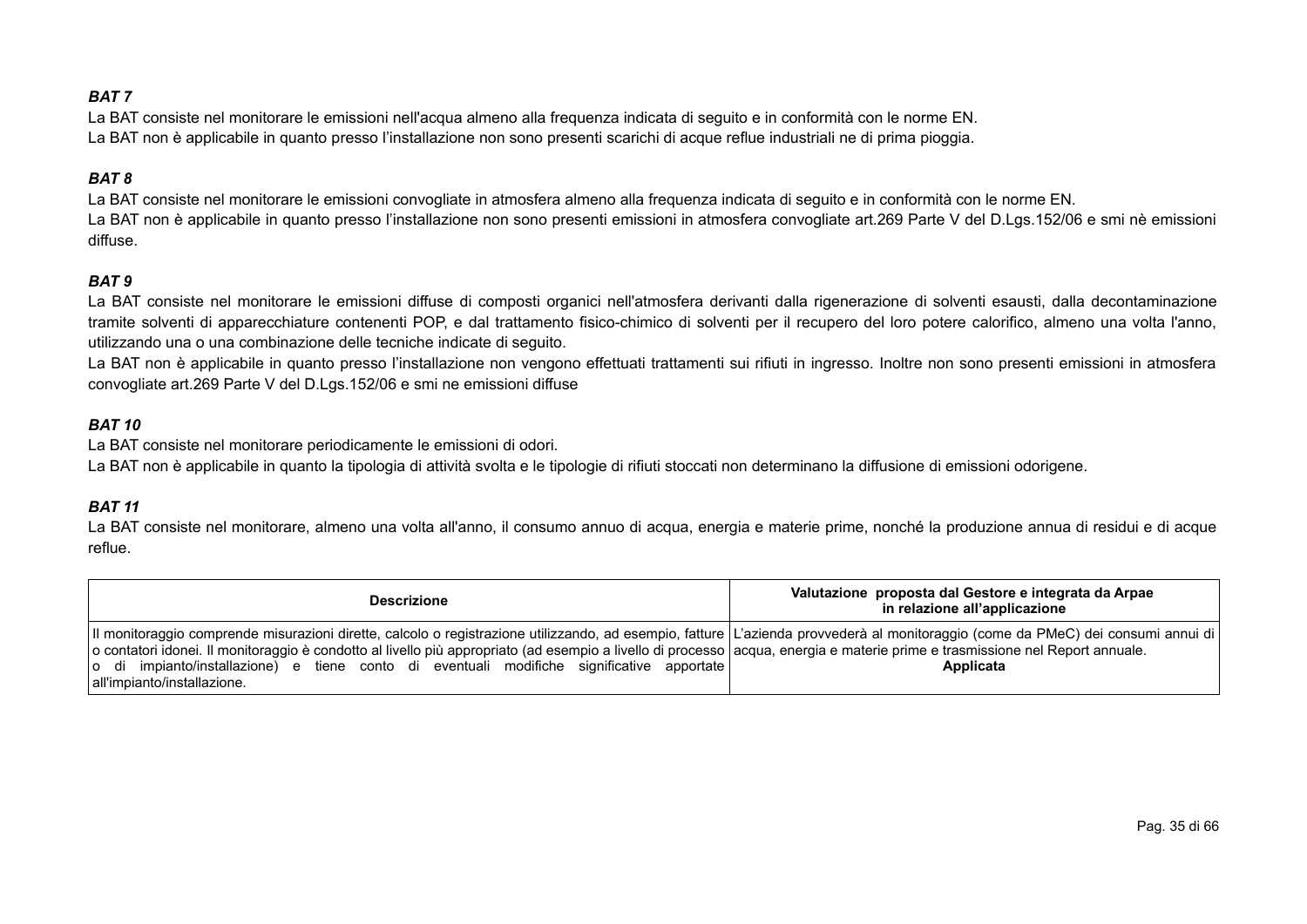#### **Emissioni nell'atmosfera**

#### *BAT 12*

Per prevenire le emissioni di odori, o se ciò non è possibile per ridurle, la BAT consiste nel predisporre, attuare e riesaminare regolarmente, nell'ambito del sistema di gestione ambientale (cfr. BAT 1), un piano di gestione degli odori.

La BAT non è applicabile in quanto la tipologia di attività svolta e le tipologie di rifiuti stoccati non determinano la diffusione di emissioni odorigene. (vedi BAT 10).

#### *BAT 13*

Per prevenire le emissioni di odori, o se ciò non è possibile per ridurle, la BAT consiste nell'applicare una o una combinazione delle tecniche indicate di seguito. La BAT non è applicabile in quanto la tipologia di attività svolta e le tipologie di rifiuti stoccati non determinano la diffusione di emissioni odorigene. (vedi BAT 10).

#### *BAT 14*

Al fine di prevenire le emissioni diffuse in atmosfera - in particolare di polveri, composti organici e odori - o se ciò non è possibile per ridurle, la BAT consiste nell'utilizzare una combinazione adeguata delle tecniche indicate di seguito.

La BAT non è applicabile in quanto la tipologia di attività svolta e le tipologie di rifiuti stoccati non determinano la diffusione di emissioni odorigene. (vedi BAT 10).

#### *BAT 15*

La BAT consiste nel ricorrere alla combustione in torcia (*flaring*) esclusivamente per ragioni di sicurezza o in condizioni operative straordinarie (per esempio durante le operazioni di avvio, arresto ecc.).

La BAT non è applicabile in quanto la ditta non da luogo a produzione di gas o al suo trattamento, in quanto effettua esclusivamente stoccaggio di rifiuti pericolosi.

#### <span id="page-35-4"></span>*BAT 16*

<span id="page-35-3"></span><span id="page-35-2"></span><span id="page-35-1"></span><span id="page-35-0"></span>Per ridurre le emissioni nell'atmosfera provenienti dalla combustione in torcia. La BAT non è applicabile in quanto la ditta non effettua la combustione in torcia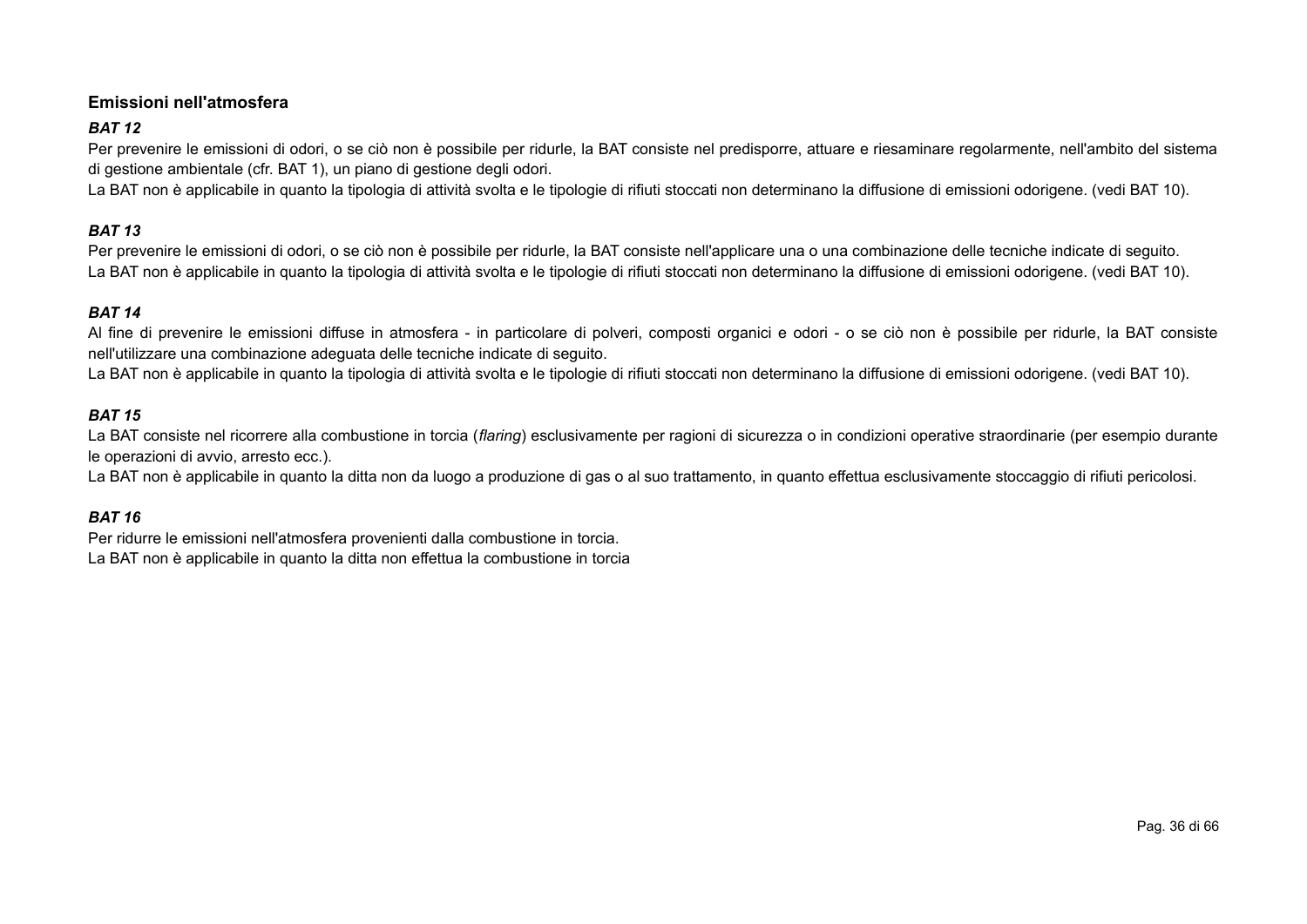#### **Rumore e vibrazioni**

### *BAT 17*

Per prevenire le emissioni di rumore e vibrazioni, o se ciò non è possibile per ridurle, la BAT consiste nel predisporre, attuare e riesaminare regolarmente, nell'ambito del sistema di gestione ambientale (cfr. BAT 1), un piano di gestione del rumore e delle vibrazioni che includa **tutti** gli elementi riportati di seguito:

| <b>Descrizione</b>                                                                                                                                                                                                                                           | Applicabilità                                                                                       | Valutazione proposta dal Gestore e integrata<br>da Arpae<br>in relazione all'applicazione |
|--------------------------------------------------------------------------------------------------------------------------------------------------------------------------------------------------------------------------------------------------------------|-----------------------------------------------------------------------------------------------------|-------------------------------------------------------------------------------------------|
| un protocollo contenente azioni da intraprendere e scadenze L'applicabilità è limitata ai casi in cui la presenza di Nel caso in questione la BAT non è applicabile in<br>adequate;                                                                          | vibrazioni o rumori molesti presso recettori sensibili quanto non è dimostrata o valutata probabile |                                                                                           |
| un protocollo per il monitoraggio del rumore e delle vibrazioni;                                                                                                                                                                                             | sia probabile e/o comprovata.                                                                       | l un'immissione<br>molesta da parte<br>sonora<br>dell'installazione                       |
| III.<br>un protocollo di risposta in caso di eventi registrati riguardanti<br>rumore e vibrazioni, ad esempio in presenza di rimostranze;                                                                                                                    |                                                                                                     | Non applicabile                                                                           |
| un programma di riduzione del rumore e delle vibrazioni inteso a<br>IV.<br>identificarne la o le fonti, misurare/stimare l'esposizione a rumore e<br>vibrazioni, caratterizzare i contributi delle fonti e applicare misure di<br>prevenzione e/o riduzione. |                                                                                                     |                                                                                           |

### <span id="page-36-1"></span>*BAT 18*

Per prevenire le emissioni di rumore e vibrazioni, o se ciò non è possibile per ridurle, la BAT consiste nell'applicare una o una combinazione delle tecniche indicate di seguito.

<span id="page-36-0"></span>

| Tecnica                                                                       | <b>Descrizione</b>                                                             | Applicabilità                                                                                                                                                                                                                                                                                                                    | Valutazione proposta dal<br>Gestore e integrata da Arpae<br>in relazione all'applicazione                                                                         |
|-------------------------------------------------------------------------------|--------------------------------------------------------------------------------|----------------------------------------------------------------------------------------------------------------------------------------------------------------------------------------------------------------------------------------------------------------------------------------------------------------------------------|-------------------------------------------------------------------------------------------------------------------------------------------------------------------|
| Ubicazione<br>delle   I<br>adequata<br>apparecchiature e degli edifici<br>Ia. | fonoassorbenti e spostando le entrate o le $\cos t$ .<br>uscite degli edifici. | livelli di rumore possono essere ridotti Per gli impianti esistenti, la rilocalizzazione delle Non sono<br>aumentando la distanza fra la sorgente e il apparecchiature e delle entrate o delle uscite degli sonore fisse.<br>ricevente, usando gli edifici come barriere edifici è subordinata alla disponibilità di spazio e ai | presenti<br>sorgenti<br>L'unica<br>sorgente<br>sonora èl<br>operazioni di<br>costituita<br>dalle<br>carico scarico all'interno del<br>deposito<br>Non applicabile |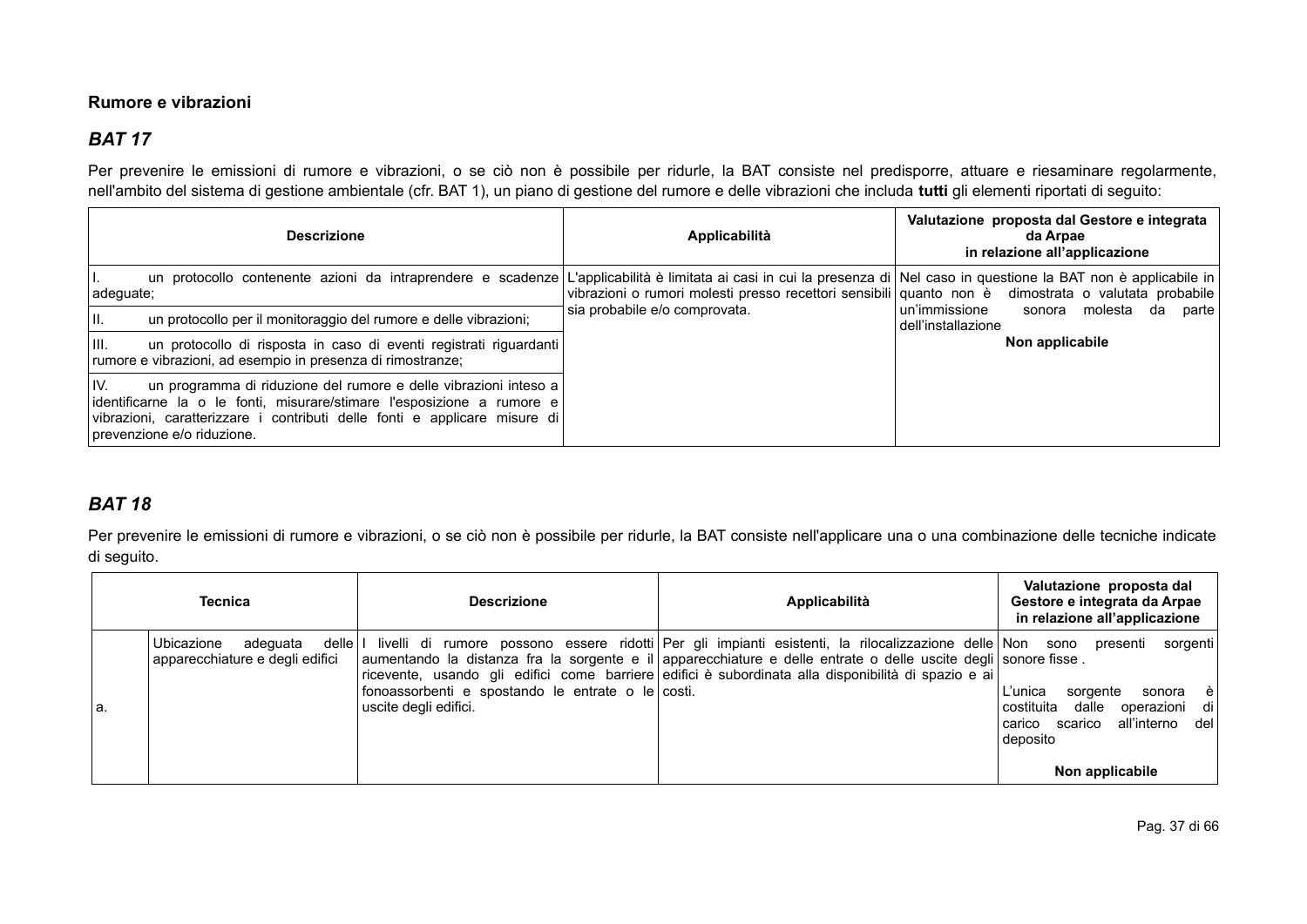|    | <b>Tecnica</b>                                                                             | <b>Descrizione</b>                                                                                                                                                                                                                                                                                                                                                                                                                                                 | Applicabilità                                                                                                                                                                                                                                                                                                                                                                                                                                                                                                                                                | Valutazione proposta dal<br>Gestore e integrata da Arpae<br>in relazione all'applicazione                                                                                                                                                              |
|----|--------------------------------------------------------------------------------------------|--------------------------------------------------------------------------------------------------------------------------------------------------------------------------------------------------------------------------------------------------------------------------------------------------------------------------------------------------------------------------------------------------------------------------------------------------------------------|--------------------------------------------------------------------------------------------------------------------------------------------------------------------------------------------------------------------------------------------------------------------------------------------------------------------------------------------------------------------------------------------------------------------------------------------------------------------------------------------------------------------------------------------------------------|--------------------------------------------------------------------------------------------------------------------------------------------------------------------------------------------------------------------------------------------------------|
| b. | Misure operative                                                                           | Le tecniche comprendono:<br>ispezione e manutenzione<br>delle<br>apparecchiature<br>chiusura di porte e finestre nelle aree<br>н.<br>al chiuso, se possibile;<br>apparecchiature<br>utilizzate<br>da<br>iii.<br>personale esperto;<br>rinuncia alle attività rumorose nelle<br>İV.<br>ore notturne, se possibile;<br>misure di contenimento del rumore<br>V.<br>attività<br>di<br>le le<br>manutenzione.<br>durante<br>circolazione, movimentazione e trattamento. | Generalmente applicabile                                                                                                                                                                                                                                                                                                                                                                                                                                                                                                                                     | Non sono<br>presenti<br>sorgenti<br>sonore fisse :<br>L'unica sorgente sonora è<br>dalle operazioni di<br>costituita<br>carico scarico svolta all'interno<br>del deposito con muletto.<br>L'attività non è svolta in periodo<br>notturno.<br>Applicata |
| d. | Apparecchiature per il controllo Le tecniche comprendono:<br>del rumore e delle vibrazioni | fono-riduttori.<br>isolamento acustico e vibrazionale<br>н.<br>delle apparecchiature,<br>confinamento in ambienti chiusi delle<br>iii.<br>apparecchiature rumorose,<br>insonorizzazione degli edifici.<br>İV.                                                                                                                                                                                                                                                      | Nel caso di impianti esistenti, l'applicabilità è Non sono<br>subordinata alla disponibilità di spazio.                                                                                                                                                                                                                                                                                                                                                                                                                                                      | presenti<br>impianti<br>rumorosi<br>Non applicabile                                                                                                                                                                                                    |
| е. | Attenuazione del rumore                                                                    | edifici).                                                                                                                                                                                                                                                                                                                                                                                                                                                          | È possibile ridurre la propagazione del rumore Applicabile solo negli impianti esistenti, in quanto la<br>inserendo barriere fra emittenti e riceventi (ad progettazione di nuovi impianti dovrebbe rendere<br>esempio muri di protezione, terrapieni ed questa tecnica superflua. Negli impianti esistenti,<br>l'inserimento di barriere potrebbe essere subordinato<br>alla disponibilità di spazio.<br>In caso di trattamento in frantumatori di rifiuti<br>metallici, è applicabile subordinatamente ai vincoli<br>imposti dal rischio di deflagrazione. | Le attività di carico scarico (unica<br>sorgente rumorosa) sono svolta<br>all'interno del deposito<br>Applicata                                                                                                                                        |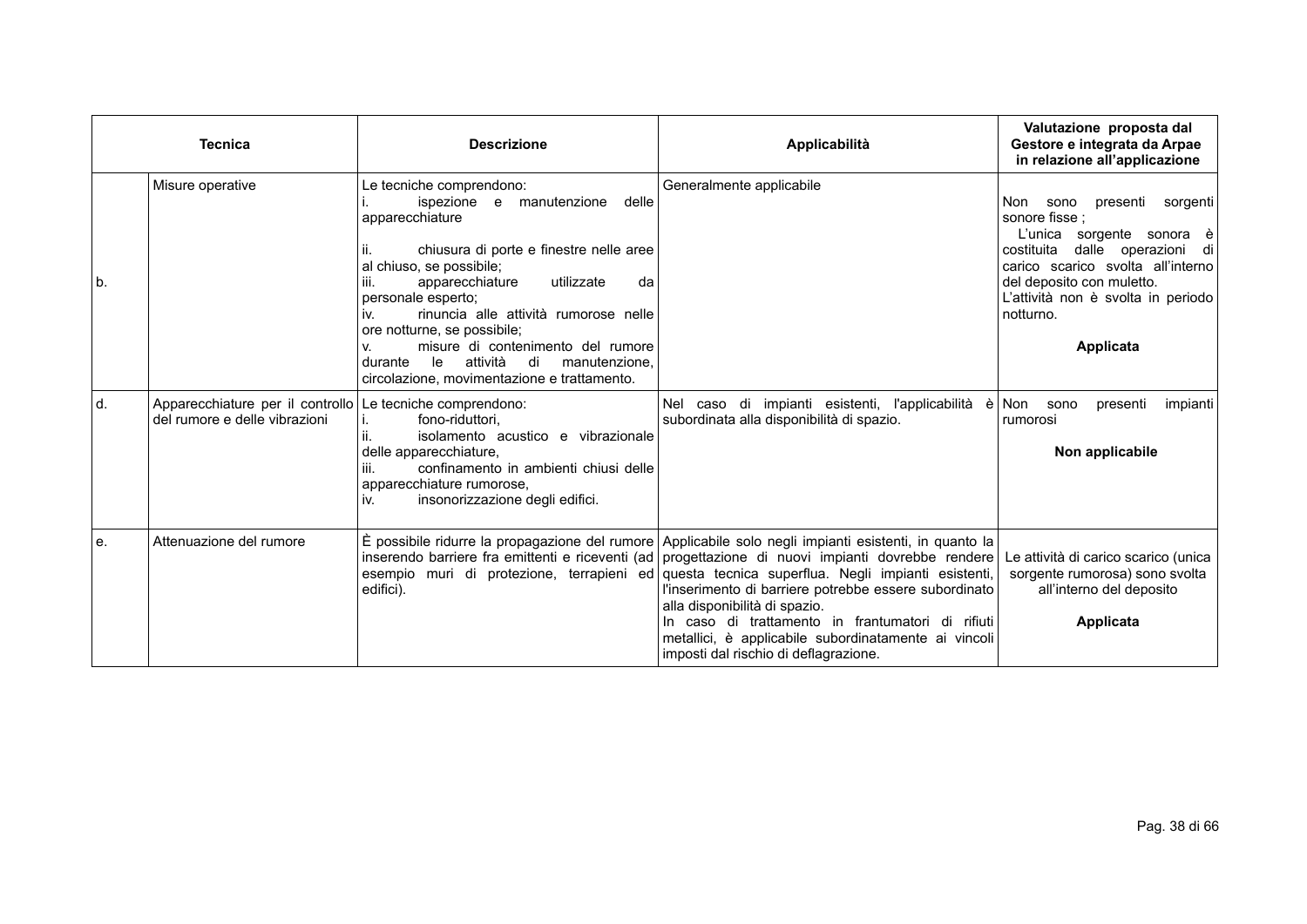#### **Emissioni nell'acqua**

### *BAT 19*

Al fine di ottimizzare il consumo di acqua, ridurre il volume di acque reflue prodotte e prevenire le emissioni nel suolo e nell'acqua, o se ciò non è possibile per ridurle, la BAT consiste nell'utilizzare una combinazione adeguata delle tecniche indicate di seguito.

<span id="page-38-0"></span>

|     | Tecnica                 | <b>Descrizione</b>                                                                                                                                                                                                                                                                                                                                                                                                                                                                                                                                                                                    | Applicabilità | Valutazione proposta dal<br>Gestore e integrata da Arpae<br>in relazione all'applicazione                                 |
|-----|-------------------------|-------------------------------------------------------------------------------------------------------------------------------------------------------------------------------------------------------------------------------------------------------------------------------------------------------------------------------------------------------------------------------------------------------------------------------------------------------------------------------------------------------------------------------------------------------------------------------------------------------|---------------|---------------------------------------------------------------------------------------------------------------------------|
| а.  | Gestione dell'acqua     | Il consumo di acqua viene ottimizzato mediante misure che possono Generalmente applicabile<br>comprendere:<br>piani per il risparmio idrico (ad esempio definizione di obiettivi di<br>efficienza idrica, flussogrammi e bilanci di massa idrici),<br>uso ottimale dell'acqua di lavaggio (ad esempio pulizia a secco<br>invece che lavaggio ad acqua, utilizzo di sistemi a grilletto per regolare il<br>flusso di tutte le apparecchiature di lavaggio),<br>riduzione dell'utilizzo di acqua per la creazione del vuoto (ad<br>esempio ricorrendo all'uso di pompe ad anello liquido, con liquidi a |               | viene utilizzata acqua per<br>Non<br>produttivo<br>presso<br>uso<br>l'installazione<br><b>Non Applicabile</b>             |
| ۱b. | Ricircolo dell'acqua    | elevato punto di ebollizione).<br>I flussi d'acqua sono rimessi in circolo nell'impianto, previo trattamento se   Generalmente applicabile<br>necessario. Il grado di riciclo è subordinato al bilancio idrico dell'impianto,<br>al tenore di impurità (ad esempio composti odorigeni) e/o alle<br>caratteristiche dei flussi d'acqua (ad esempio al contenuto di nutrienti).                                                                                                                                                                                                                         |               |                                                                                                                           |
| C.  | Superficie impermeabile | A seconda dei rischi che i rifiuti presentano in termini di contaminazione Generalmente applicabile<br>del suolo e/o dell'acqua, la superficie dell'intera area di trattamento dei<br>rifiuti (ad esempio aree di ricezione, movimentazione, deposito,<br>trattamento e spedizione) è resa impermeabile ai liquidi in questione.                                                                                                                                                                                                                                                                      |               | La pavimentazione dove avviene<br>lo stoccaggio dei rifiuti pericolosi<br>è trattata con vernice epossidica.<br>Applicata |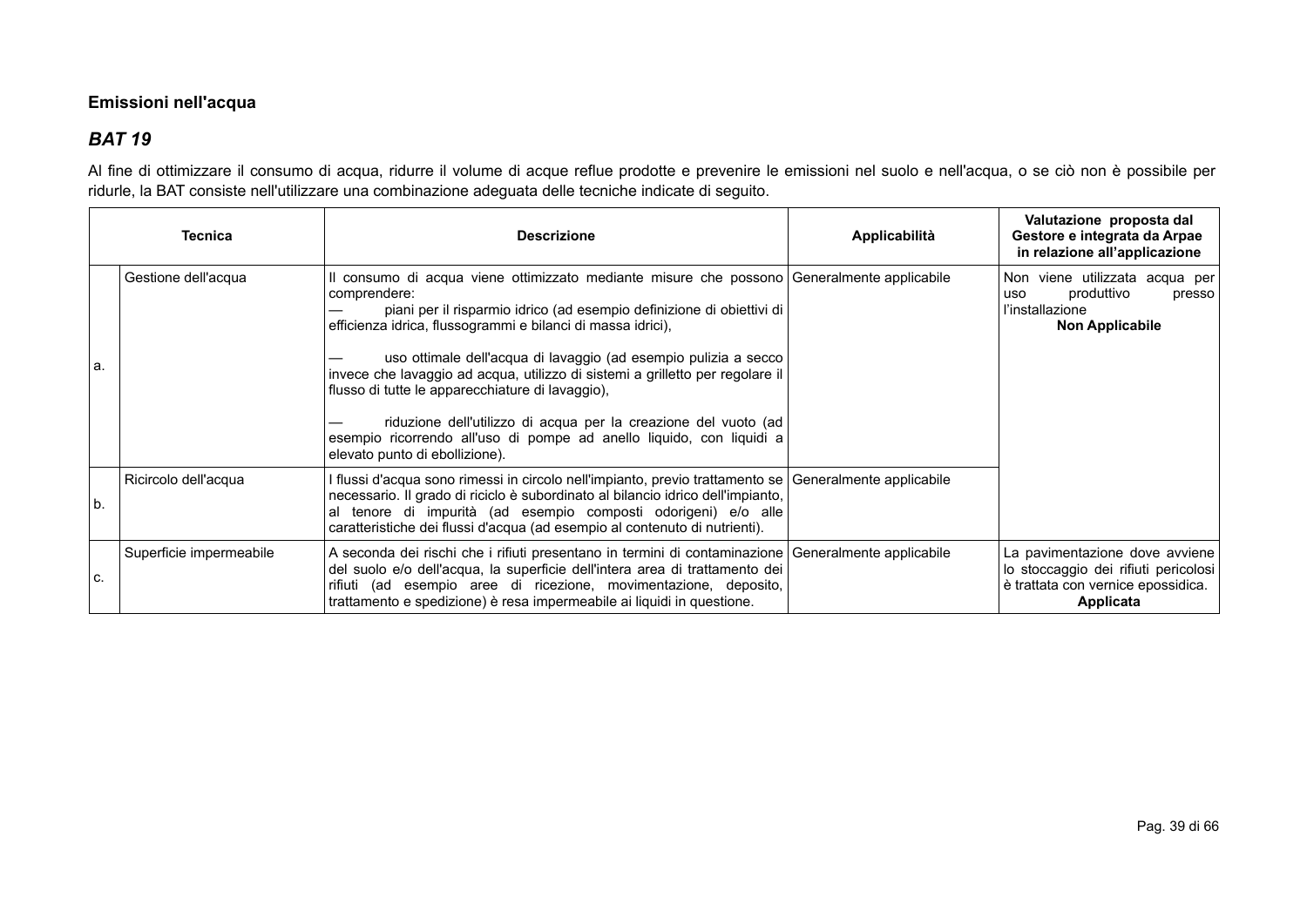|     | <b>Tecnica</b>                                                                                                                   | <b>Descrizione</b>                                                                                                                                                                                                                                                                                                                                                                                                                       | Applicabilità                                                                                                                                                                                                                             | VValutazione proposta dal<br>Gestore e integrata da Arpae<br>in relazione all'applicazione                                 |
|-----|----------------------------------------------------------------------------------------------------------------------------------|------------------------------------------------------------------------------------------------------------------------------------------------------------------------------------------------------------------------------------------------------------------------------------------------------------------------------------------------------------------------------------------------------------------------------------------|-------------------------------------------------------------------------------------------------------------------------------------------------------------------------------------------------------------------------------------------|----------------------------------------------------------------------------------------------------------------------------|
|     | Tecniche<br>ridurre<br>per<br>probabilità<br><b>l'impatto</b><br>e<br>tracimazioni<br>malfunzionamenti di vasche e -<br>serbatoi | la A seconda dei rischi posti dai liquidi contenuti nelle vasche e nei serbatoi Generalmente applicabile<br>di in termini di contaminazione del suolo e/o dell'acqua, le tecniche<br>$e$   comprendono:<br>sensori di troppopieno,                                                                                                                                                                                                       |                                                                                                                                                                                                                                           | Non sono presenti serbatoi o<br>vasche contenenti rifiuti liquidi<br>presso l'installazione.<br><b>Non Applicabile</b>     |
| d.  |                                                                                                                                  | condutture di troppopieno collegate a un sistema di drenaggio<br>confinato (vale a dire al relativo sistema di contenimento secondario o a<br>un altro serbatoio),                                                                                                                                                                                                                                                                       |                                                                                                                                                                                                                                           |                                                                                                                            |
|     |                                                                                                                                  | vasche per liquidi situate in un sistema di contenimento<br>secondario idoneo; il volume è normalmente dimensionato in modo che il<br>sistema di contenimento secondario possa assorbire lo sversamento di<br>contenuto dalla vasca più grande,                                                                                                                                                                                          |                                                                                                                                                                                                                                           |                                                                                                                            |
|     |                                                                                                                                  | isolamento di vasche, serbatoi e sistema di contenimento<br>secondario (ad esempio attraverso la chiusura delle valvole).                                                                                                                                                                                                                                                                                                                |                                                                                                                                                                                                                                           |                                                                                                                            |
| е.  | Copertura<br>delle<br>zone<br>rifiuti                                                                                            | di   A seconda dei rischi che comportano in termini di contaminazione del<br>deposito e di trattamento dei suolo e/o dell'acqua, i rifiuti sono depositati e trattati in aree coperte per<br>evitare il contatto con l'acqua piovana e quindi ridurre al minimo il volume<br>delle acque di dilavamento contaminate.                                                                                                                     | L'applicabilità<br>può<br>limitata se vengono depositati o sono<br>trattati volumi elevati di rifiuti (ad capannone.<br>esempio trattamento meccanico<br>in frantumatori di rifiuti metallici).                                           | essere Tutti i rifiuti pericolosi autorizzati<br>stoccati all'interno<br>del<br>Applicata                                  |
| lf. | acque                                                                                                                            | La segregazione dei flussi di Ogni flusso di acque (ad esempio acque di dilavamento superficiali,<br>acque di processo) è raccolto e trattato separatamente, sulla base del<br>tenore in sostanze inquinanti e della combinazione di tecniche di<br>trattamento utilizzate. In particolare i flussi di acque reflue non<br>contaminati vengono segregati da quelli che necessitano di un<br>trattamento.                                 | Generalmente<br>applicabile<br>nuovi impianti.<br>Generalmente applicabile agli gestite separatamente.<br>impianti<br>esistenti<br>subordinatamente<br>ai vincoli<br>imposti dalla configurazione del<br>sistema di raccolta delle acque. | ai Le acque meteoriche e le acque<br>reflue domestiche sono captate e<br>Applicata                                         |
| g.  | Adeguate<br>infrastrutture<br>drenaggio                                                                                          | di L'area di trattamento dei rifiuti è collegata alle infrastrutture di drenaggio.<br>L'acqua piovana che cade sulle aree di deposito e trattamento è raccolta nuovi impianti.<br>nelle infrastrutture di drenaggio insieme ad acque di lavaggio, fuoriuscite Generalmente applicabile agli   ove sono stoccati i<br>occasionali ecc. e, in funzione dell'inquinante contenuto, rimessa in<br>circolo o inviata a ulteriore trattamento. | Generalmente<br>applicabile<br>ai<br>impianti<br>subordinatamente<br>ai<br>vincoli<br>imposti dalla configurazione del<br>sistema<br>di<br>drenaggio<br>delle<br>acque.                                                                   | Non è presente una linea di<br>drenaggio interna al capannone<br>rifiuti<br>esistenti pericolosi<br><b>Non Applicabile</b> |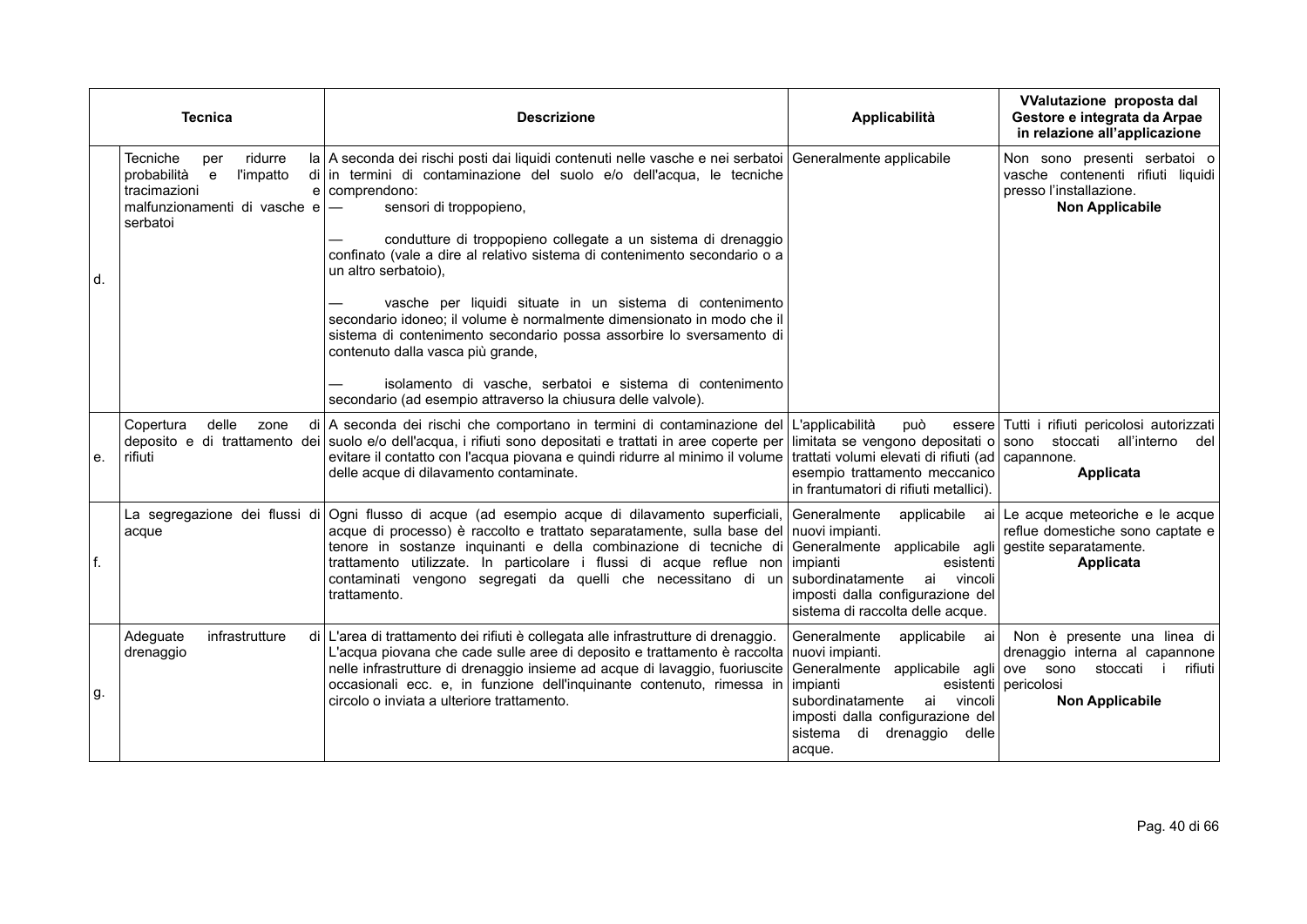| Tecnica |                              | <b>Descrizione</b>                                                                                                                                                                                                                                                                                                                                                                                                                                                                                                                                                                                                                                                                                                                                                               | Applicabilità                                                                                                                                         | Valutazione proposta dal<br>Gestore e integrata da Arpae<br>in relazione all'applicazione |
|---------|------------------------------|----------------------------------------------------------------------------------------------------------------------------------------------------------------------------------------------------------------------------------------------------------------------------------------------------------------------------------------------------------------------------------------------------------------------------------------------------------------------------------------------------------------------------------------------------------------------------------------------------------------------------------------------------------------------------------------------------------------------------------------------------------------------------------|-------------------------------------------------------------------------------------------------------------------------------------------------------|-------------------------------------------------------------------------------------------|
| h.      | la riparazione delle perdite | Disposizioni in merito alla III regolare monitoraggio delle perdite potenziali è basato sul rischio e, se Per i nuovi impianti è Non viene utilizzata acqua per<br>progettazione e manutenzione necessario, le apparecchiature vengono riparate.<br>per consentire il rilevamento e L'uso di componenti interrati è ridotto al minimo. Se si utilizzano componenti fuori terra, anche se l'installazione<br>componenti interrati, e a seconda dei rischi che i rifiuti contenuti in tali può essere limitato dal rischio di<br>componenti comportano per la contaminazione del suolo e/o delle acque, congelamento.<br>viene predisposto un sistema di contenimento secondario per tali Nel caso di impianti esistenti,<br>componenti.                                           | generalmente applicabile l'uso di uso produttivo<br>l'installazione di un sistema di<br>contenimento secondario può<br>essere soggetta a limitazioni. | presso<br>Non Applicabile                                                                 |
|         | temporaneo                   | Adeguata capacità di deposito Si predispone un'adeguata capacità di deposito temporaneo per le acque Generalmente applicabile ai Non sono presenti serbatoi o<br>reflue generate in condizioni operative diverse da quelle normali, nuovi impianti.<br>utilizzando un approccio basato sul rischio (tenendo ad esempio conto Per gli impianti esistenti, presso l'installazione<br>della natura degli inguinanti, degli effetti del trattamento delle acque l'applicabilità è subordinata alla l<br>reflue a valle e dell'ambiente ricettore).<br>Lo scarico di acque reflue provenienti dal deposito temporaneo è configurazione del sistema di<br>possibile solo dopo l'adozione di misure idonee (ad esempio raccolta delle acque.<br>monitoraggio, trattamento, riutilizzo). | disponibilità di spazio e alla                                                                                                                        | vasche contenenti rifiuti liquidi<br>Non Applicabile                                      |

Al fine di ridurre le emissioni nell'acqua, la BAT per il trattamento delle acque reflue consiste nell'utilizzare una combinazione adeguata delle tecniche indicate di seguito.

<span id="page-40-0"></span>La BAT non è applicabile in quanto presso l'installazione non sono scaricate acque reflue industriali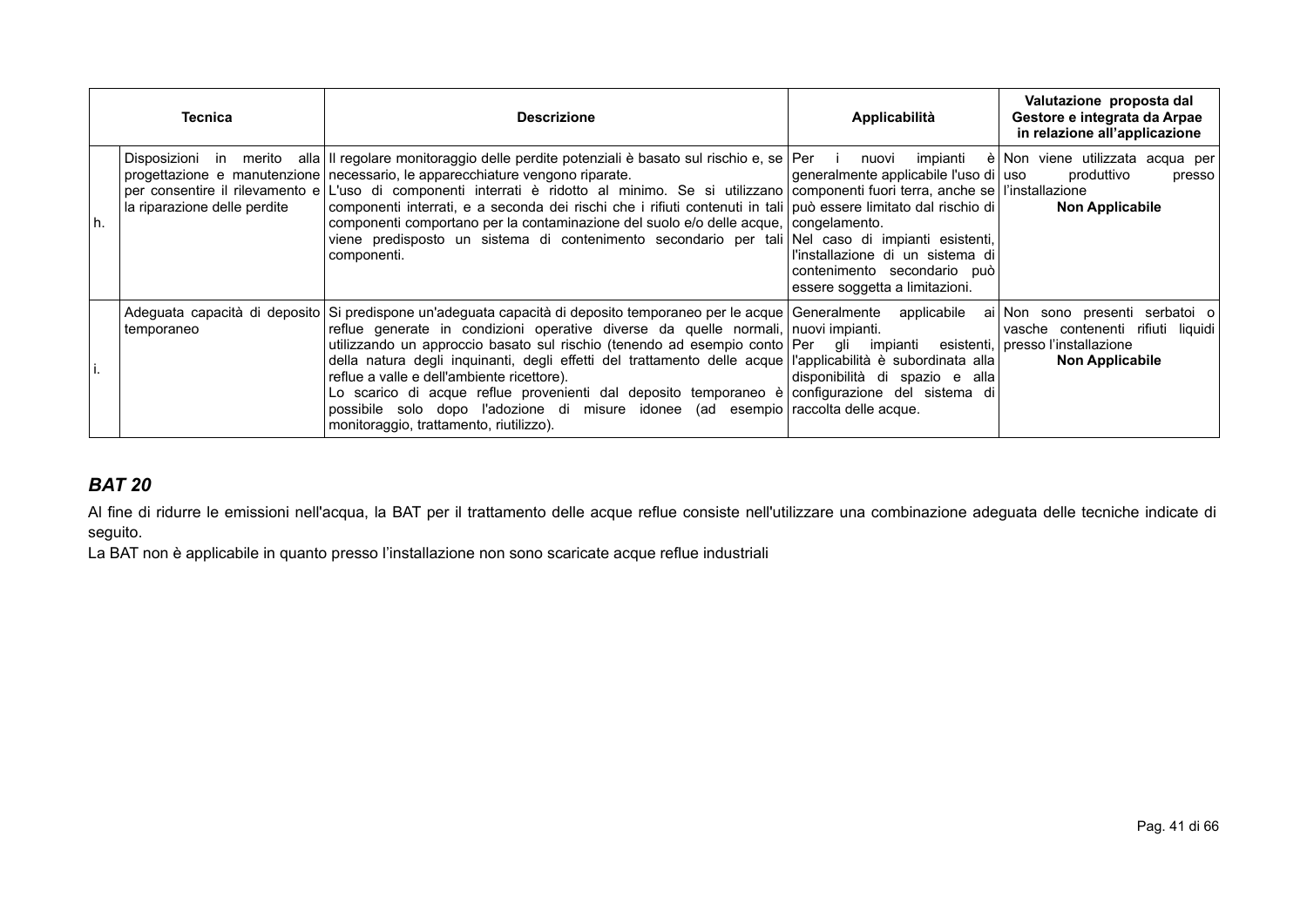#### **Emissioni da inconvenienti e incidenti**

### *BAT 21*

Per prevenire o limitare le conseguenze ambientali di inconvenienti e incidenti, la BAT consiste nell'utilizzare tutte le tecniche indicate di seguito, nell'ambito del piano di gestione in caso di incidente (cfr. BAT 1).

<span id="page-41-0"></span>

| <b>Tecnica</b>                                                        | <b>Descrizione</b>                                                                                                                                                                                                                                                                                                                                                     | Valutazione proposta dal Gestore e integrata da Arpae<br>in relazione all'applicazione                                                                                                                                   |
|-----------------------------------------------------------------------|------------------------------------------------------------------------------------------------------------------------------------------------------------------------------------------------------------------------------------------------------------------------------------------------------------------------------------------------------------------------|--------------------------------------------------------------------------------------------------------------------------------------------------------------------------------------------------------------------------|
| Misure<br>protezione<br>a.                                            | di Le misure comprendono:<br>protezione dell'impianto da atti vandalici,<br>sistema di protezione antincendio e antiesplosione, contenente<br>apparecchiature di prevenzione, rilevazione ed estinzione,<br>accessibilità e operabilità delle apparecchiature di controllo<br>pertinenti in situazioni di emergenza.                                                   | Protezione atti vandalici: presso l'installazione è presente un sistema di<br>telecamere e allarme collegato ad una centralina telefonica<br>Protezione antincendio: Sistemi di rilevazione fumo, estintori<br>Applicata |
| Gestione<br>emissioni<br>inconvenienti/inci<br>b.<br>denti            | delle Sono istituite procedure e disposizioni tecniche (in termini di possibile Presso l'installazione è mantenuto un presidio costituito da sepiolite al fine di<br>da contenimento) per gestire le emissioni da inconvenienti/incidenti, quali le gestire eventuali sversamenti di acidi dalle batterie. Al § 13.2 del Manuale<br>incendi o da valvole di sicurezza. | emissioni da sversamenti, derivanti dall'acqua utilizzata per l'estinzione di Operativo è presente una procedura specifica per gestire tali situazioni<br>emergenziali.<br>Applicata                                     |
| Registrazione<br>sistema<br>di<br>l inconvenienti/inci<br>C.<br>denti | $e \mid$ Le tecniche comprendono:<br>un registro/diario di tutti gli incidenti, gli inconvenienti, le modifiche<br>valutazione degli alle procedure e i risultati delle ispezioni,<br>le procedure per individuare, rispondere e trarre insegnamento da<br>inconvenienti e incidenti.                                                                                  | Nel PMeC autorizzato è prevista l'istituzione di un registro in cui annotare gli<br>episodi incidentali eventualmente occorsi (radioattività, sversamenti, carichi di<br>rifiuti respinti per difformità)<br>Applicata   |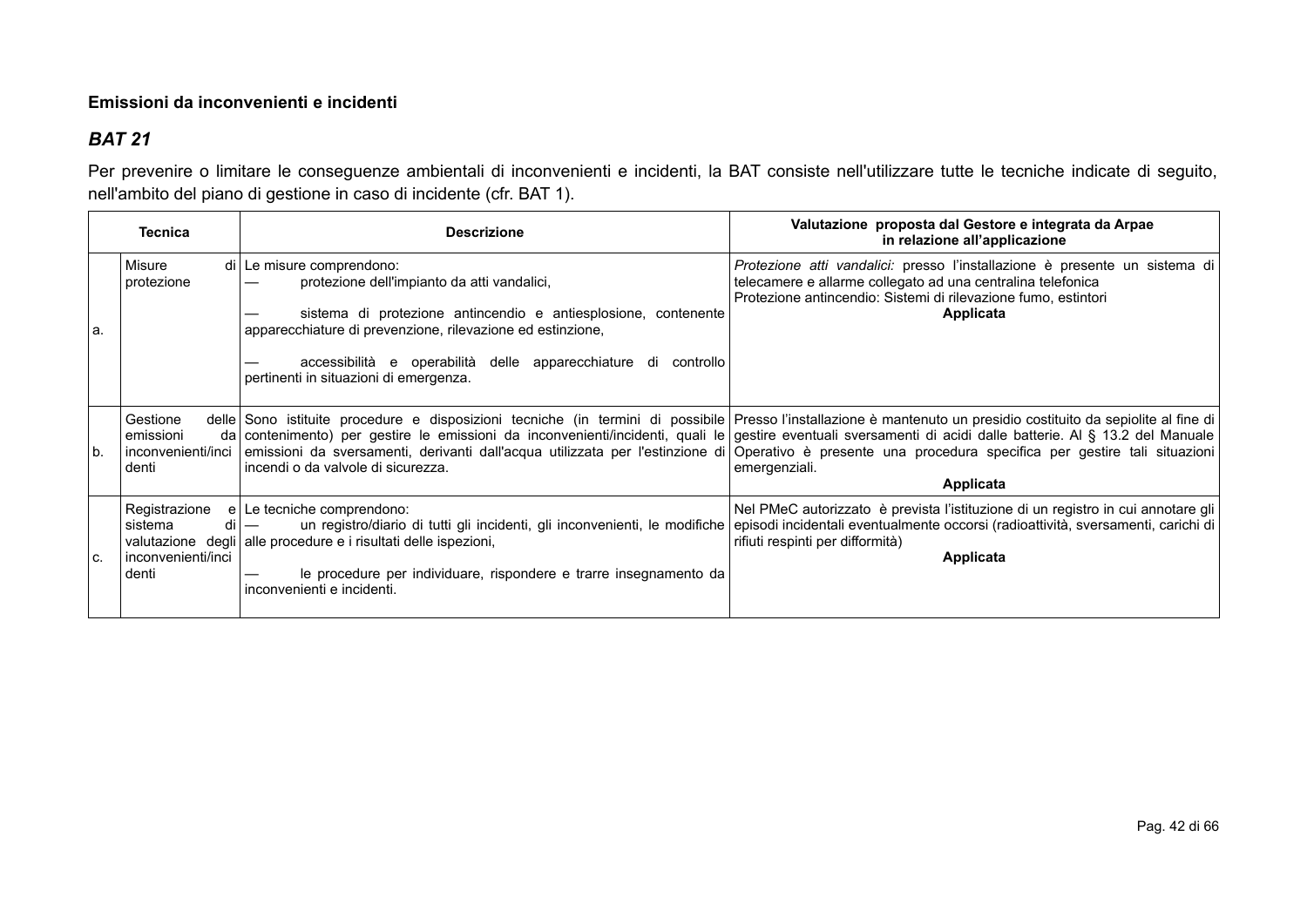#### **Efficienza nell'uso dei materiali**

### *BAT 22*

La BAT non è applicabile in quanto presso l'installazione non viene svolta attività di trattamento sui rifiuti in ingresso ma la sola messa in riserva (R13).

#### **Efficienza energetica**

### *BAT 23*

Al fine di utilizzare l'energia in modo efficiente.

La BAT non è applicabile in quanto presso l'installazione il consumo di energia elettrica è relativo alla sola illuminazione dei locali e non al trattamento dei rifiuti

#### **Riutilizzo degli imballaggi**

### *BAT 24*

Al fine di ridurre la quantità di rifiuti da smaltire, la BAT consiste nel riutilizzare al massimo gli imballaggi, nell'ambito del piano di gestione dei residui (cfr. BAT 1).

<span id="page-42-2"></span><span id="page-42-1"></span><span id="page-42-0"></span>

| <b>Descrizione</b>                                                                                                                                                                                                                                                                                                                                                                                                                                             | Applicabilità                                            | Valutazione proposta dal Gestore e integrata<br>da Arpae<br>in relazione all'applicazione                                                                                                                                                                                                                                                                                                                                                                                                        |
|----------------------------------------------------------------------------------------------------------------------------------------------------------------------------------------------------------------------------------------------------------------------------------------------------------------------------------------------------------------------------------------------------------------------------------------------------------------|----------------------------------------------------------|--------------------------------------------------------------------------------------------------------------------------------------------------------------------------------------------------------------------------------------------------------------------------------------------------------------------------------------------------------------------------------------------------------------------------------------------------------------------------------------------------|
| Gli imballaggi (fusti, contenitori, IBC, pallet ecc.), quando sono in buone L'applicabilità è<br>condizioni e sufficientemente puliti, sono riutilizzati per collocarvi rifiuti, a contaminazione dei<br>seguito di un controllo di compatibilità con le sostanze precedentemente imballaggi riutilizzati.<br>contenute. Se necessario, prima del riutilizzo gli imballaggi sono sottoposti<br>a un apposito trattamento (ad esempio, ricondizionati, puliti). | subordinata<br>rischio<br>al<br>rifiuti<br>rappresentato | di L'azienda al fine di ridurre la quantità di rifiuti da<br>dagli smaltire riutilizza al massimo delle sue possibilità i<br>impiegati nel trasporto e nello<br>contenitori<br>stoccaggio dei rifiuti. Si sottolinea che, per i<br>contenitori di cui sopra, non sono previsti specifici<br>riutilizzo<br>l trattamenti<br>del<br>prima<br>loro<br>(ricondizionamento o pulizia) perché non esistono<br>rischi di contaminazione dei rifiuti dagli imballaggi<br>riadoperati<br><b>Applicata</b> |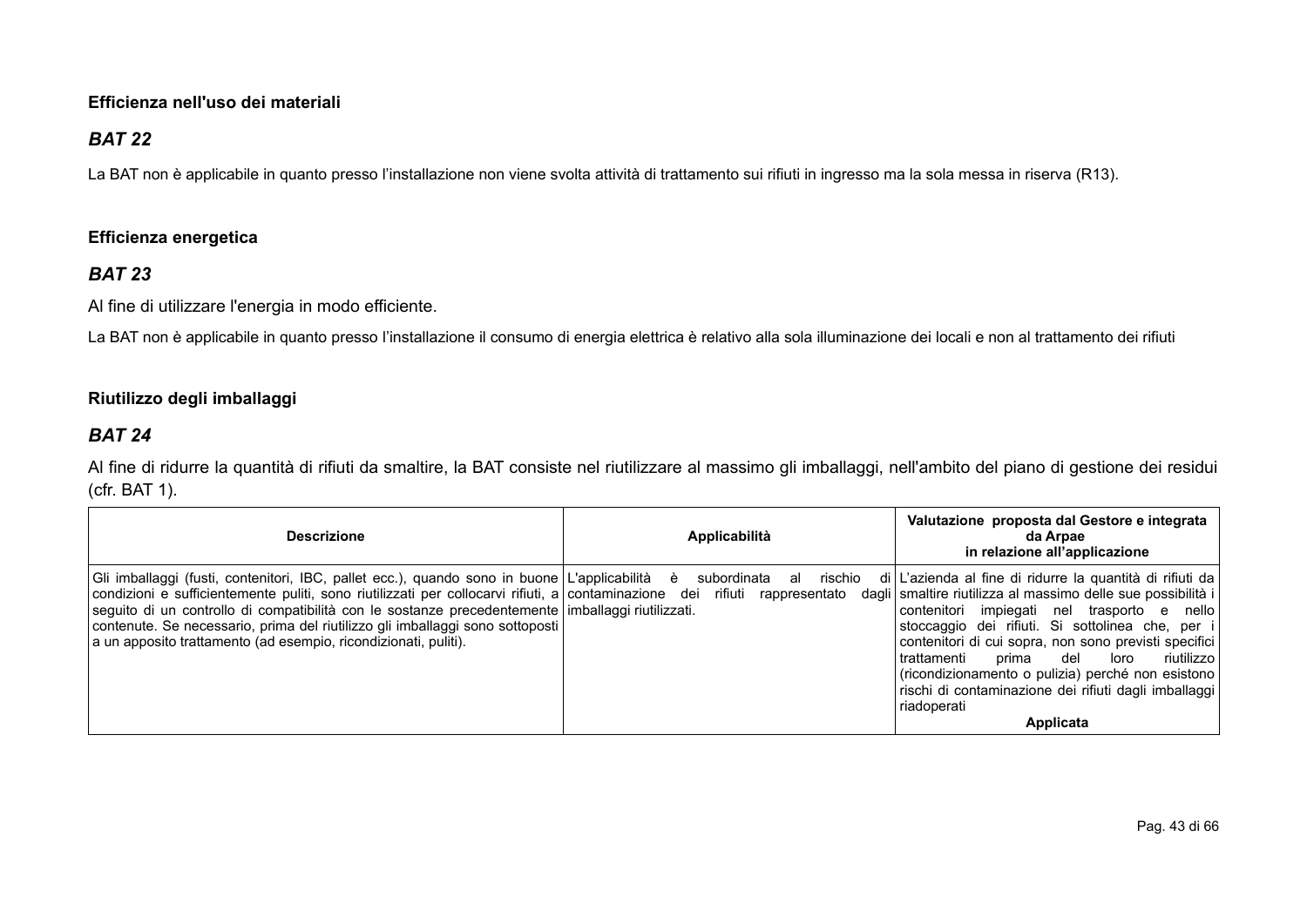Nella Tabella 6 sottostante si riporta la situazione aziendale in relazione al BREF trasversale sull'efficienza energetica del Febbraio 2009

*Tabella 6: Bref Energia*

| <b>Migliori Tecnologie Disponibili</b>                                                                                                                                                                                                                                                                                                                                                                                                                                                                                                                                                                                                                          | Valutazione proposta dal Gestore e integrata da Arpae<br>in relazione all'applicazione                                                                                                                                                                                                                                                                                                                                                                                                                                                                                                                                                                               |
|-----------------------------------------------------------------------------------------------------------------------------------------------------------------------------------------------------------------------------------------------------------------------------------------------------------------------------------------------------------------------------------------------------------------------------------------------------------------------------------------------------------------------------------------------------------------------------------------------------------------------------------------------------------------|----------------------------------------------------------------------------------------------------------------------------------------------------------------------------------------------------------------------------------------------------------------------------------------------------------------------------------------------------------------------------------------------------------------------------------------------------------------------------------------------------------------------------------------------------------------------------------------------------------------------------------------------------------------------|
| 4.2.1 Gestione dell'efficienza energetica<br>Implementare ed aderire ad un sistema di gestione per l'efficienza energetica                                                                                                                                                                                                                                                                                                                                                                                                                                                                                                                                      | Il sito aziendale non dispone di un sistema di gestione dell'Efficienza<br>energetica ma tale aspetto è comunque gestito nell'ambito del Sistema di<br>Gestione Ambientale certificato ISO 14001.<br>Nell'ambito di tale sistema di gestione sono adottate procedure istruzioni<br>e modalità operative volte al miglioramento continuo delle prestazioni<br>"impiantistiche" in ambito qualità, ambiente, sicurezza ed energia.<br>Si ritiene che la BAT per l'installazione in esame non sia applicabile in quanto non<br>viene svolto un vero e proprio ciclo di produzione ma solo stoccaggio di un<br>quantitativo di rifiuti esiguo.<br><b>Non Applicabile</b> |
| 4.2.2.1 Miglioramento ambientale costante<br>Ridurre costantemente al minimo l'impatto ambientale di un impianto pianificando gli interventi e<br>gli investimenti in maniera integrata e articolandoli sul breve, medio e lungo termine, tenendo<br>conto del rapporto costi-benefici e degli effetti incrociati.                                                                                                                                                                                                                                                                                                                                              | L'azienda dispone di un sistema di gestione Ambientale certificato ISO<br>14001; nell'ambito dell'attuazione di tale sistema tutti gli interventi, in<br>progetto sull'installazione, vengono valutati in termini di impatto<br>ambientale e le attività con attinenza ambientale sono pianificate.<br>Nell'ambito di tale sistema di gestione sono adottate procedure istruzioni<br>e modalità operative volte al miglioramento continuo delle prestazioni<br>"impiantistiche" in ambito qualità, ambiente, sicurezza ed energia.<br>Applicabile                                                                                                                    |
| 4.2.2.2 Individuazione degli aspetti connessi all'efficienza energetica di un impianto e possibilità<br>di risparmio energetico<br>· Individuare attraverso un audit gli aspetti di un impianto che incidono sull'efficienza energetica;<br>· individuare le opportunità per ottimizzare il recupero dell'energia nell'impianto, tra i vari sistemi<br>dell'impianto e/o con dei terzi;<br>utilizzare gli strumenti o le metodologie più adatti per individuare e quantificare l'ottimizzazione<br>dell'energia;<br>· individuare le opportunità per ottimizzare il recupero dell'energia nell'impianto, tra i vari sistemi<br>dell'impianto e/o con dei terzi. | monitoraggio<br>rilevazione<br>dei dati inerenti i consumi<br>ed il<br>La<br>energetici sono verificati nell'ambito degli audit interni del sistema SGA.<br>Tali dati relativi ai consumi di elettricità sono registrati e utilizzati per il<br>calcolo di specifici indicatori economici.<br><b>Parzialmente Applicata</b>                                                                                                                                                                                                                                                                                                                                          |
| 4.2.2.3 Approccio sistemico alla gestione energia<br>ottimizzare l'efficienza energetica con un approccio sistemico alla gestione dell'energia  - Il sistema di illuminazione è suddiviso in più aree di attivazione al fine di<br>dell'impianto                                                                                                                                                                                                                                                                                                                                                                                                                | Applicabile solo per quel che riguarda il sistema di illuminazione.<br>regolarne l'accensione in maniera differenziata<br><b>Parzialmente Applicata</b>                                                                                                                                                                                                                                                                                                                                                                                                                                                                                                              |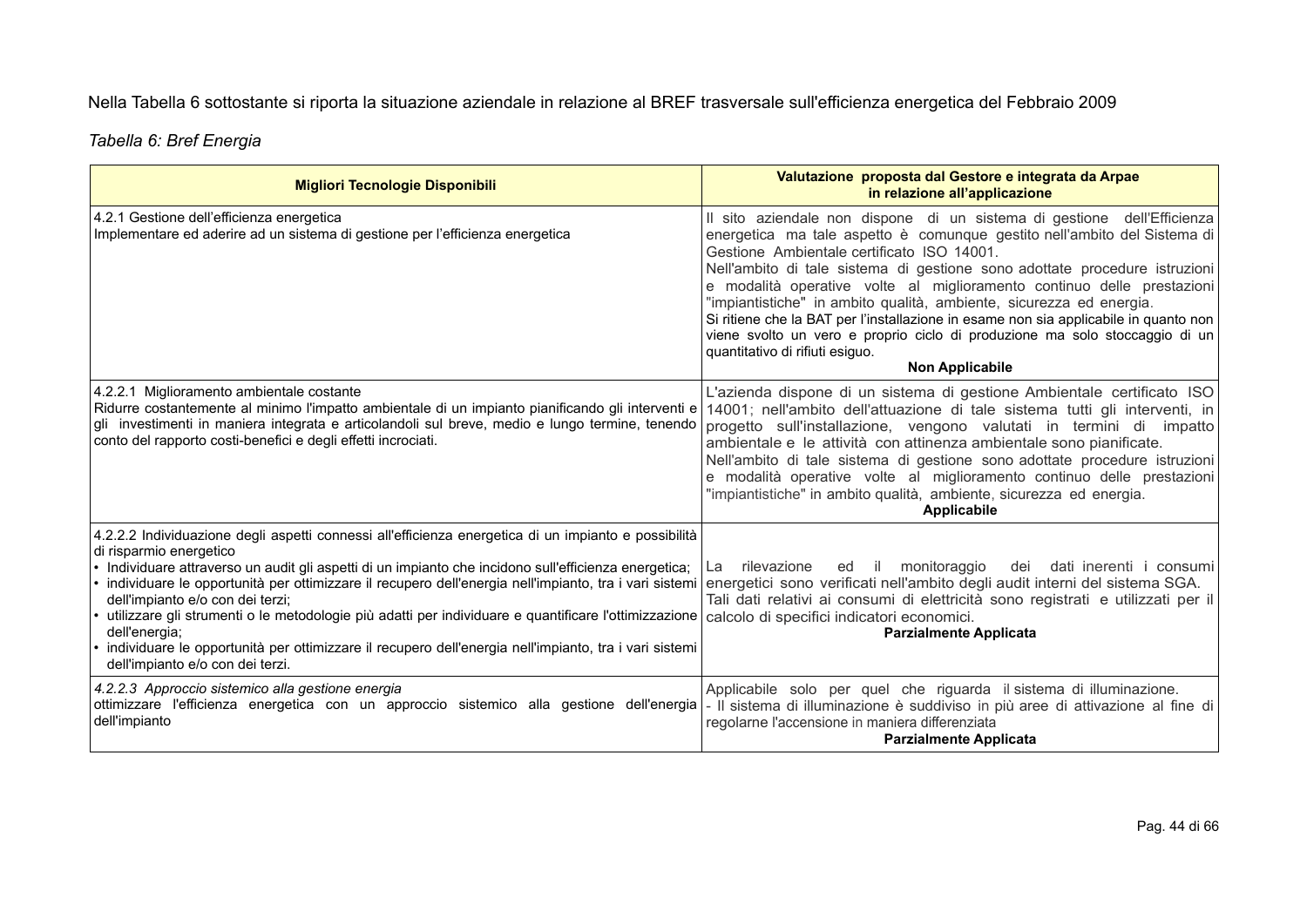| <b>Migliori Tecnologie Disponibili</b>                                                                                                                                                                                          | Valutazione proposta dal Gestore e integrata da Arpae<br>in relazione all'applicazione                                                                                                                                                                                                                    |
|---------------------------------------------------------------------------------------------------------------------------------------------------------------------------------------------------------------------------------|-----------------------------------------------------------------------------------------------------------------------------------------------------------------------------------------------------------------------------------------------------------------------------------------------------------|
| 4.2.2.4 Istituzione e riesame degli obiettivi e degli indicatori di efficienza energetica<br>istituire indicatori di efficienza energetica riesame degli obiettivi e degli indicatori di efficienza<br>energetica               | L'uso dell'energia elettrica non è correlata ad alcun processo produttivo; i<br>consumi sono limitati all'illuminazione e all'uso della pompa di caloreperil<br>riscaldamento/raffrescamento dell'ufficio<br><b>Non Applicabile</b>                                                                       |
| 4.2.2.5 Valutazione comparativa (benchmarking)<br>effettuare sistematicamente delle comparazioni periodiche con i parametri di riferimento (o<br>benchmarks) settoriali, nazionali o regionali, ove esistano dati convalidati.  | I dati dei consumi energetici sono annualmente oggetto di confronto<br>solo con i dati ricavati negli anni precedenti. Come specificato nella BAT<br>precedente l'attività non è correllata ad alcun ciclo produttivo pertanto non<br>esistone dati convalidati per il settore.<br><b>Non Applicabile</b> |
| 4.2.3 Progettazione ai fini dell'efficienza energetica (EDD)<br>ottimizzare l'efficienza energetica al momento della progettazione di un nuovo impianto, sistema<br>o unità prima di procedere ad un ammodernamento importante. | L'unico ammodernamento possibile è quello dell'impianto di illuminazione.<br><b>LEL</b><br>LE ELLE non ha la proprietà dell'immobile sui cui insiste l'impianto.<br>Non applicabile                                                                                                                       |
| 4.2.4 Maggiore integrazione dei processi<br>tentare di ottimizzare l'impiego di energia tra vari<br>processi o sistemi all'interno di un impianto o con terzi.                                                                  | Non ci sono processi produttivi<br>Non applicabile                                                                                                                                                                                                                                                        |
| 4.2.5 Mantenere lo slancio delle iniziative finalizzate all'efficienza energetica<br>mantenere lo slancio delle iniziative finalizzate all'efficienza energetica                                                                | sono tenuti sotto<br>nell'ambito<br>energetici<br>controllo<br>consumi<br>dell'applicazione del Sistema di gestione Ambientale ISO 14001.<br><b>Parzialmente Applicata</b>                                                                                                                                |
| 4.2.6 Mantenimento delle competenze<br>mantenere le competenze in materia di efficienza energetica e di sistemi che utilizzano l'energia                                                                                        | I ridotti consumi e il limitato personale (due addetti di cui uno a parttime)<br>non possono prevedere competenze specifiche.<br>Non applicabile                                                                                                                                                          |
| 4.2.7 Controllo efficace dei processi<br>garantire la realizzazione di controlli efficaci dei processi                                                                                                                          | Non ci sono processi produttivi.<br>Non applicabile                                                                                                                                                                                                                                                       |
| 4.2.8 Manutenzione<br>effettuare la manutenzione degli impianti al fine di ottimizzarne l'efficienza energetica                                                                                                                 | Per le ridotte dimensioni della ELLE ELLE la manutenzione ordinaria e<br>straordinaria è affidata a ditta esterna; è effettuato un controllo<br>dell'impianto<br>con periodicità biennale tramite Ente<br>di<br>terra.<br>Certificato.                                                                    |
|                                                                                                                                                                                                                                 | Applicata                                                                                                                                                                                                                                                                                                 |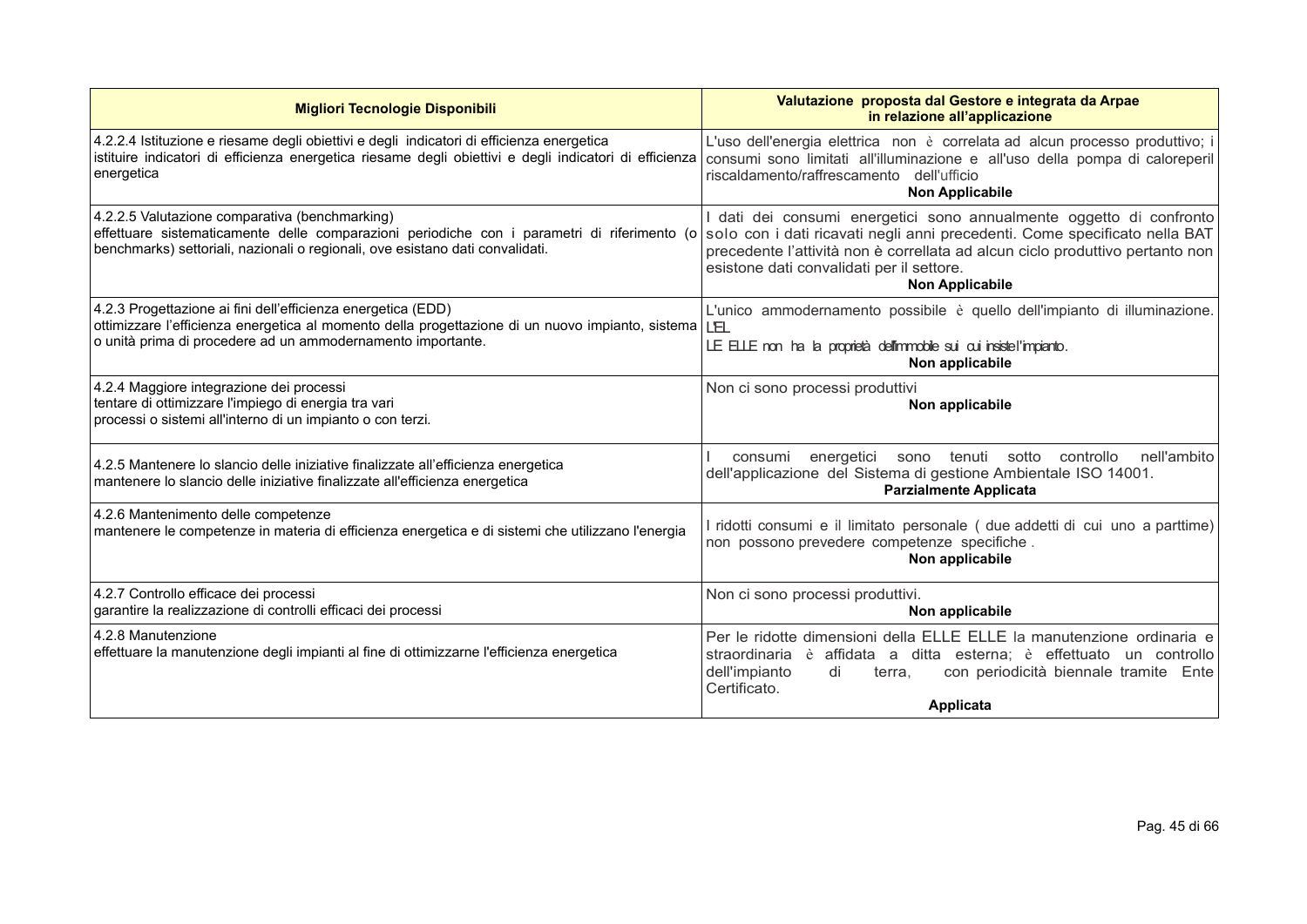| <b>Migliori Tecnologie Disponibili</b>                                                                                                                                                                                                                                                                                          | Valutazione proposta dal Gestore e integrata da Arpae<br>in relazione all'applicazione                                                                                                                        |
|---------------------------------------------------------------------------------------------------------------------------------------------------------------------------------------------------------------------------------------------------------------------------------------------------------------------------------|---------------------------------------------------------------------------------------------------------------------------------------------------------------------------------------------------------------|
| 4.2.9 Monitoraggio e misura<br>istituire e mantenere procedure documentate volte a monitorare e misurare periodicamente<br>principali elementi che caratterizzano le operazioni e le attività che possono presentare notevoli<br>ripercussioni sull'efficienza energetica                                                       | Le procedure presenti sono quelle interne al sistema ISO 14001 inoltre con la<br>presente AIA si prevede il monitoraggio puntuale dei consumi energetici.<br>Applicata                                        |
| 4.3.1 Combustione                                                                                                                                                                                                                                                                                                               | Non sono presenti processi di combustione                                                                                                                                                                     |
| ottimizzare la combustione                                                                                                                                                                                                                                                                                                      | Non applicabile                                                                                                                                                                                               |
| 4.3.2 Sistemi a vapore                                                                                                                                                                                                                                                                                                          | Non sono presenti sistemi a vapore                                                                                                                                                                            |
| ottimizzare i sistemi a vapore                                                                                                                                                                                                                                                                                                  | Non applicabile                                                                                                                                                                                               |
| 4.3.3 Recupero di calore<br>mantenere l'efficienza degli scambiatori di calore tramite il monitoraggio periodico dell'efficienza e<br>prevenzione o eliminazione delle incrostazioni                                                                                                                                            | Non sono presenti scambiatori di calore<br>Non applicabile                                                                                                                                                    |
| 4.3.4 Cogenerazione<br>cercare soluzioni per la cogenerazione, all'interno dell'impianto e/o all'esterno (con terzi).                                                                                                                                                                                                           | consumi energetici sono talmente limitati da non consentire l'ipotesi di un<br>impianto di cogenerazione<br>Non applicabile                                                                                   |
| 4.3.5 Alimentazione elettrica<br>· aumentare il fattore di potenza in base ai requisiti del distributore di elettricità locale<br>· Controllare l'alimentazione elettrica per verificare la presenza di correnti armoniche ed<br>applicare eventualmente dei filtri.<br>• Ottimizzare l'efficienza dell'alimentazione elettrica | In fase di progettazione dell'impianto sono state ottemperate le<br>norme previste ed i cavi di alimentazione, per la potenza elettrica,<br>sono correttamente dimensionati.<br><b>Parzialmente Applicata</b> |
| 4.3.6 Sotto sistemi azionati da motori elettrici                                                                                                                                                                                                                                                                                | Nell'impianto non ci sono motori elettrici                                                                                                                                                                    |
| ottimizzare i motori elettrici                                                                                                                                                                                                                                                                                                  | Non applicabile                                                                                                                                                                                               |
| 4.3.7 Sistemi ad aria compressa                                                                                                                                                                                                                                                                                                 | Nell'impianto non ci sono sistemi ad aria compressa                                                                                                                                                           |
| ottimizzare i sistemi ad aria compressa                                                                                                                                                                                                                                                                                         | Non applicabile                                                                                                                                                                                               |
| 4.3.8 Sistemi di pompaggio                                                                                                                                                                                                                                                                                                      | Nell'impianto non ci sono sistemi di pompaggio                                                                                                                                                                |
| ottimizzare i sistemi di pompaggio                                                                                                                                                                                                                                                                                              | Non applicabile                                                                                                                                                                                               |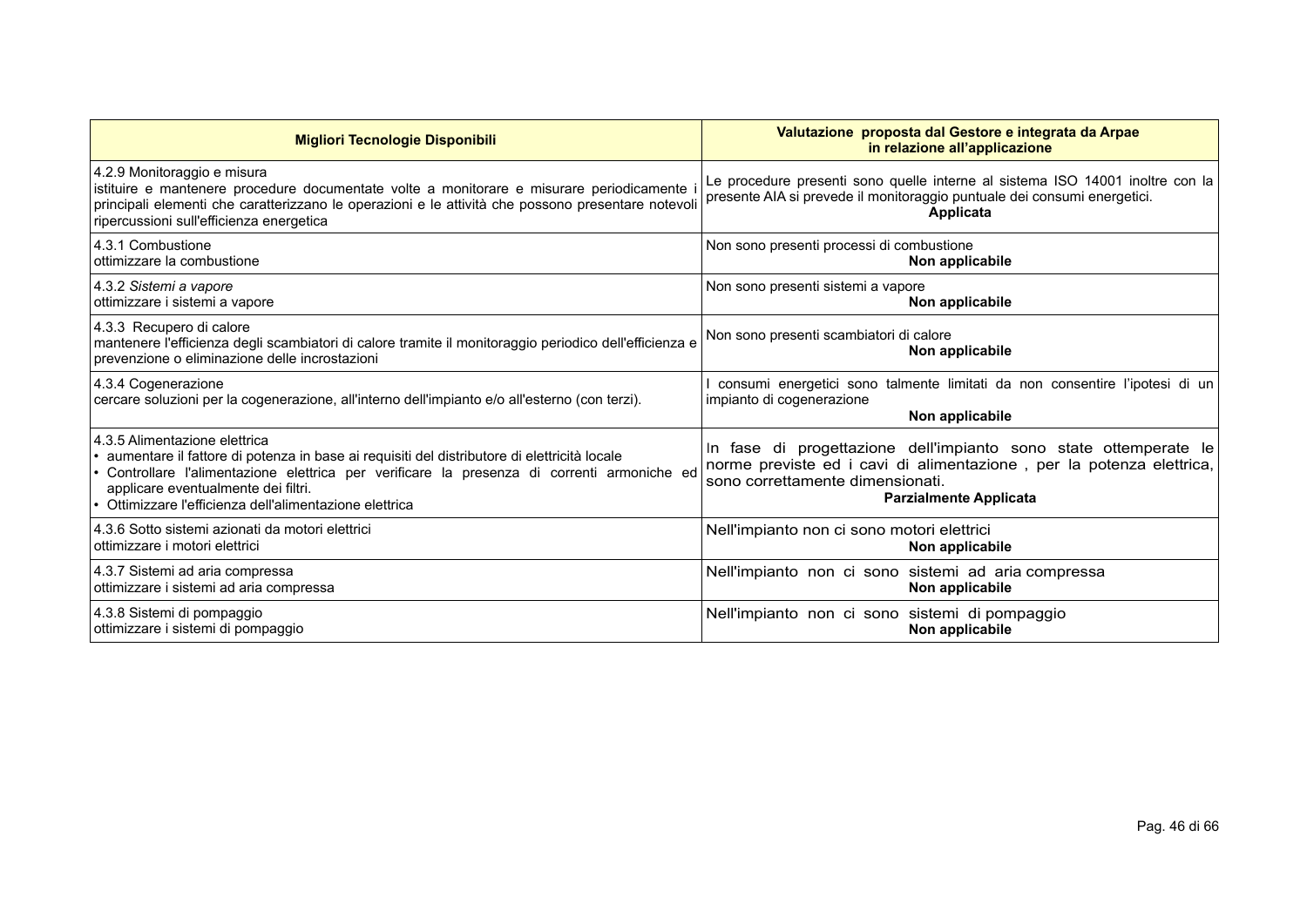| <b>Migliori Tecnologie Disponibili</b>                                                                                                   | Valutazione proposta dal Gestore e integrata da Arpae<br>in relazione all'applicazione                                                                                                                                                                                                                                                                                                                                                                                                         |  |
|------------------------------------------------------------------------------------------------------------------------------------------|------------------------------------------------------------------------------------------------------------------------------------------------------------------------------------------------------------------------------------------------------------------------------------------------------------------------------------------------------------------------------------------------------------------------------------------------------------------------------------------------|--|
| 4.3.9 Riscaldamento, ventilazione e aria condizionata (HVAC)<br>ottimizzare i sistemi di riscaldamento, ventilazione e aria condizionata | In relazione a riscaldamento e raffrescamento degli ambienti di<br>lavoro sono applicate le seguenti tecniche:<br>Il sistema di riscaldamento/raffrescamento è ad esclusivo servizio<br>dell'ufficio ed è correttamente dimensionato;<br>Viene effettuata una regolare e periodica manutenzione al fine<br>di garantirne il corretto funzionamento;<br>- La pompa di calore installata è dotata di inverter ed in caso di<br>sostituzione verranno scelti sistemi di questo tipo.<br>Applicata |  |
| 4.3.10 Illuminazione<br>ottimizzare i sistemi di illuminazione artificiale                                                               | L'impianto di illuminazione è stato progettato e realizzato in funzione<br>dell'utilizzo e che vengono effettuate periodiche attività di<br>manutenzione al fine di garantirne la corretta efficienza.<br>Applicata                                                                                                                                                                                                                                                                            |  |
| 4.3.11 Processi di essiccazione, separazione e concentrazione<br>essiccazione separazione e concentrazione                               | L'attività dell'ELLE ELLE non prevede processi di essiccazione<br>Non applicabile                                                                                                                                                                                                                                                                                                                                                                                                              |  |

**All'installazione in esame non sono applicabili le ulteriori BAT (dalla n. 25 alla n. 53)**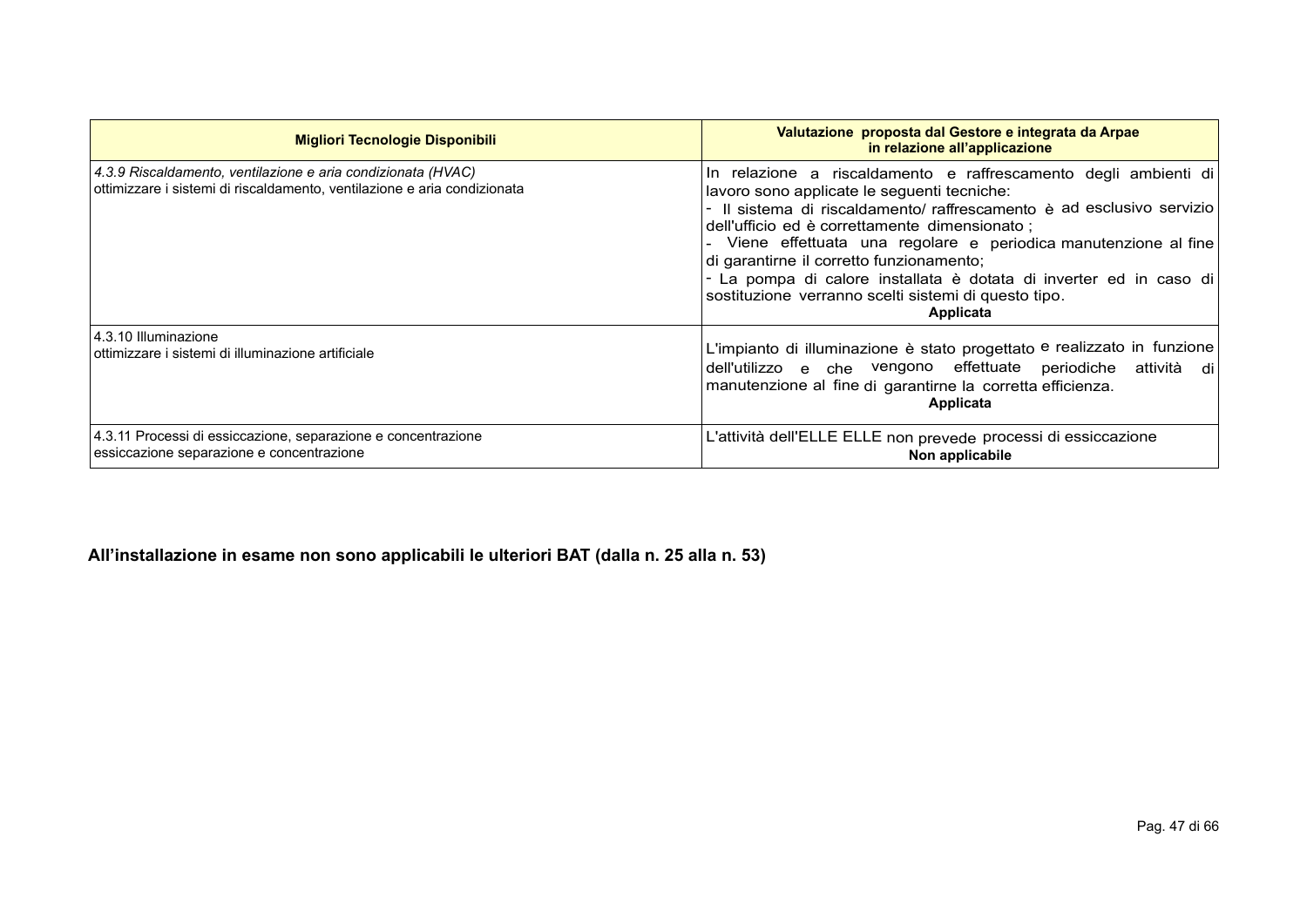### <span id="page-47-1"></span>**C.4 PIANO DI ADEGUAMENTO**

L'analisi delle dotazioni strutturali e gestionali, rispetto alla *Decisione di esecuzione (UE) 2018/1147 della Commissione del 10 agosto 2018* che stabilisce le conclusioni sulle migliori tecniche disponibili (BAT) per il trattamento dei rifiuti, al D.M. 31 gennaio 2005 – allegato II "linee guida nazionali per l'identificazione delle Migliori Tecniche Disponibili (sistemi di monitoraggio)", ed al Documento di riferimento sulle migliori tecniche disponibili in materia di Efficienza energetica Febbraio 2009 (BREF Energy Efficiency February 2009) mostra che l'impianto è, da un punto di vista strutturale, complessivamente adeguato alle indicazione delle rispettive linee guida. Si rileva comunque la necessità di adeguamenti in riferimento ad alcuni aspetti gestionali. Si rimanda comunque alla Tabella 7 - D1 Interventi di adeguamento/miglioramento- per gli ulteriori adeguamenti.

#### <span id="page-47-0"></span>*C.4.1 Approvazione modifiche proposte dal Gestore*

Di seguito si valutano le richieste presentate dall'azienda ed illustrate al *§ A4 Richieste di interventi e/o modifiche nella presente istanza* :

- a) Rinuncia, rispetto a quanto precedentemente autorizzato con n.DET-AMB-2017-20148 del 20.04.2017, allo stoccaggio dei codici EER 160209\*, 160211\*, 160215\* e 200123\*. **Si valuta positivamente tale richiesta.**
- b) Introdurre, rispetto a quanto precedentemente autorizzato con n.DET-AMB-2017-20148 del 20.04.2017, lo stoccaggio del codice EER 200133\*. **Si valuta positivamente tale richiesta.**
- c) Modificare il quantitativo massimo istantaneo di stoccaggio autorizzato passando da 48 Tonnellate a 122,4 Tonnellate. **Si valuta positivamente tale richiesta.**

d) Rinnovo del propri mezzi di trasporto con l'acquisto di camion omologati Euro 7. **Si valuta positivamente tale richiesta.**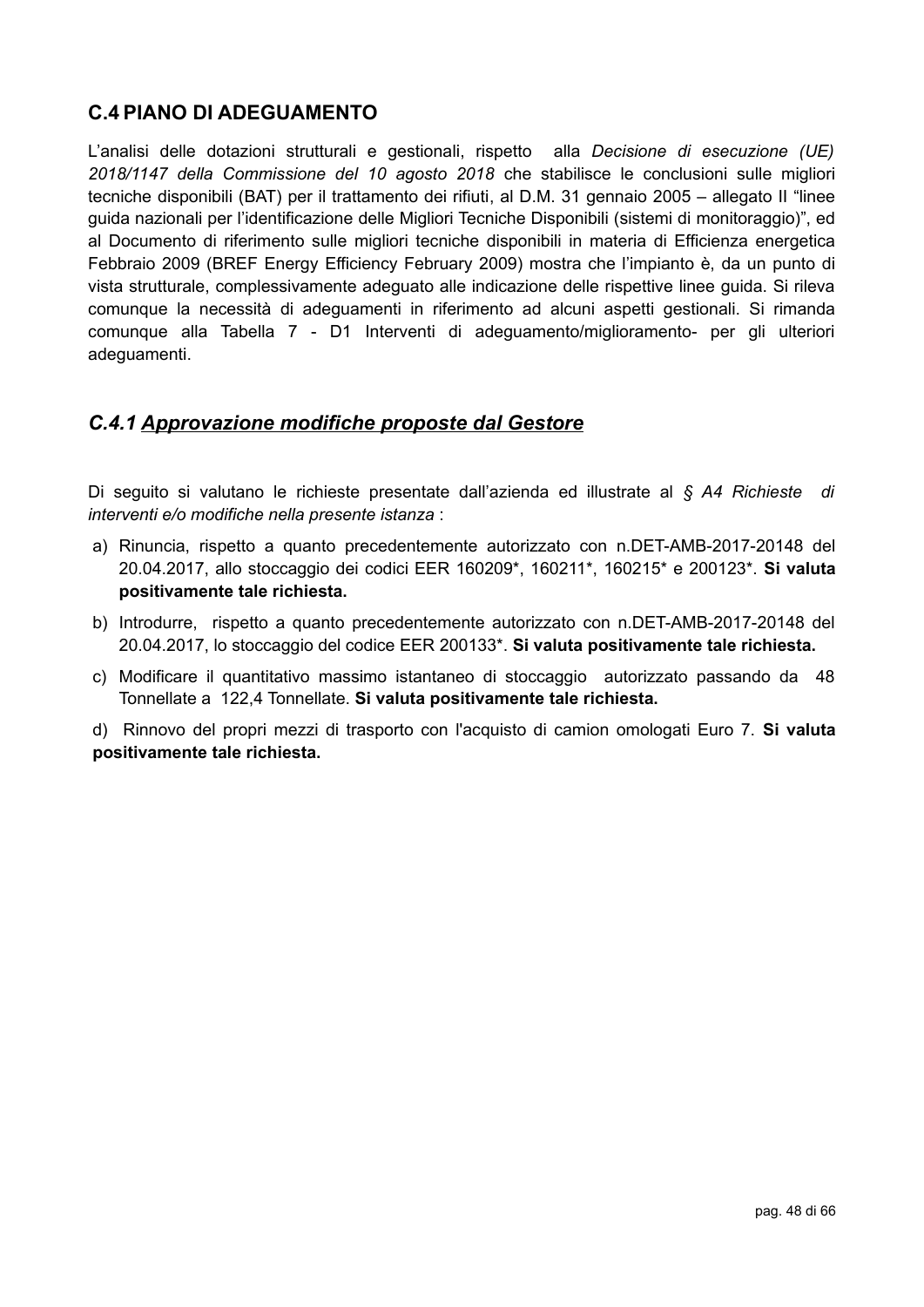## <span id="page-48-1"></span>**D SEZIONE DI ADEGUAMENTO DELL'IMPIANTO E SUE CONDIZIONI DI ESERCIZIO**

### <span id="page-48-0"></span>**D.1 Piano di adeguamento dell'installazione e sua cronologia**

L'installazione e la sua gestione risultano allineati alla BATc di settore "[Decisione di esecuzione](http://eur-lex.europa.eu/legal-content/IT/TXT/PDF/?uri=CELEX:32017D0302&from=IT) [\(UE\) 2018/11](http://eur-lex.europa.eu/legal-content/IT/TXT/PDF/?uri=CELEX:32017D0302&from=IT)47 del 10 agosto 2018 "che stabilisce le conclusioni sulle migliori tecniche disponibili (BAT) sulle migliori tecniche disponibili (BAT) per il trattamento dei rifiuti, ai sensi della direttiva 2010/75/UE del Parlamento europeo e del Consiglio.

In considerazione dell'assetto dell'installazione non si ravvisa che l'installazione necessiti di adeguamenti/miglioramenti.

Di seguono, nella Tabella 7, si riassumono prescrizioni per le quali è fissata una scadenza temporale a cui il gestore deve attenersi:

*Tabella 7: D1 Prescrizioni con scadenza temporale*

| Prescrizioni con scadenza temporale                                                                                                                                                                                                                                                                                                              | Tempi di realizzazione                   |
|--------------------------------------------------------------------------------------------------------------------------------------------------------------------------------------------------------------------------------------------------------------------------------------------------------------------------------------------------|------------------------------------------|
| Ripresentare la Planimetria 3B "Scarichi Idrici" riportando le sigle S1 e S2<br>relative rispettivamente allo scarico di acque meteoriche e di acque reflue<br>domestiche, come riportato alla prescrizione n.24. In Planimetria deve<br>essere riportato il numero di Revisione e la data.                                                      | Entro 60 giorni dal rilascio<br>dell'AIA |
| Presentare la certificazione di rispondenza funzionale relativa alla<br>sostanza estinguente (sepiolite), detenuta presso l'installazione, in cui<br>venga precisato il quantitativo di prodotto occorrente per il completo<br>assorbimento e neutralizzazione di 1 Litro di soluzione acida, come da<br>prescrizione n.55                       | Entro il 31/12/2020                      |
| il Gestore deve predisporre e mantenere presso l'installazione un registro<br>cartaceo e/o informatico in cui effettuare le registrazioni come definito<br>nella prescrizione n.33                                                                                                                                                               | Dal rilascio dell'AIA                    |
| In conformità a quanto previsto dall'art. 72 del D.lgs 31 luglio 2020, n.101,<br>che ha abrogato il D.lgs 230/1995, ovvero il D.lgs 100/2011 la procedura<br>relativa al controllo radiometrico deve essere aggiornata alla luce degli<br>adempimenti previsti dal nuovo decreto ed inviata ad Arpae Forlì-Cesena,<br>come da prescrizione n.54. | Entro 90 giorni dal rilascio<br>dell'AIA |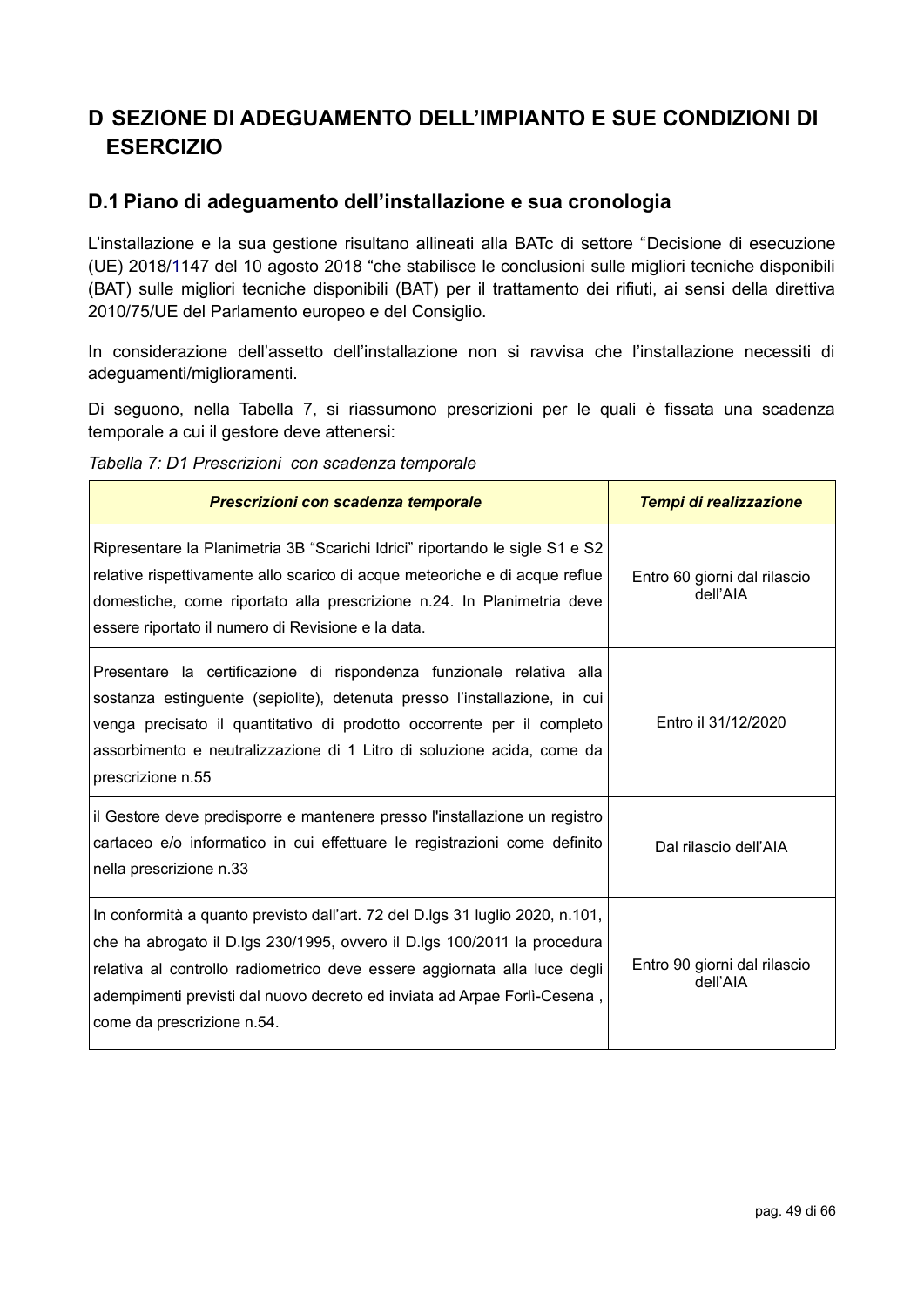### <span id="page-49-1"></span>**D.2 Condizioni generali e specifiche per l'esercizio dell'installazione**

### *D.2.1 Finalità*

- <span id="page-49-0"></span>**1.** Il Gestore è autorizzato all'esercizio dell'installazione come identificato alla sezione informativa A2 sino alla scadenza indicata nella Determina di approvazione del presente atto.
- **2.** Sono autorizzate le modifiche a), b), c), d) proposte e riassunte nel § C4.1.
- **3.** Il Gestore deve eseguire gli interventi di miglioramento e/o adeguamento indicati nella Tabella 7 *-D1 Interventi di adeguamento/miglioramento,* con le tempistiche ivi previste.
- **4.** Il Gestore è autorizzato all'esercizio dell'impianto di messa in riserva di rifiuti pericolosi (R13), identificato alla sezione informativa del presente atto, per un periodo di **12 anni.**
- **5.** Il Gestore è tenuto a rispettare i limiti, le condizioni, le prescrizioni e gli obblighi della presente sezione D.
- **6.** È fatto divieto contravvenire a quanto disposto dal presente atto e modificare l'installazione senza preventivo assenso dell'Autorità Competente (fatti salvi i casi previsti dalla vigente normativa).
- **7.** Il Gestore è tenuto assicurare l'adozione ed il mantenimento operativo delle BAT di settore individuate al § C3.1.
- **8.** Qualora il Gestore modifichi la gestione dell'installazione che comporti l'applicazione di BAT non contemplate nella presente AIA, dovrà provvedere a presentare domanda di modifica non sostanziale di AIA ai sensi dell'art 29-nonies del D.Lgs. n. 152/06 e s.m.i. descrivendo le relative BAT collegate alle diverse gestioni progettate.
- **9.** Il Gestore è tenuto ad eseguire per ogni matrice, quanto prescritto dal Piano di monitoraggio e controllo (PMeC) del § D.3 *Piano di monitoraggio e controllo dell'installazione*
- **10.** L'installazione deve essere condotta con modalità e mezzi tecnici atti ad evitare pericoli per l'ambiente e per il personale addetto.
- **11.** Nelle eventuali modifiche dell'installazione il Gestore deve preferire le scelte impiantistiche che permettano di:
	- ottimizzare l'utilizzo delle risorse ambientali e dell'energia;
	- ridurre la produzione di rifiuti, soprattutto pericolosi;
	- ottimizzare i recuperi comunque intesi;
	- ridurre le emissioni in atmosfera.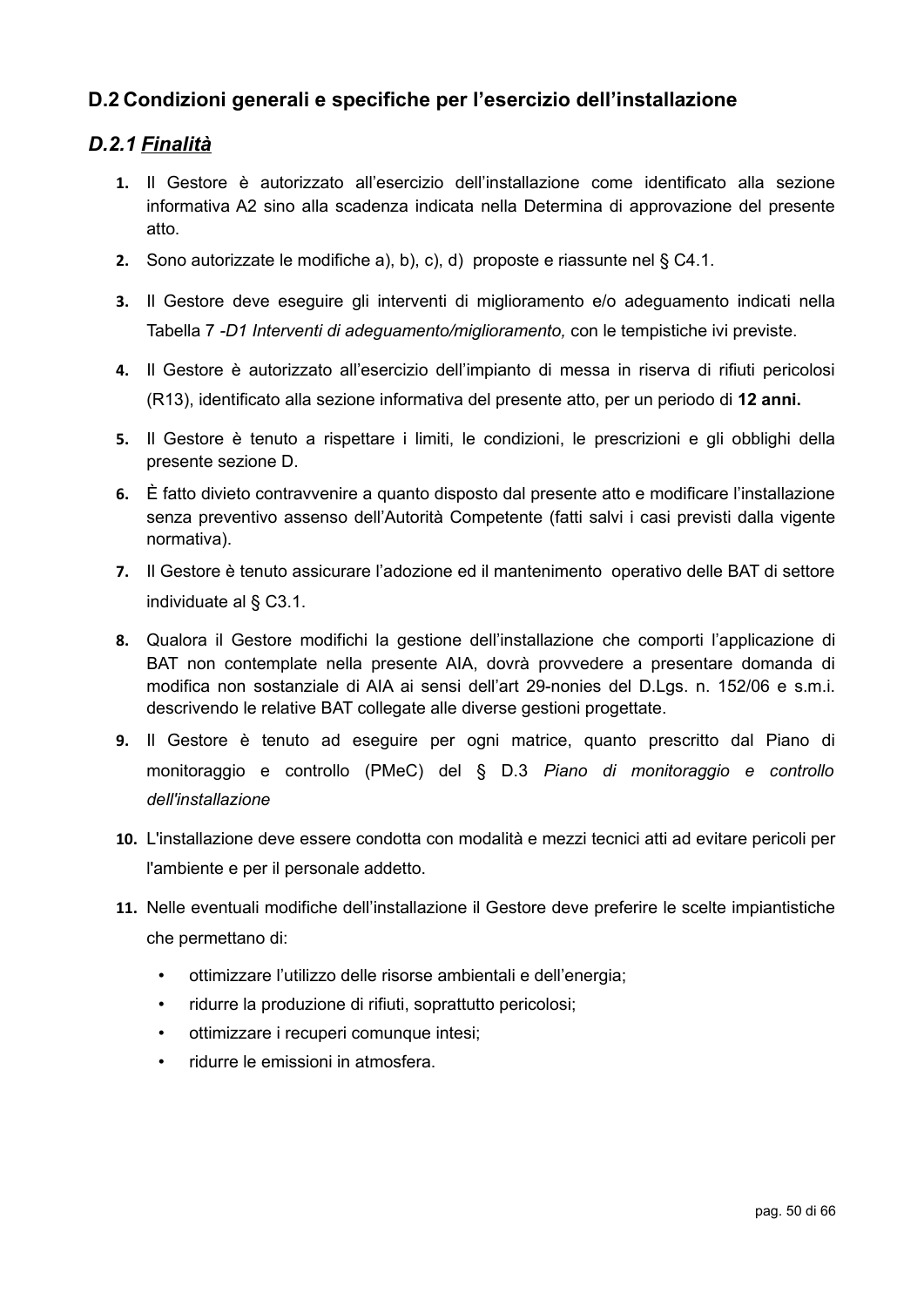- **12.** Il Gestore dell'impianto deve fornire all'organo di controllo, l'assistenza necessaria per lo svolgimento delle ispezioni, il prelievo di campioni, la raccolta di informazioni e qualsiasi altra operazione inerente al controllo del rispetto delle prescrizioni imposte.
- **13.** Il Gestore è in ogni caso obbligato a realizzare tutte le opere che consentano l'esecuzione di ispezioni e campionamenti degli effluenti gassosi e liquidi, nonché prelievi di materiali vari da magazzini, depositi e stoccaggi rifiuti, mantenendo liberi ed agevolando gli accessi ai punti di prelievo.
- **14.** Il presente provvedimento è comunque soggetto a riesame, qualora si verifichi una delle condizioni previste dall'art. 29-octies, del D.Lgs.152/06 e s.m.i. ed a seguito di richiesta da parte di Arpae sulla base del quadro informativo ottenuto a seguito della valutazione dei dati del PMeC.

#### *D.2.2 Comunicazioni e requisiti di notifica e informazione*

- <span id="page-50-0"></span>**15.** Il Gestore dell'impianto è tenuto ad inoltrare annualmente per via telematica, entro il 30/04 tramite il portale web denominato "portale AIA-IPPC" di cui alla Determina n.3836 del 14/4/2010 della RER - Direzione Generale Ambiente e Difesa del Suolo e della Costa e s.m.i., le informazioni attinenti l'anno solare precedente, che riguardino almeno:
	- *i dati relativi al piano di monitoraggio (risultati dell'analisi, consumi di energia, acqua, consumi di materie prime, quantità di rifiuti prodotti, ecc.);*
	- *un riassunto delle variazioni/modifiche impiantistiche effettuate rispetto alla situazione dell'anno precedente;*
	- *un commento ai dati presentati in modo da evidenziare le prestazioni ambientali dell'impresa nel tempo, valutando tra l'altro il posizionamento rispetto alle BAT (in modo sintetico, se non necessario altrimenti);*
	- *malfunzionamenti degli impianti e relative opere di manutenzione effettuate;*
	- *documentazione attestante il mantenimento delle certificazioni ambientali (EMAS, ISO, ecc.);*
	- *ogni altra informazione prevista dal presente atto.*
- **16.** La reportistica utilizzata ai fini della relazione di cui al punto precedente deve essere quella indicata dall'Autorità Competente. I suddetti moduli sono in formato .xls scaricabile dal sito ERMES della Regione o dal portale IPPC-AIA.
- **17.** Il Gestore è tenuto a presentare ad Arpae le comunicazioni e la documentazione di cui alla Tabella 7 - D1 Interventi di adeguamento/miglioramento, entro i termini ivi previsti. Inoltre deve predisporre e trasmettere quanto eventualmente richiesto dall'Arpae in esito alla visita ispettiva ed alla valutazione dei report.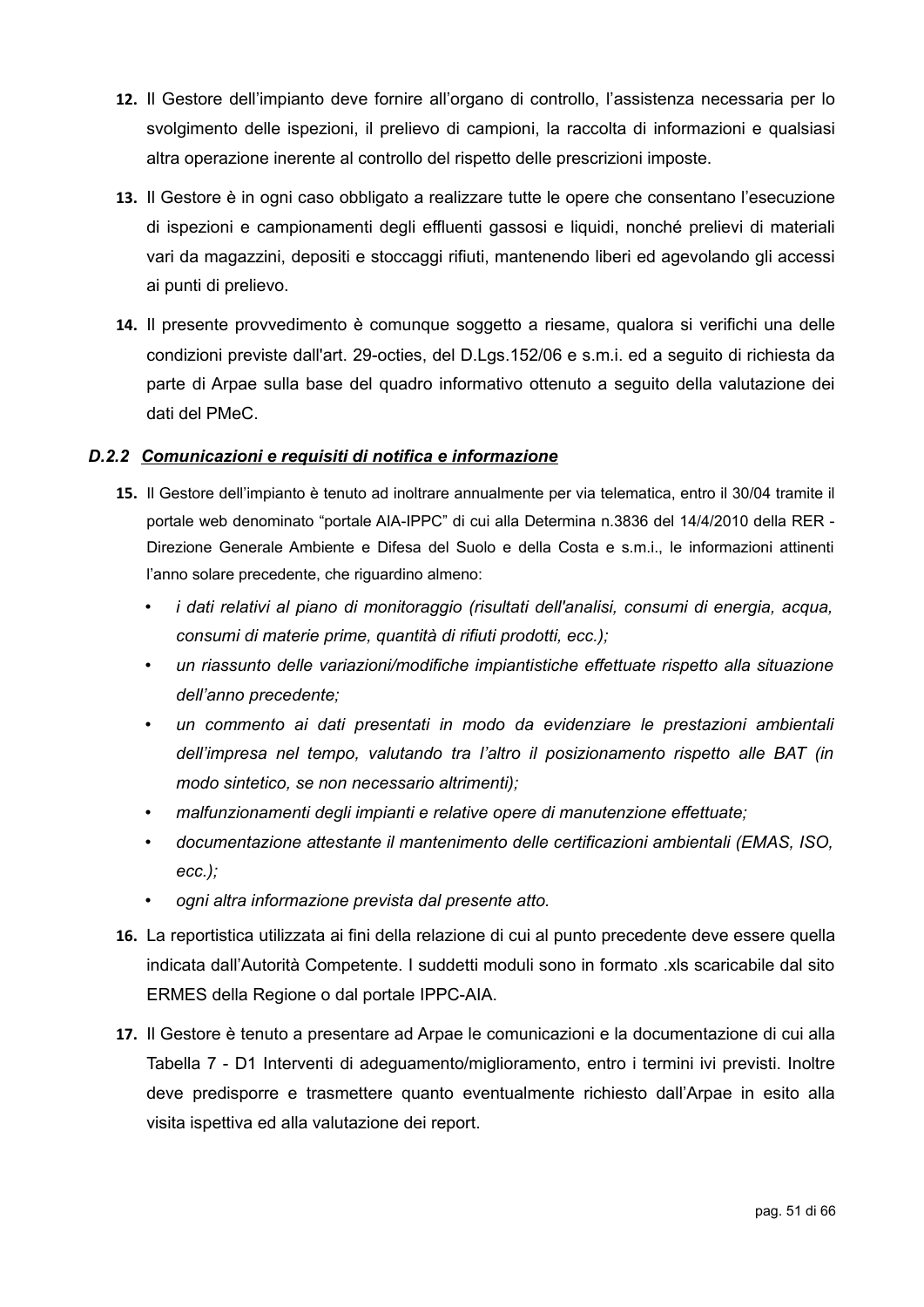- **18.** Il Gestore, ai sensi del comma 1, dell'art.29-undecies della Parte II del D.Lgs. n. 152/06 e s.m.i., deve comunicare immediatamente, in modo scritto (pec o fax) all'Arpae, al Comune di Longiano ed all'AUSL particolari circostanze quali:
	- *le fermate degli impianti di abbattimento delle emissioni in atmosfera conseguenti a guasti o situazioni di emergenza superiori alle 4 ore;*
	- *malfunzionamenti e fuori uso dei sistemi di controllo e monitoraggio, di durata superiore alle 4 ore;*
	- *guasti agli impianti di conduzione delle acque reflue industriali, delle acque reflue di dilavamento e delle acque reflue domestiche;*
	- *incidenti o guasti di interesse ambientale o sanitario che abbiano effetti all'esterno dello stabilimento (effettuare inoltre comunicazione telefonica immediata all'Arpae Servizio Territoriale o al numero di emergenza ambientale 800-310302);*
	- *nella medesima comunicazione, deve essere fornita un'indicazione degli impatti dovuti ai rilasci di inquinanti, delle azioni di cautela attuate e/o necessarie e gli eventuali monitoraggi sostitutivi. Successivamente, nel più breve tempo possibile, il Gestore deve ripristinare la situazione autorizzata. Resta inteso che gli interventi di messa in sicurezza dovranno essere attuati immediatamente.*
- **19.** Nel caso in cui il risultato di un autocontrollo effettuato dal Gestore sia superiore o prossimo al limite di emissione autorizzato (ovvero quando l'intervallo di confidenza del valore misurato comprende il limite di emissione) il Gestore ne dà tempestiva comunicazione all'Arpae, relazionando sulle cause e sui provvedimenti adottati o in corso di adozione per il ripristino di una condizione di piena conformità ai valori limite di emissioni autorizzati; in dette circostanze deve essere prevista la ripetizione nel più breve tempo possibile, del campionamento del parametro superiore o prossimo al limite autorizzato al fine di attestare il ripristino di una situazione di piena conformità.
- **20.** Alla luce dell'entrata in vigore del D.Lgs. 46/2014, recepimento della Direttiva 2010/75/UE ed, in particolare, dell'art. 29-sexies comma 6-bis del D.Lgs. 152/06, nelle more di ulteriori indicazioni da parte del Ministero o di altri organi competenti , il Gestore, su richiesta dell'Autorità Competente, dovrà presentare ad Arpae, per l'approvazione, la proposta di monitoraggio delle acque sotterranee del suolo, nei casi disciplinati e secondo le indicazioni che verranno fornite dal Servizio VIPSA della Regione Emilia-Romagna
- **21.** Qualora il Gestore decida di cessare o sospendere anche temporaneamente l'attività, deve preventivamente comunicare e successivamente confermare con pec all'Arpae e all'Amministrazione Comunale la data prevista di termine dell'attività.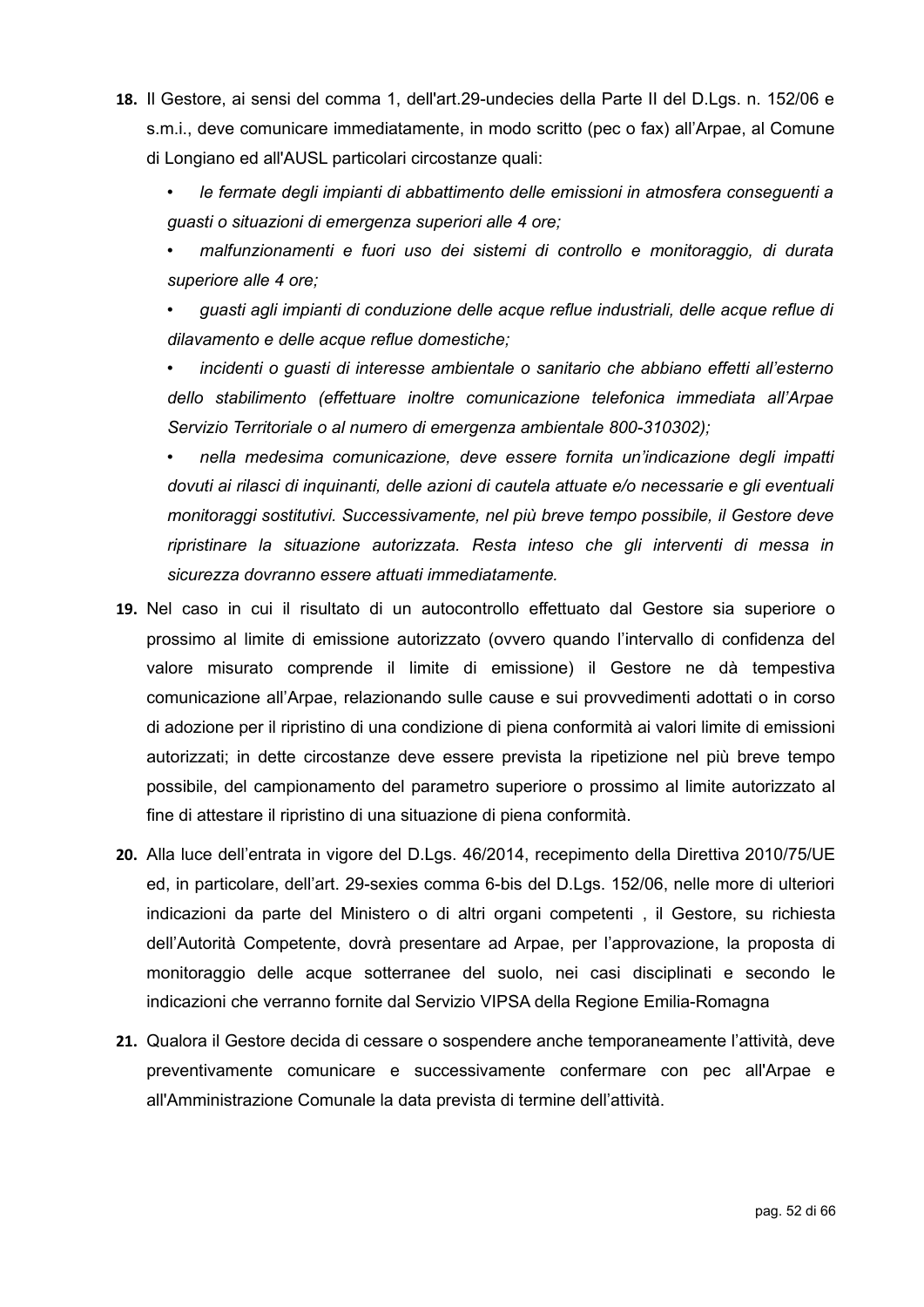**22.** Il Gestore deve comunicare ogni modificazione intervenuta nell'assetto societario, nelle strutture d'impresa e negli organismi tecnici e amministrativi.

*Restano fermi gli obblighi di comunicazione previsti dalla normativa vigente e richiamati nel dispositivo di Determina in caso di modifica agli impianti (come definite dall'articolo 29- nonies - Parte II - del D.Lgs 152/06 e smi).*

*\*\*\*\*\*\*\**

### *D.2.3 Raccolta Dati e informazioni*

<span id="page-52-2"></span>**23.** Il Gestore deve provvedere a raccogliere i dati come richiesto nel Piano di Monitoraggio e Controllo (PMeC) riportato nella relativa sezione D3.

#### *D.2.4 Emissioni in acqua*

- <span id="page-52-1"></span>**24.** Il Gestore deve provvedere, entro il termine indicato in Tabella 7 al §D1, a ripresentare la Planimetria 3B "Scarichi Idrici" riportando le sigle S1 e S2 relative rispettivamente allo scarico di acque meteoriche di dilavamento e di acque reflue domestiche. In Planimetria deve essere riportato il numero di Revisione e la data.
- **25.** Lo scarico di acque reflue domestiche che recapita in rete fognaria deve osservare i regolamenti emanati dal soggetto gestore del servizio idrico integrato.
- **26.** Il Gestore deve mantenere i sifoni "firenze" e tutti i pozzetti di ispezione costantemente liberi e accessibili per la manutenzione, controlli ed interventi di emergenza.
- **27.** Devono essere adottati tutti gli accorgimenti atti ad evitare impaludamenti o ristagni delle acque reflue onde impedire o evitare al massimo esalazioni moleste o sviluppo di insetti.
- **28.** E' vietato lo scarico di acque diverse da quelle meteoriche dallo scarico S1.
- **29.** I piazzali dovranno essere sottoposti a verifiche quotidiane finalizzate ai relativi interventi di pulizia e rimozione di qualsiasi materiale residuo potenzialmente sporcante per le acque meteoriche.

### *D.2.5 Emissioni sonore*

<span id="page-52-0"></span>**30.** Il Gestore opera in modo da assicurare presso i ricettori esposti i seguenti livelli differenziali di immissione sonora

| Limite differenziale ai ricettori esposti (abitazioni, uffici esterni all'installazione) |                |  |  |  |  |  |
|------------------------------------------------------------------------------------------|----------------|--|--|--|--|--|
| Diurno (dBA)                                                                             | Notturno (dBA) |  |  |  |  |  |
|                                                                                          |                |  |  |  |  |  |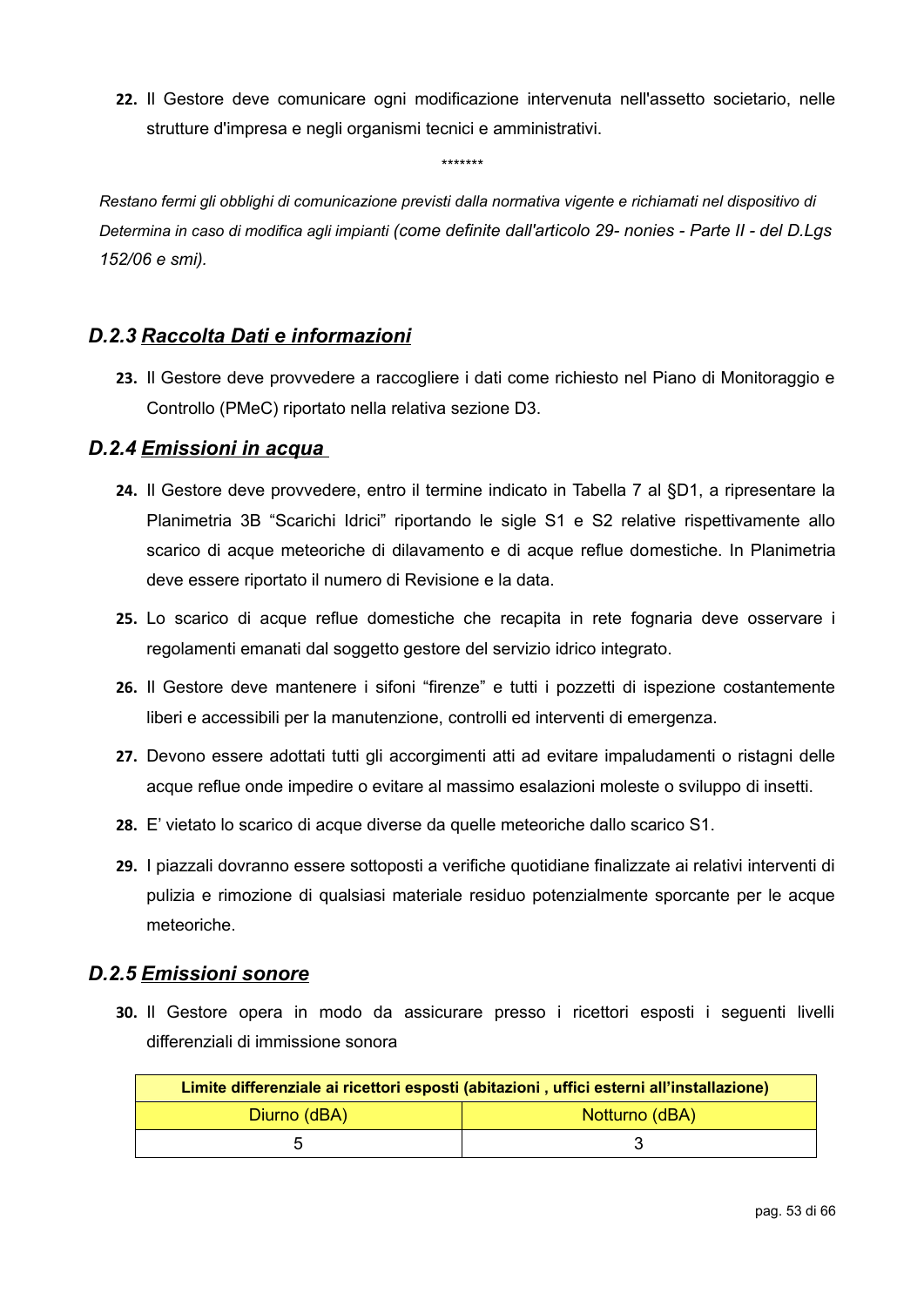**31.** Il Gestore attua quanto previsto nel Piano di Monitoraggio e Controllo del presente atto.

\*\*\*\*\*\*\*\*\*\*\*\*

*Resta fermo che in caso di modifiche al lay-out che intervengano incrementando le sorgenti sonore presenti il Gestore provvede ad effettuare una nuova previsione/valutazione di impatto acustico.*

### *D.2.6 Gestione dei rifiuti*

<span id="page-53-0"></span>**32.** I rifiuti, le operazioni di recupero ed i corrispondenti quantitativi autorizzati sono di seguito riportati nella Tabella 8 seguente:

| Quantità massima di<br>stoccaggio annuale<br>(Dal 1 Gennaio al 31 Dicembre) | Quantità massima di stoccaggio<br>istantaneo | <b>Codice EER</b> | <b>Operazione</b><br>autorizzata |  |
|-----------------------------------------------------------------------------|----------------------------------------------|-------------------|----------------------------------|--|
|                                                                             |                                              | 16 02 13*         |                                  |  |
|                                                                             |                                              | 16 06 01*         |                                  |  |
| 8.490 tonnellate/anno                                                       | 122,4 tonnellate $(t)$                       | 20 01 33*         | R <sub>13</sub>                  |  |
|                                                                             |                                              | 20 01 35*         |                                  |  |

*Tabella 8: Elenco codici EER per i quali sono ammesse attività di messa in riserva R13*

- **33.** Entro il termine indicato in Tabella 7 al §D1, il Gestore deve predisporre e mantenere presso l'installazione un registro cartaceo e/o informatico in cui effettuare le registrazioni relative a:
	- Verifica dello stato di integrità della pavimentazione interna al capannone e gli eventuali interventi connessi al suo ripristino funzionale
	- Interventi di sversamenti e/o perdite di acido dalle batterie che prevedano l'impiego della sostanza neutralizzante.
	- Altre situazioni emergenziali e/o anomalie riscontrate.
- **34.** In riferimento alla microraccolta dei rifiuti, nei formulari di identificazione dei rifiuti devono essere indicate, nello spazio relativo al percorso, tutte le tappe intermedie previste. Nel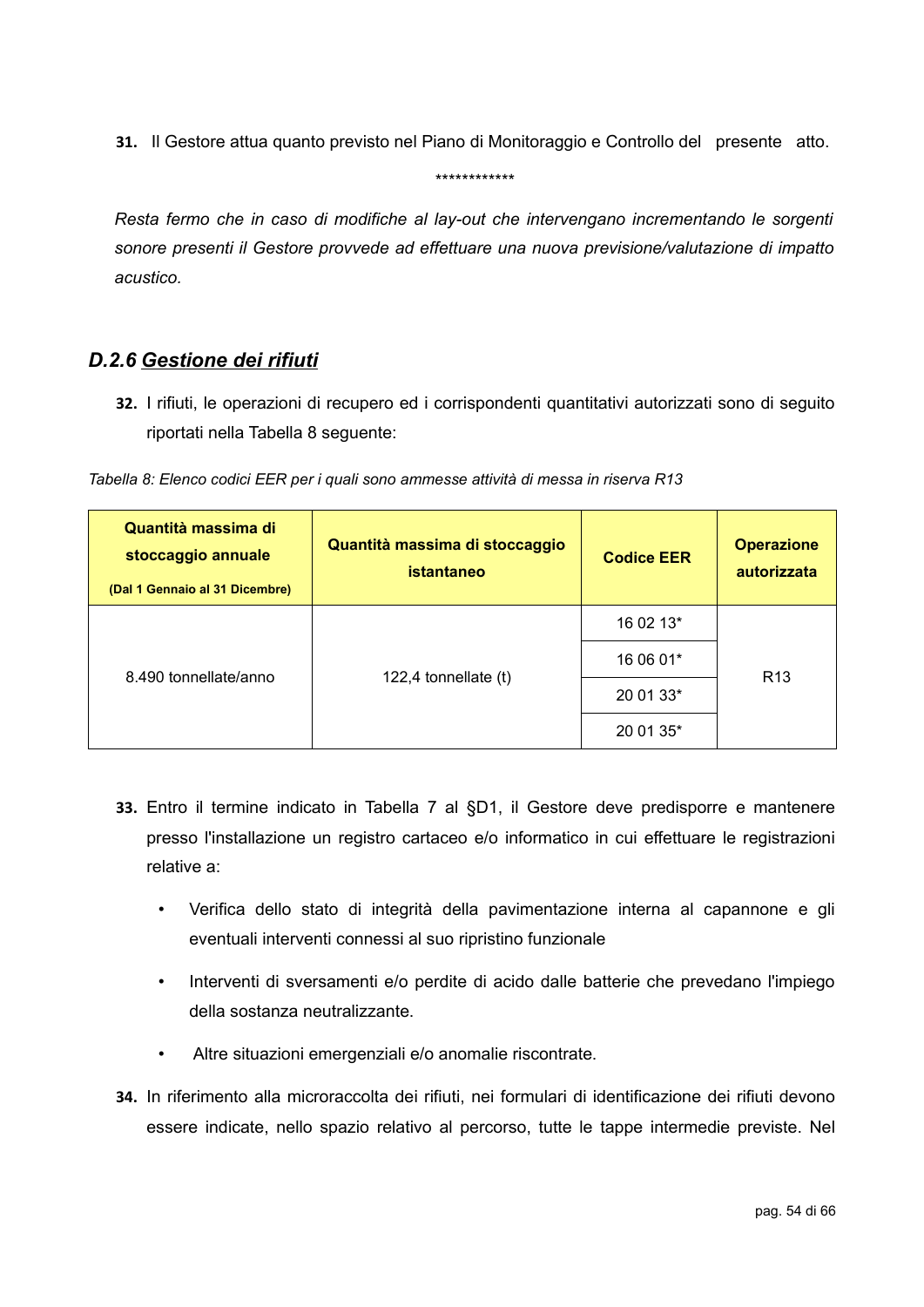caso in cui il percorso dovesse subire delle variazioni, nello spazio relativo alle annotazioni deve essere indicato a cura del trasportatore il percorso realmente effettuato.

- **35.** In riferimento alla microraccolta dei rifiuti, il Gestore deve provvedere ad effettuare un'unica annotazione sul proprio registro di carico e scarico. La registrazione unica, però, dovrà riguardare le utenze servite nell'arco della stessa giornata e dovrà contenere gli estremi dei formulari emessi nell'arco della medesima giornata.
- **36.** L'attività autorizzata di messa in riserva di rifiuti pericolosi (R13) si deve svolgere esclusivamente all'interno dell'immobile ad uso capannone.
- **37.** Tutte le aree di deposito dei rifiuti devono essere identificate da apposita cartellonistica (Riportante il codice EER, la descrizione, lo stato fisico e le classi di pericolosità) e mantenute separate tra di loro, come da Planimetria 3D vigente.
- **38.** Deve essere assicurata la compatibilità fra contenitori e rifiuti in essi stoccati. La movimentazione dei contenitori mobili deve essere effettuata con particolare cura in modo da evitare danneggiamenti, rotture o sversamenti.
- **39.** Deve essere sempre garantita un'idonea viabilità dell'installazione, al fine di accedere in sicurezza alle varie aree aziendali.
- **40.** La gestione dell'installazione deve avvenire conformemente alle procedure descritte nel "Manuale Operativo – Rev. 3.0 del 17.08.2020".In caso di modifiche di delle procedure presenti nel Manuale Operativo le stesse devono essere comunicate agli Enti con la forma della "modifica non sostanziale con aggiornamento di AIA". Le modifiche apportate ai testi devono essere effettuate barrando le parti eliminate ed evidenziando in grassetto le parti aggiunte.
- **41.** Non deve essere effettuata alcuna attività di manomissione, smontaggio e lavorazione in genere dei rifiuti.
- **42.** I rifiuti sottoposti all'operazione R13 (messa in riserva) restano sottoposti al regime dei rifiuti e come tali devono essere conferiti ad impianti autorizzati ai sensi della normativa vigente in materia di rifiuti.
- **43.** Non è consentito il conferimento dei rifiuti in uscita dall'installazione ad altri impianti che effettuano la sola operazione R13 (messa in riserva) ma esclusivamente ad impianti autorizzati alle operazioni da R1 a R12 di cui all'Allegato C Parte IV del D.Lgs.152/06 e smi.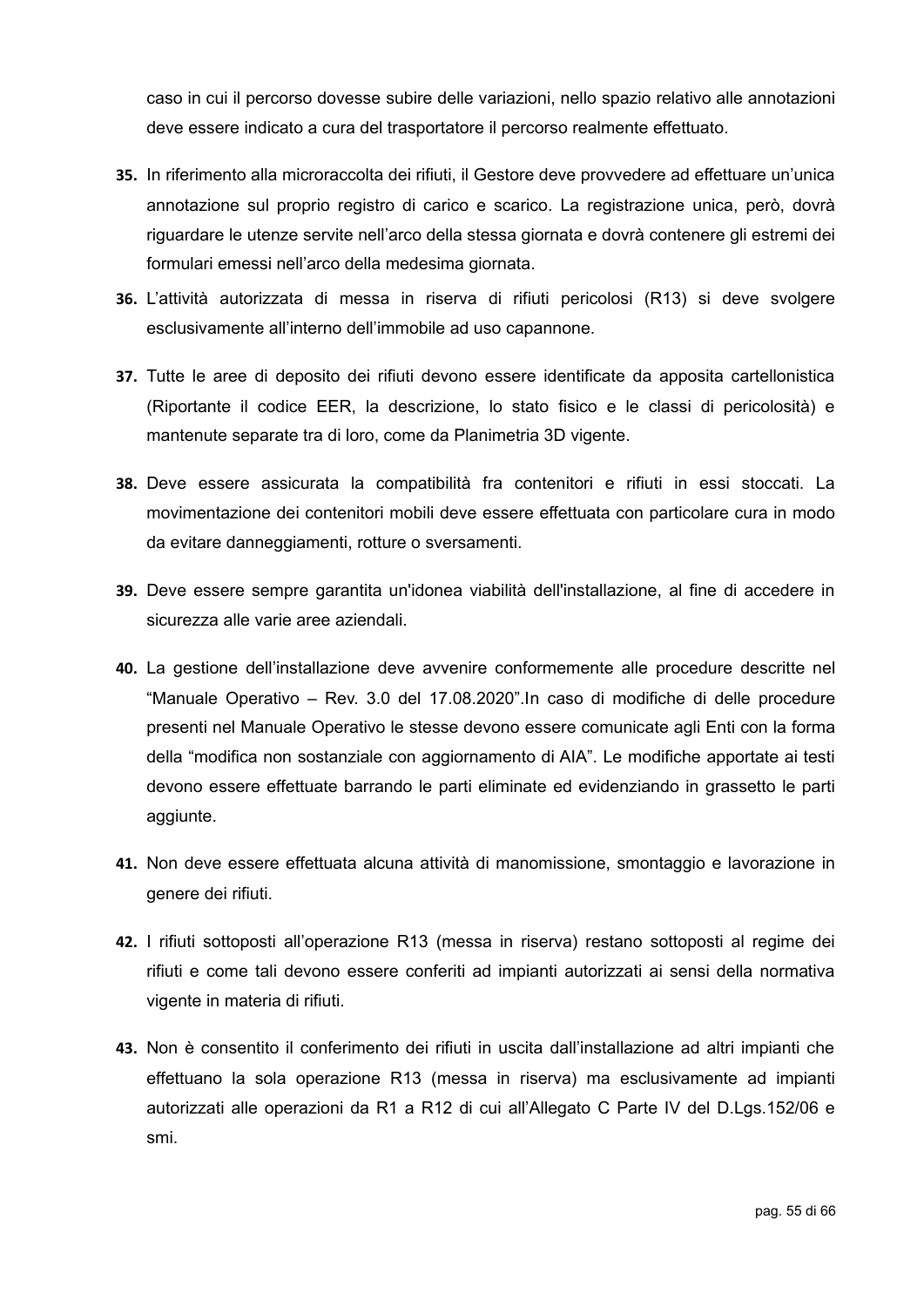- **44.** I rifiuti non possono sostare presso l'installazione per un periodo superiore ad un anno.
- **45.** La pavimentazione interna ove si effettua lo stoccaggio dei rifiuti deve essere realizzata con materiali resistenti a sostanze chimicamente aggressive.
- **46.** Dovranno essere eseguiti autocontrolli periodici, come indicato nel PMeC, atti a verificare l'integrità della pavimentazione e, qualora vengano rilevate carenze strutturali, i requisiti ottimali di esercizio dovranno essere ripristinati nel minor tempo possibile. Detti controlli devono essere annotati sul registro delle manutenzioni di cui alla prescrizione n.33.
- **47.** Presso l'installazione deve essere mantenuto funzionante il software ECOS o equivalente, il quale deve essere in grado di estrapolare i quantitativi istantanei ed annuali dei rifiuti autorizzati.
- **48.** L'area esterna dedicata alla sosta dell'automezzo risultato positivo al controllo sulla radioattività, deve essere debitamente recintata e dotata di cartellonistica adeguata, oltre ad essere mantenuta libera dal deposito di materiali e/o attrezzature in genere.
- **49.** In applicazione con quanto previsto nella "Procedura di controllo radiometrico Rev2/2019" a firma dell'esperto di radioprotezione (già E.Q.), l'attività di scarico del rifiuto risultato positivo alla radioattività deve essere effettuata esclusivamente all'interno del capannone nell'area indicata "Conferimento rifiuti in ingresso ed uscita + Controllo Radiometrico" in Planimetria 3D.
- **50.** Tutta la documentazione relativa alla sorveglianza radiometrica deve essere mantenuta a disposizione dell'autorità di vigilanza, presso la medesima installazione.
- **51.** Nelle more di quanto previsto all'art 72 del D.Lgs101/2020 , in relazione all'attestazione dell'avvenuta sorveglianza radiometrica da parte dell'esperto di radioprotezione di II e III livello (già Esperto Qualificato).), il Gestore deve ottemperare a quanto previsto dal comma 2, Art.1 e Art.2 del D.Lgs.100/11 e smi. Detta documentazione deve essere conservata in apposito registro da tenere a disposizione dell'Autorità di vigilanza presso l'installazione medesima.
- **52.** Il Gestore, nel caso di eventuale nomina di un nuovo esperto di Radioprotezione (già E.Q.) per modifica/risoluzione dell'attuale incarico, deve comunicarlo all'Autorità Competente, allegando le procedure radiometriche approvate dallo stesso per le parti di competenza.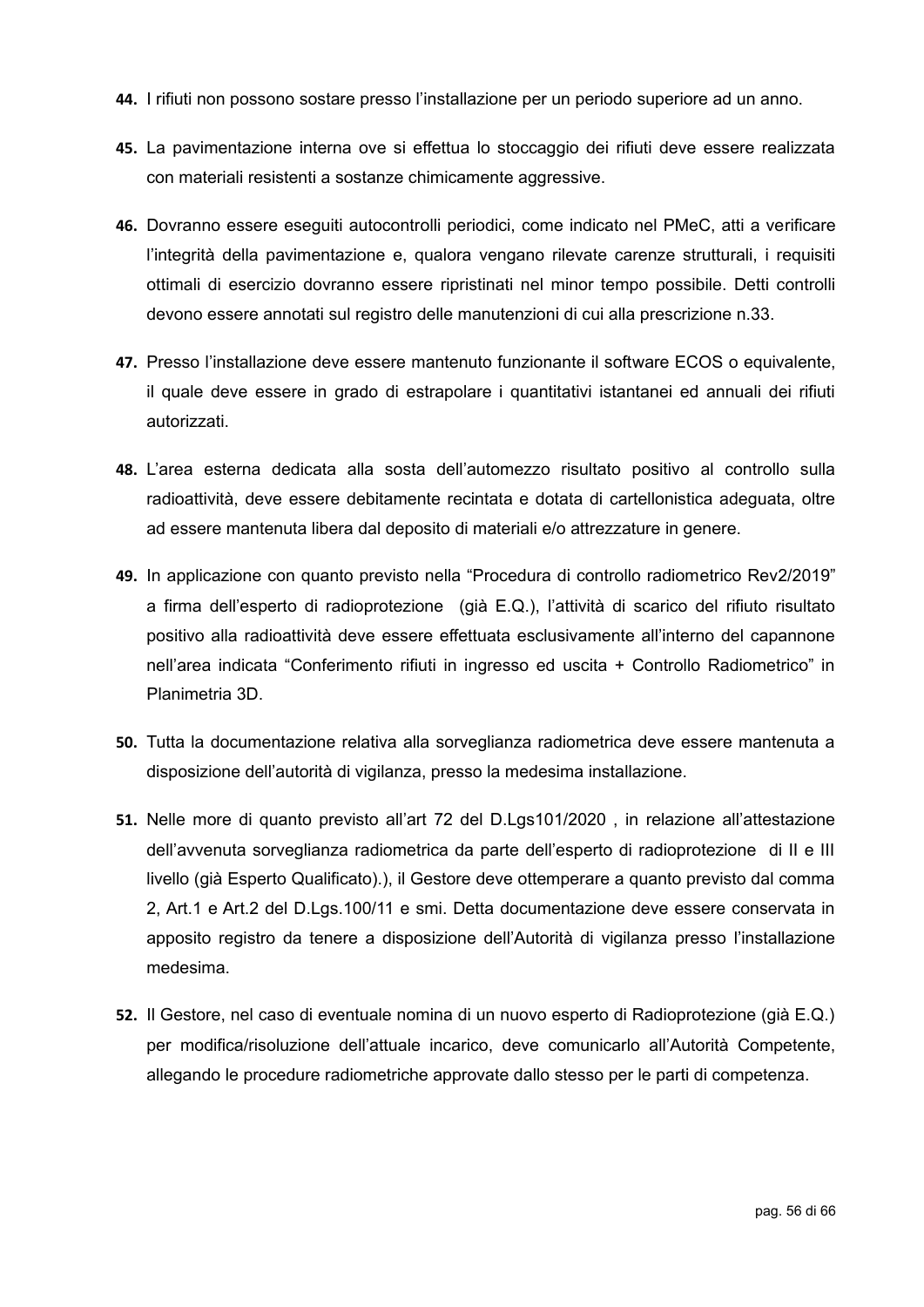- **53.** In caso di rilevamento di livelli anomali di radioattività, gli interventi previsti devono essere messi in atto il più tempestivamente possibile comunque non oltre le 48 ore dal momento del rilevamento dell'anomalo livello di radioattività.
- **54.** In conformità a quanto previsto dall'art. 72 del D.lgs 31 luglio 2020, n.101, che ha abrogato il D.lgs 230/1995**,** ovvero il D.lgs 100/2011 la procedura relativa al controllo radiometrico deve essere aggiornata alla luce degli adempimenti previsti dal nuovo decreto ed inviata all'autorità competente entro 90 gg dal rilascio dell'autorizzazione. La procedura deve riportare il numero di revisione e la data.

#### *D.2.6.1 PRESCRIZIONI SPECIFICHE PER I CODICI EER 160601\* E 200133\* (BATTERIE)*

- <span id="page-56-0"></span>**55.** Entro la tempistica indicata in Tabella 7 al §D1, il Gestore deve presentare la certificazione di rispondenza funzionale relativa alla sostanza estinguente (sepiolite), detenuta presso l'installazione, in cui venga precisato il quantitativo di prodotto occorrente per il completo assorbimento e neutralizzazione di 1 Litro di soluzione acida.
- **56.** Il quantitativo di sostanza estinguente da tenere a disposizione presso l'installazione deve corrispondere a quello occorrente per neutralizzare il 5% del volume complessivo di soluzione acida mediamente movimentato nell'arco della giornata lavorativa e comunque non deve essere inferiore a 100 Kg.
- **57.** Il quantitativo di sostanza estinguente da tenere a bordo degli automezzi adibiti al trasporto delle batterie al piombo non deve essere inferiore a quello occorrente per neutralizzare il 10% della soluzione acida trasportata. Fermo restando che il quantitativo massimo di sostanza estinguente da tenere a bordo è quello corrispondente alla neutralizzazione di 50 Litri di elettrolito.
- **58.** I sacchi contenenti la sostanza estinguente devono riportare il termine di validità della sua piena efficacia.
- **59.** La sostanza estinguente deve essere tassativamente sostituita alla scadenza del termine di validità della sua piena efficacia.
- **60.** Il Gestore deve effettuare lo stoccaggio dei rifiuti solo ed esclusivamente all'interno di cassoni opportunamente chiusi.
- **61.** I rifiuti devono essere stoccati negli appositi contenitori in plastica, opportunamente chiusi e dotati di mezzi di presa per rendere sicure ed agevoli le operazioni di movimentazione. Il numero massimo di contenitori impilabili ( Numero di piani) è fissato pari a 5.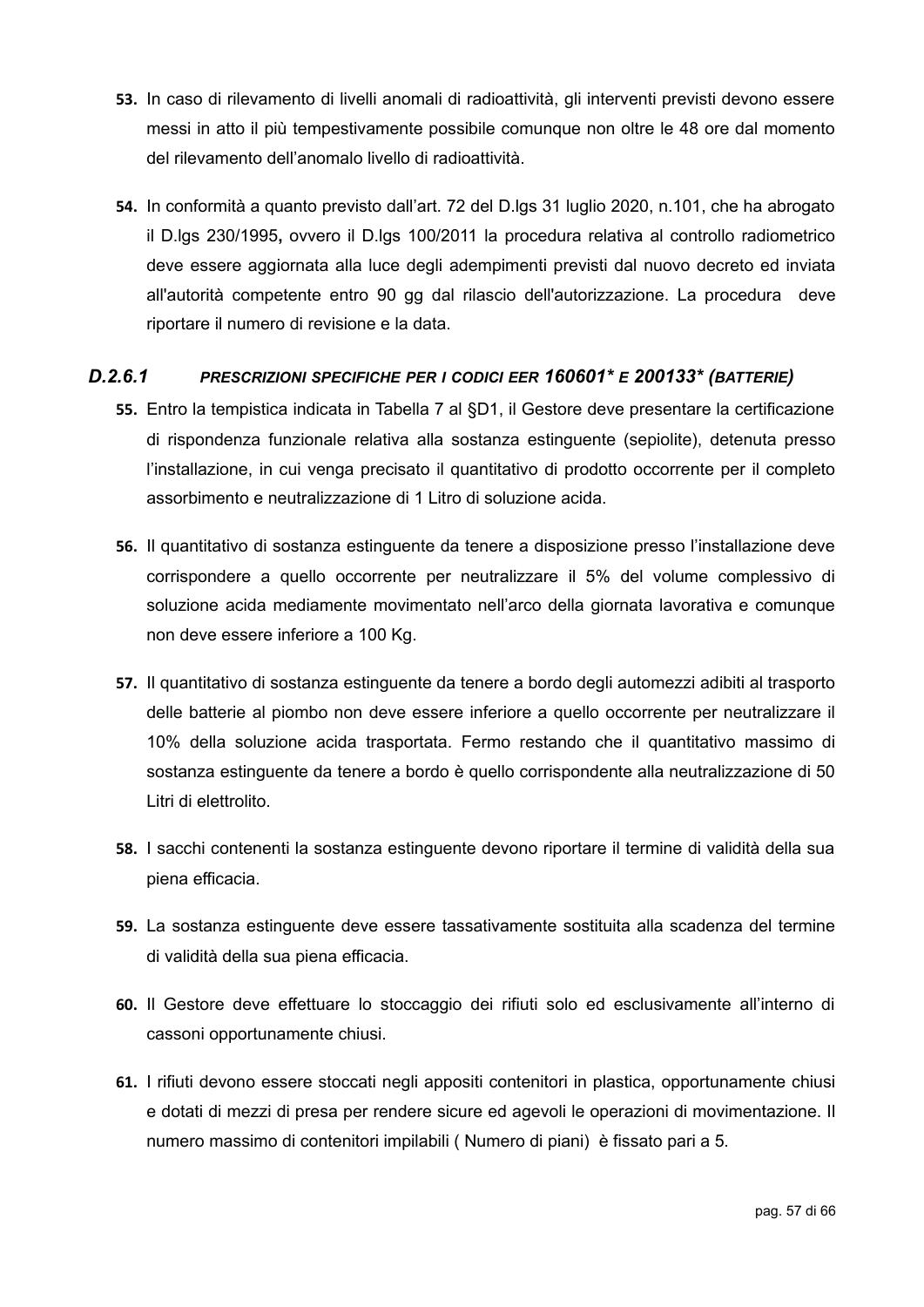#### *D.2.6.2 PRESCRIZIONI SPECIFICHE PER I CODICI EER 160213\* E 200135\* (RAEE)*

- <span id="page-57-3"></span>**62.** Il Gestore deve effettuare lo stoccaggio dei rifiuti solo ed esclusivamente all'interno di cassoni opportunamente chiusi, qualora le dimensioni del rifiuto lo consentano.
- **63.** Il numero massimo di contenitori impilabili (Numero di piani) è fissato pari a 5.

### *D.2.7 Energia*

- <span id="page-57-2"></span>**64.** Il Gestore, attraverso gli strumenti gestionali in suo possesso, deve utilizzare in modo ottimale l'energia, anche in riferimento ai range stabiliti nelle MTD.
- **65.** Il Gestore dell'installazione in oggetto è tenuto ad effettuare relativamente all'energia quanto previsto nel piano di monitoraggio e controllo.

#### *D.2.8 Gestione dell'emergenza*

<span id="page-57-1"></span>**66.** In caso di emergenza ambientale, il gestore deve immediatamente provvedere agli interventi di primo contenimento del danno, informando contestualmente anche Arpae Forlì-Cesena e l'Amministrazione Comunale.

#### <span id="page-57-0"></span>*D.2.9 Gestione del fine vita dell'impianto e dismissione del sito*

- **67.** La cessazione dell'attività dell'installazione autorizzata con il presente provvedimento, deve essere preventivamente comunicata all'Amministrazione Comunale ed all'Arpae Forlì-Cesena.
- **68.** All'atto della cessazione dell'attività il sito su cui insiste l'installazione deve essere ripristinato ai sensi della normativa vigente in materia di bonifiche e ripristino ambientale, tenendo conto delle potenziali fonti permanenti di inquinamento del terreno e degli eventi accidentali che si siano manifestati durante l'esercizio.
- **69.** In ogni caso il Gestore dovrà provvedere:
	- *a lasciare il sito in sicurezza;*
	- *a svuotare vasche, serbatoi, contenitori, reti di raccolta acque (canalette, fognature) provvedendo ad un corretto recupero o smaltimento del contenuto;*
	- *a rimuovere tutti i rifiuti provvedendo ad un corretto recupero o smaltimento;*
- **70.** Prima di effettuare le operazioni di ripristino del sito, la Ditta deve comunicare al Comune di Longiano e ad Arpae Forlì-Cesena un cronoprogramma di dismissione approfondito, relazionando sugli interventi previsti.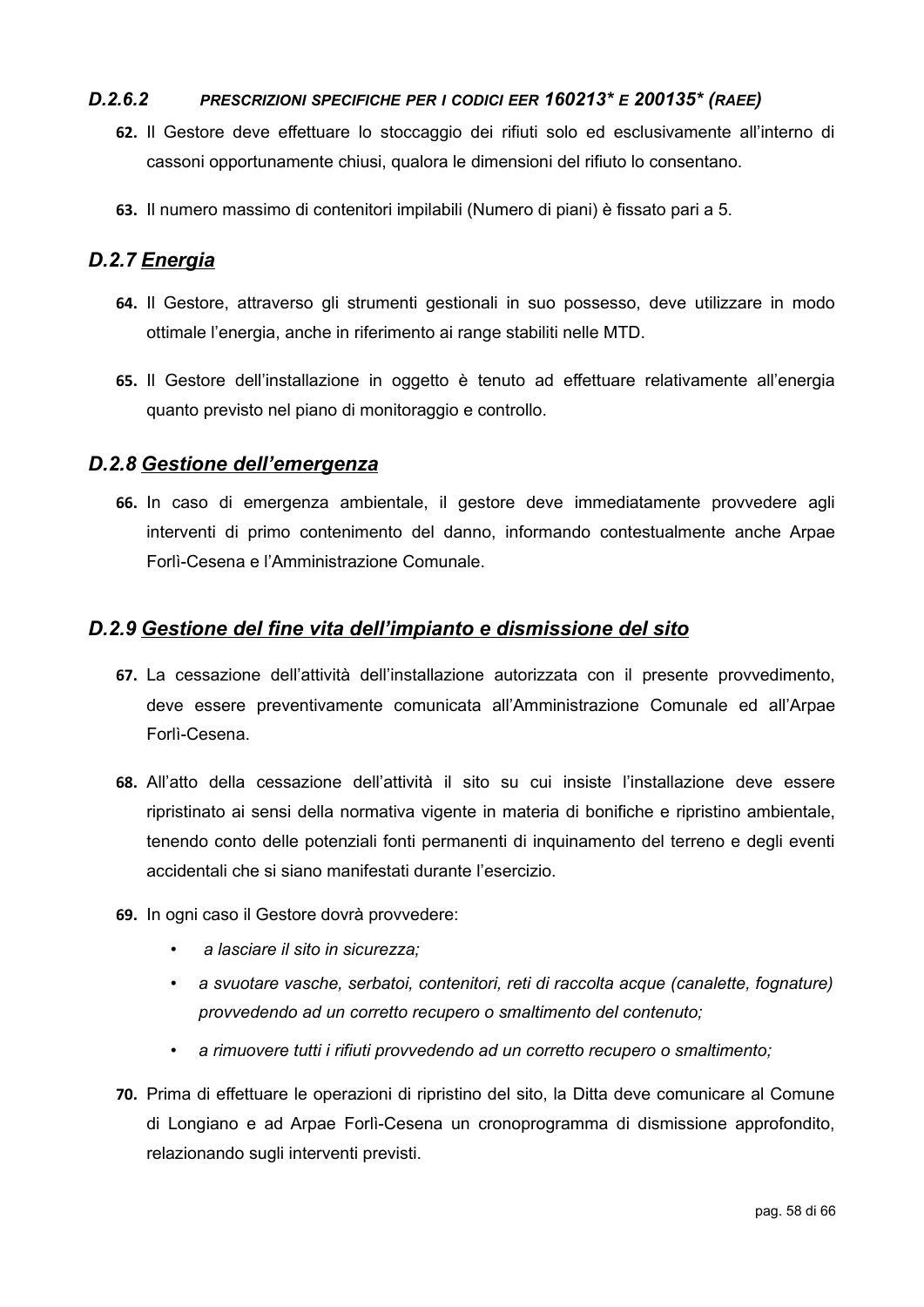**71.** L'esecuzione di tale programma è vincolato al nulla osta scritto del Comune di Longiano e di Arpae Forlì-Cesena, che provvederà a disporre un sopralluogo iniziale e, al termine dei lavori, un sopralluogo finale, per verificarne la corretta esecuzione.

*Resta fermo che A far tempo dalla chiusura dell'impianto e fino all'avvenuta bonifica e ripristino dello stato dei luoghi, il soggetto autorizzato è responsabile per ogni evento dannoso che si dovesse eventualmente produrre, ai sensi della vigente legislazione civile e penale*

*\*\*\*\*\*\*\*\*\*\*\*\**

*\*\*\*\*\*\*\*\*\*\*\*\**

## <span id="page-58-1"></span>**D.3 PIANO DI MONITORAGGIO E CONTROLLO DELL'IMPIANTO**

### *D.3.1 Criteri generali di monitoraggio e interpretazione dei dati*

- <span id="page-58-0"></span>**72.** Il Gestore deve attuare il presente PMeC rispettando frequenza, tipologia e modalità di rilevazione dei diversi parametri da controllare.
- **73.** Il Gestore deve rispettare le indicazioni contenute nel *§E Documento Tecnico.* Qualsiasi variazione in relazione alle metodiche analitiche, alla strumentazione, alla modalità di rilevazione, devono essere tempestivamente comunicate ad Arpae Forlì-Cesena, con le modalità previste dalla norma per le comunicazioni di modifica non sostanziale.
- **74.** Il Gestore è tenuto a mantenere in efficienza i sistemi di misura relativi al presente PMeC, provvedendo periodicamente alla loro manutenzione ed alla loro riparazione nel più breve tempo possibile. Restano fermi gli obblighi di comunicazione di cui alla prescrizione 18.
- **75.** Arpae Servizio Territoriale effettuerà i controlli programmati dell'impianto con le tempistiche previste al paragrafo D3.3.10 PIANO DI CONTROLLO DELL'ORGANO DI VIGILANZA (Arpae).
- **76.** Gli oneri saranno a carico del Gestore secondo le vigenti disposizioni, previa comunicazione della data di avvio delle attività di ispezione, provvedendo nel corso della visita ispettiva programmata all'esame dei report annuali ed ogni altra attività voglia essere disposta per accertare le modalità di conduzione degli impianti. Il personale di Arpae può effettuare il controllo programmato in concomitanza allo svolgimento degli autocontrolli del Gestore. Su richiesta espressa di Arpae il Gestore deve comunicare via fax con sufficiente anticipo, le date previste per gli autocontrolli/campionamenti riguardo le matrici ambientali.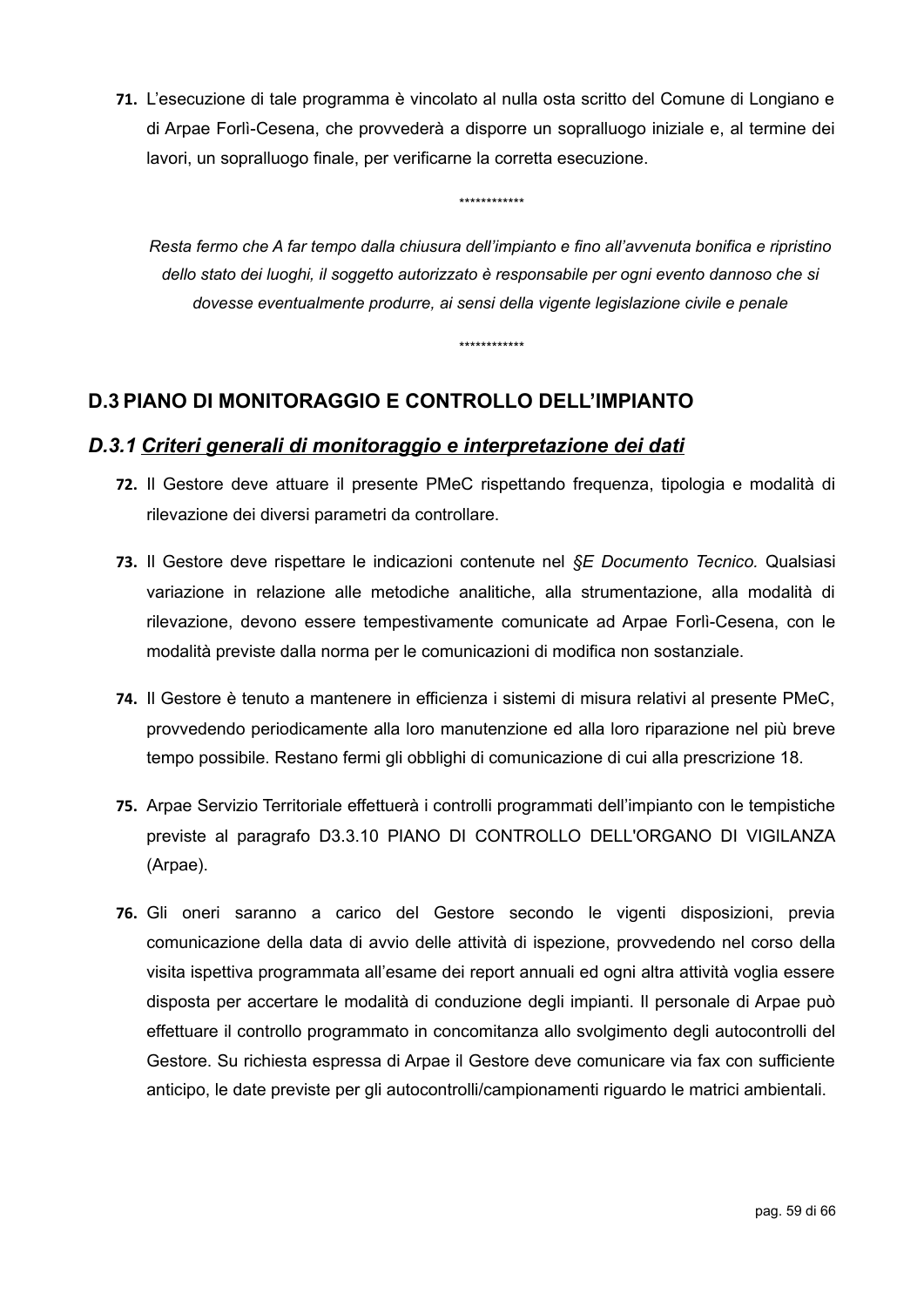- **77.** Il Gestore dell'installazione deve fornire all'organo di controllo l'assistenza necessaria per lo svolgimento delle ispezioni, il prelievo di campioni, la raccolta di informazioni, e qualsiasi altra operazione inerente al controllo del rispetto delle prescrizioni imposte.
- **78.** Il Gestore è in ogni caso obbligato a realizzare tutte le opere che consentano l'esecuzione di ispezioni e campionamenti degli effluenti gassosi e liquidi, nonché prelievi di materiali vari da magazzini, depositi e stoccaggi rifiuti, mantenendo liberi ed agevolando gli accessi ai punti di prelievo, anche se non previsti nel presente atto, qualora specificamente richiesti dall'Arpae durante lo svolgimento delle ispezioni.
- **79.** In caso il Gestore si avvalga di un soggetto esterno per l'effettuazione del PMeC, la responsabilità della qualità del monitoraggio resta sempre in capo al Gestore.
- **80.** Ad ogni campionamento il Gestore deve predisporre il relativo verbale di campionamento nel quale viene identificato la data di campionamento, l'orario, condizioni di esercizio dell'installazione, il punto di campionamento, le modalità di campionamento ed il nominativo del personale incaricato.
- **81.** Tutte le verifiche analitiche e gestionali svolte in difformità a quanto previsto dalla presente AIA vengono considerate non accettabili e devono essere ripresentate nel rispetto di quanto sopra indicato.
- **82.** Il Gestore deve notificare all'Arpae, eventuali significativi effetti negativi sull'ambiente riscontrati a seguito delle procedure di sorveglianza e controllo, e deve conformarsi alla decisione dell'Arpae sulla natura delle misure correttive e sui termini di attuazione delle medesime.

*Resta fermo quanto stabilito all'art 29-decies, comma 4, del D.Lgs 152/06 e smi, in ordine alla conduzione di visite ispettive straordinarie*

*\*\*\*\*\*\*\**

*\*\*\*\*\*\*\**

#### <span id="page-59-0"></span>*D.3.2 Presentazione dei risultati e reportistica*

**83.** Tutti i dati relativi al presente PMeC devono essere registrati dal Gestore con l'ausilio di strumenti informatici che consentano l'organizzazione dei dati in file.xls o altro database compatibile. Le registrazioni devono essere conservate presso lo stabilimento, a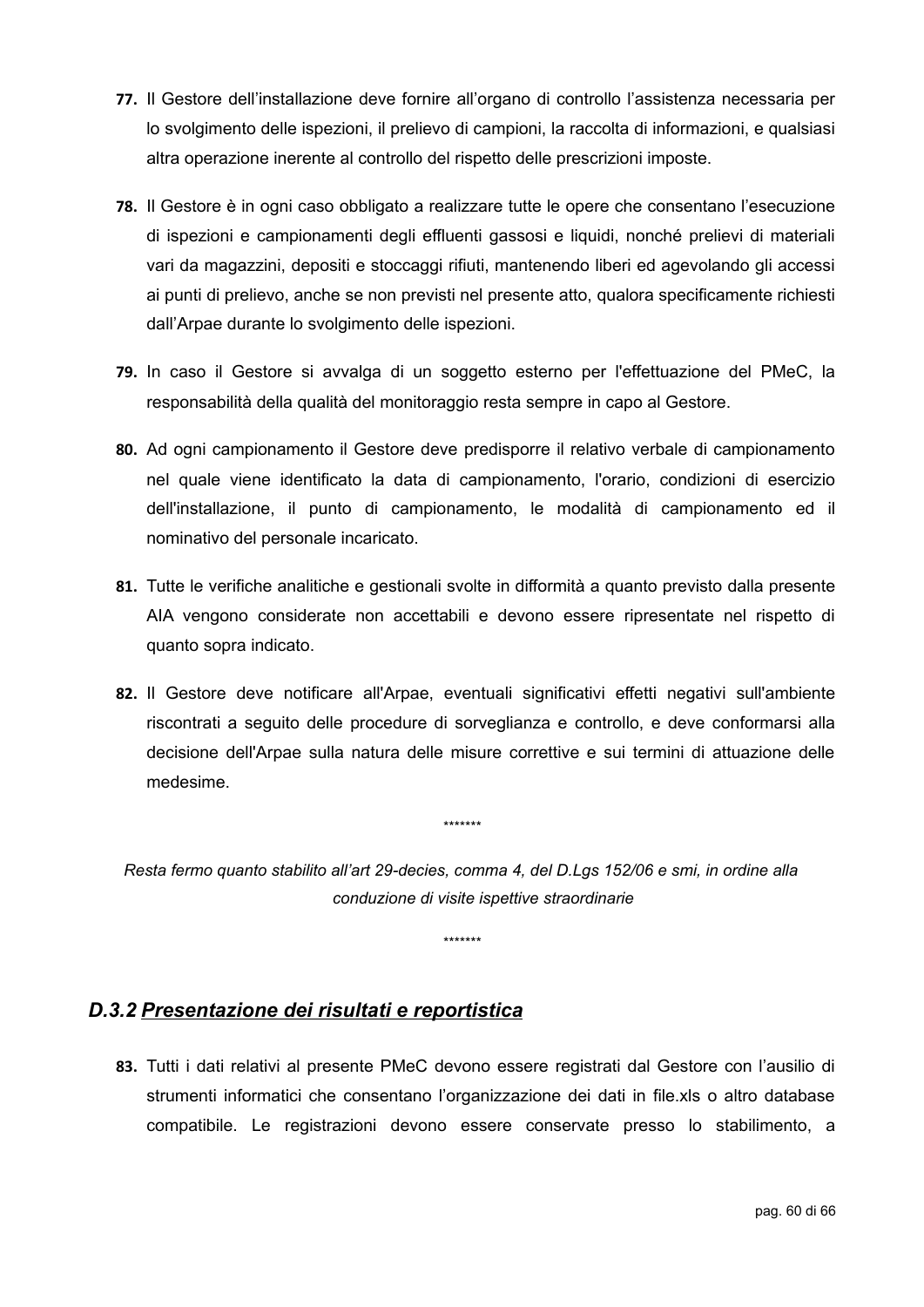disposizione delle autorità competenti al controllo; ad esse devono essere correlati i certificati analitici.

**84.** I certificati analitici devono essere trasmessi ad Arpae Forlì-Cesena, secondo le modalità stabilite al §E Documento Tecnico. I dati devono essere trasmessi mediante tabelle riassuntive elaborate in formato xls o secondo le modalità specificamente richieste al fine di consentire l'esame più agevole dei dati raccolti.

## <span id="page-60-2"></span>*D.3.3 Monitoraggio e Consumi*

|                                    |                                         |                | <b>FREQUENZA VERIFICA</b>                    |                         | <b>REPORT</b>                         |                                                  |
|------------------------------------|-----------------------------------------|----------------|----------------------------------------------|-------------------------|---------------------------------------|--------------------------------------------------|
| <b>PARAMETRO</b>                   | <b>MISURA</b>                           | <b>GESTORE</b> | <b>ARPA</b>                                  | <b>REGISTRAZIONE</b>    | <b>GESTORE</b><br><b>Trasmissione</b> | <b>ARPAE</b><br><b>Esame</b>                     |
| Sostanza Assorbente<br>(sepiolite) | Bolle di<br>acquisto/Fatture<br>Kg/Anno | Annuale        | In concomitanza<br>della visita<br>ispettiva | Cartacea<br>Informatica | Annuale<br>In caso di<br>acquisto     | ln.<br>concomitanza<br>della visita<br>ispettiva |

### <span id="page-60-1"></span>*D.3.3.1 MATERIE PRIME*

### <span id="page-60-0"></span>*D.3.3.2 MONITORAGGIO E CONTROLLO DEI CONSUMI IDRICI*

| <b>PARAMETRO</b>                            |                          | <b>FREQUENZA VERIFICA</b> |                                              | <b>REGISTRAZIONE</b>    | <b>REPORT</b>                         |                                                  |
|---------------------------------------------|--------------------------|---------------------------|----------------------------------------------|-------------------------|---------------------------------------|--------------------------------------------------|
|                                             | <b>MISURA</b>            | <b>GESTORE</b>            | <b>ARPAE</b>                                 | <b>GESTORE</b>          | <b>GESTORE</b><br><b>Trasmissione</b> | <b>ARPAE</b><br><b>Esame</b>                     |
| Consumo di acqua<br>prelevata da acquedotto | Contatore<br>Volumetrico | Annuale                   | In concomitanza<br>della visita<br>ispettiva | Cartacea<br>Informatica | Annuale                               | In<br>concomitanz<br>a della visita<br>ispettiva |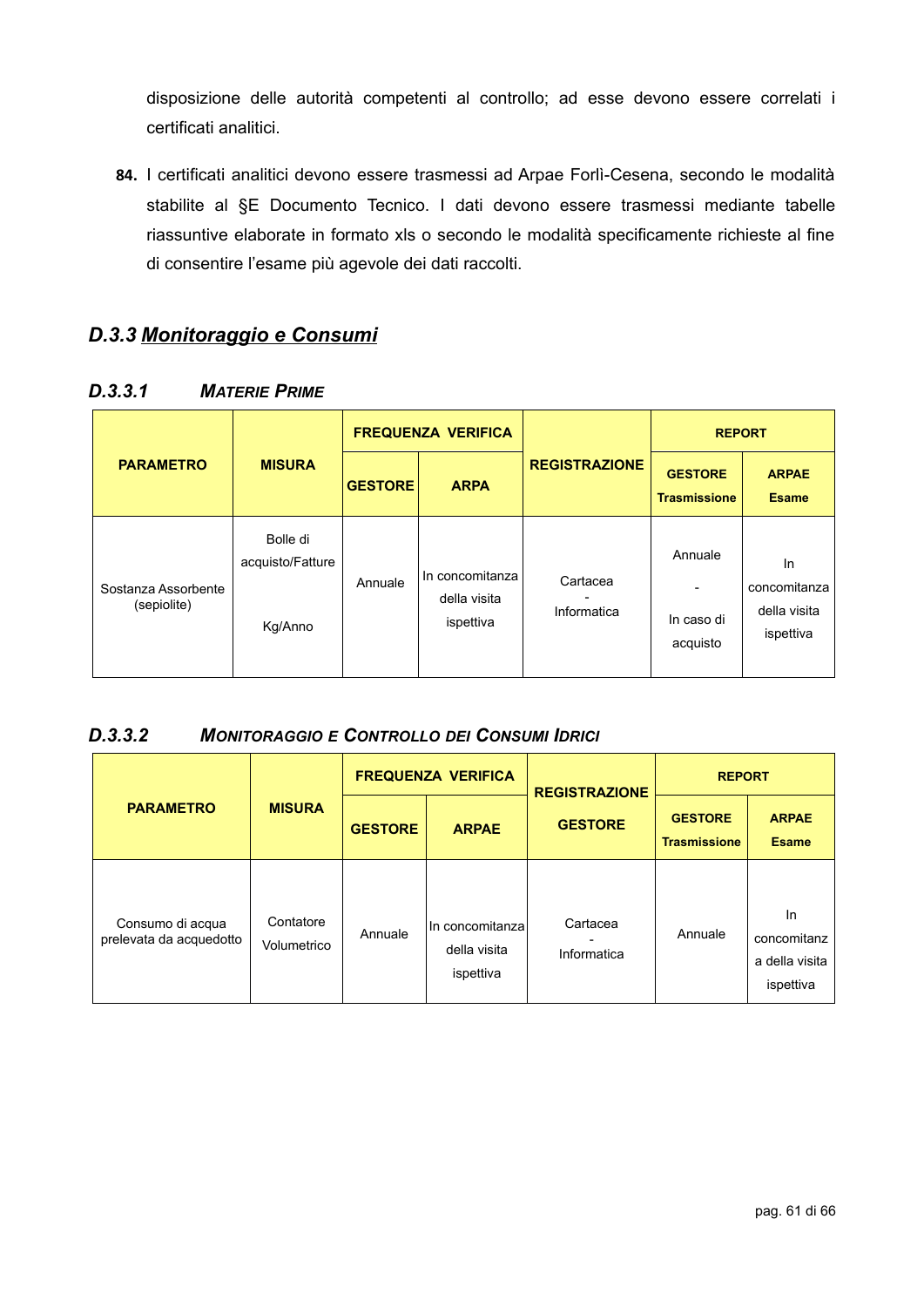<span id="page-61-1"></span>

| <b>MONITORAGGIO E CONTROLLO DEI CONSUMI ENERGETICI</b><br>D.3.3.3 |  |
|-------------------------------------------------------------------|--|
|-------------------------------------------------------------------|--|

|                                 |                      |                | <b>FREQUENZA VERIFICA</b>                    | <b>REGISTRAZIONE</b>    | <b>REPORT</b>                         |                                                  |
|---------------------------------|----------------------|----------------|----------------------------------------------|-------------------------|---------------------------------------|--------------------------------------------------|
| <b>PARAMETRO</b>                | <b>MISURA</b>        | <b>GESTORE</b> | <b>ARPAE</b>                                 | <b>GESTORE</b>          | <b>GESTORE</b><br><b>Trasmissione</b> | <b>ARPAE</b><br><b>Esame</b>                     |
| Consumo di Energia<br>Elettrica | Lettura<br>Contatore | Annuale        | In concomitanza<br>della visita<br>ispettiva | Cartacea<br>Informatica | Annuale                               | In<br>concomitanz<br>a della visita<br>ispettiva |

#### <span id="page-61-0"></span>*D.3.3.4 MONITORAGGIO E CONTROLLO DEI CONSUMI DI COMBUSTIBILE*

|                                                    |               | <b>FREQUENZA VERIFICA</b> |                                              |                         | <b>REPORT</b>                         |                                                        |
|----------------------------------------------------|---------------|---------------------------|----------------------------------------------|-------------------------|---------------------------------------|--------------------------------------------------------|
| <b>PARAMETRO</b>                                   | <b>MISURA</b> | <b>GESTORE</b>            | <b>ARPAE</b>                                 | <b>REGISTRAZIONE</b>    | <b>GESTORE</b><br><b>Trasmissione</b> | <b>ARPAE</b><br><b>Esame</b>                           |
| Consumo Gasolio<br>Automezzi per ritiro<br>rifiuti | Litri         | Annuale                   | In concomitanza<br>della visita<br>ispettiva | Cartacea<br>Informatica | Annuale                               | <b>In</b><br>concomitanza<br>della visita<br>ispettiva |

## <span id="page-61-2"></span>*D.3.3.5 MONITORAGGIO E CONTROLLO EMISSIONI SONORE SORGENTI E RICETTORI*

|                                                    |                                                                  |                                                                                                                           | <b>FREQUENZA</b> |                                                                         | <b>REPORT</b>                                                                                               |                                                                                  |
|----------------------------------------------------|------------------------------------------------------------------|---------------------------------------------------------------------------------------------------------------------------|------------------|-------------------------------------------------------------------------|-------------------------------------------------------------------------------------------------------------|----------------------------------------------------------------------------------|
| <b>PARAMETRO</b>                                   | <b>MISURA</b>                                                    | <b>GESTORE</b>                                                                                                            | <b>ARPAE</b>     | <b>REGISTRAZIONE</b><br><b>GESTORE</b>                                  | <b>GESTORE</b><br>trasmissione<br>In<br>concomitanza<br>con la richiesta<br>di modifica<br>dell'atto di AIA | <b>ARPAE</b><br>esame                                                            |
| Valutazione<br>previsionale di<br>impatto acustico | Misure<br>fonometriche<br>$e$ /0<br>simulazioni<br>modellistiche | Nel caso di<br>modifiche<br>all'impianto che<br>comportino una<br>significativa<br>variazione<br>dell'impatto<br>acustico |                  | Relazione redatta<br>da Tecnico<br>Competente in<br>Acustica Ambientale |                                                                                                             | In<br>concomitan<br>za con la<br>richiesta di<br>modifica<br>dell'atto di<br>AIA |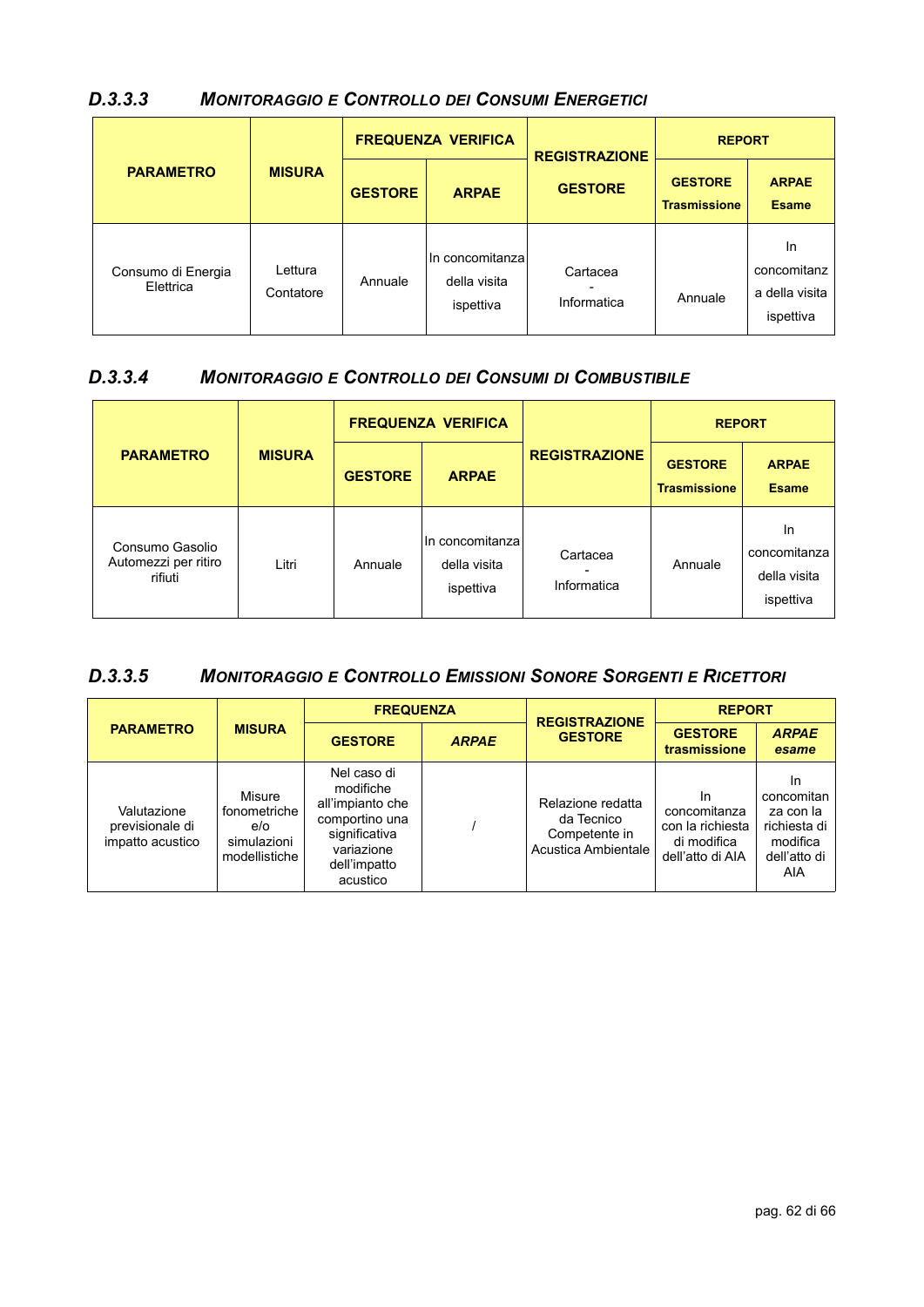### <span id="page-62-2"></span>*D.3.3.6 MONITORAGGIO E CONTROLLO RIFIUTI*

| <b>PARAMETRO</b>                                                                | <b>MISURA</b> | <b>FREQUENZA VERIFICA</b> |                                              |                                                | <b>REPORT</b>                         |                                                  |
|---------------------------------------------------------------------------------|---------------|---------------------------|----------------------------------------------|------------------------------------------------|---------------------------------------|--------------------------------------------------|
|                                                                                 |               | <b>GESTORE</b>            | <b>ARPAE</b>                                 | <b>REGISTRAZIONE</b>                           | <b>GESTORE</b><br><b>Trasmissione</b> | <b>ARPAE</b><br><b>Esame</b>                     |
| Rifiuti autoprodotti                                                            | Kg/Anno       | Annuale<br>all'occorrenza | In concomitanza<br>della visita<br>ispettiva | Da registro di carico<br>e scarico e Formulari | Annuale                               | In.<br>concomitanza<br>della visita<br>ispettiva |
| Rifiuti ritirati e stoccati<br>(R13) per tipologia di<br>codici EER autorizzati | Ton/Anno      | Annuale                   | In concomitanza<br>della visita<br>ispettiva | Registri di carico e<br>scarico e Formulari    | Annuale                               | In.<br>concomitanza<br>della visita<br>ispettiva |

### <span id="page-62-1"></span>*D.3.3.7 VERIFICA INDICATORI DI PRESTAZIONE*

| <b>PARAMETRO</b>                                                           |               | <b>FREQUENZA VERIFICA</b> |                                               |                           | <b>REPORT</b>                         |                                                  |
|----------------------------------------------------------------------------|---------------|---------------------------|-----------------------------------------------|---------------------------|---------------------------------------|--------------------------------------------------|
|                                                                            | <b>MISURA</b> | <b>GESTORE</b>            | <b>ARPAE</b>                                  | <b>REGISTRAZIONE</b>      | <b>GESTORE</b><br><b>Trasmissione</b> | <b>ARPAE</b><br><b>Esame</b>                     |
| Rifiuti stoccati<br>annualmente / Gasolio<br>consumato per<br>autotrazione | Ton/Litri     | Annuale                   | In concomitanzal<br>della visita<br>ispettiva | Informatica o<br>Cartacea | Annuale                               | In.<br>concomitanza<br>della visita<br>ispettiva |

### <span id="page-62-0"></span>*D.3.3.8 BAT E MTD*

| <b>PARAMETRO</b> |                                                                                             | <b>FREQUENZA VERIFICA</b> |                                                |                           | <b>REPORT</b>                         |                                                 |
|------------------|---------------------------------------------------------------------------------------------|---------------------------|------------------------------------------------|---------------------------|---------------------------------------|-------------------------------------------------|
|                  | <b>MISURA</b>                                                                               | <b>GESTORE</b>            | <b>ARPAE</b>                                   | <b>REGISTRAZIONE</b>      | <b>GESTORE</b><br><b>Trasmissione</b> | <b>ARPAE</b><br><b>Esame</b>                    |
| <b>BAT - MTD</b> | Relazione con i dati<br>ambientali ed il<br>controllo degli<br>indicatori di<br>performance | Annuale                   | ∣In concomitanzaI<br>della visita<br>ispettiva | Informatica o<br>Cartacea | Annuale                               | In<br>concomitanza<br>della visita<br>ispettiva |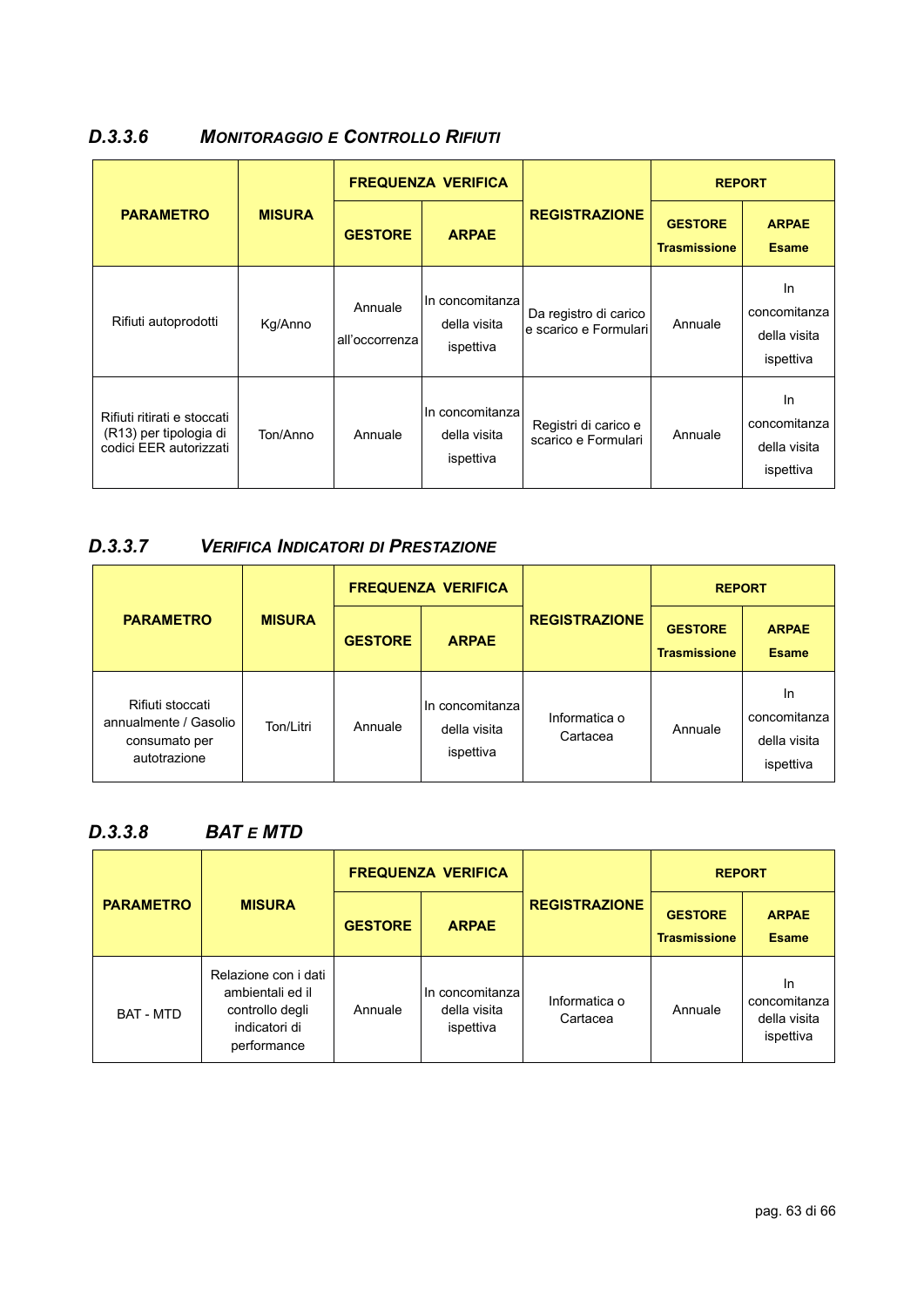#### <span id="page-63-1"></span>*D.3.3.9 VERIFICHE IMPIANTISTICHE*

|                                                                                     |                       |                   | <b>FREQUENZA VERIFICA</b>                    | <b>REGISTRAZIONE</b>                                                        | <b>REPORT</b>                         |                                                  |
|-------------------------------------------------------------------------------------|-----------------------|-------------------|----------------------------------------------|-----------------------------------------------------------------------------|---------------------------------------|--------------------------------------------------|
| <b>PARAMETRO</b>                                                                    | <b>MISURA</b>         | <b>GESTORE</b>    | <b>ARPAE</b>                                 | <b>GESTORE</b>                                                              | <b>GESTORE</b><br><b>Trasmissione</b> | <b>ARPAE</b><br><b>Esame</b>                     |
| Verifica integrità<br>pavimentazione interna pavimentazione                         | Idoneità              | Almeno<br>Mensile | In concomitanza<br>della visita<br>ispettiva | Registro<br>Manutenzione                                                    | Annuale<br>informaticame<br>nte       | In<br>concomitanza<br>della visita<br>ispettiva  |
| Situazioni<br>incidentali/sversamenti                                               | Interventi<br>occorsi | All'occorrenza    | In concomitanza<br>della visita<br>ispettiva | Registro<br>Manutenzione                                                    | Annuale<br>All'occorrenza             | In<br>concomitanza<br>della visita<br>ispettiva  |
| Verifica di taratura<br>sistema di pesatura su<br>Transpallet e Pesa<br>elettronica | Taratura              | Triennale         | della visita<br>ispettiva                    | In concomitanza Certificato di Taratural<br>e/o registro di<br>manutenzione | Triennale                             | In.<br>concomitanza<br>della visita<br>ispettiva |
| Anomalie radiometriche                                                              | Eventi accorsi        | all'occorrenza    | In concomitanza<br>della visita<br>ispettiva | Scheda anomalia                                                             | Annuale e<br>secondo<br>procedura     | In<br>concomitanza<br>della visita<br>ispettiva  |

#### <span id="page-63-0"></span>*D.3.3.10 PIANO DI CONTROLLO DELL'ORGANO DI VIGILANZA (ARPAE)*

Si riporta una tabella sintetica delle attività di Arpae nell'ambito del Piano di Monitoraggio. La realizzazione del Piano di controllo da parte di Arpae potrà subire variazioni in relazione alla programmazione della Regione Emilia Romagna di cui alla DGR 2124 del 10/12/2018 e smi; il numero complessivo, quindi, dei controlli di Arpae nel periodo di validità dell'autorizzazione potrà risultare minore o maggiore a quanto riportato nella tabella sottostante, sulla base delle disposizioni regionali e ferme restando le Visite Ispettive Straordinarie eventualmente disposte dall'Autorità Competente e/o i controlli di iniziativa a seguito di esposti e segnalazioni.

| <b>Componente o aspetto</b><br>ambientale interessato | <b>Frequenza</b> | Tipo di intervento             | Numero di interventi previsti nel<br>periodo di validità del piano |
|-------------------------------------------------------|------------------|--------------------------------|--------------------------------------------------------------------|
| in<br>Visita<br>di<br>controllo<br>esercizio          | Triennale        | Generale                       | 3                                                                  |
| Campionamento scarichi                                | A discrezione    | Campionamenti a<br>discrezione | All'occorrenza                                                     |
| Rifiuti                                               | A discrezione    | A discrezione                  | All'occorrenza                                                     |
| Emissioni sonore                                      | A discrezione    | A discrezione                  | All'occorrenza                                                     |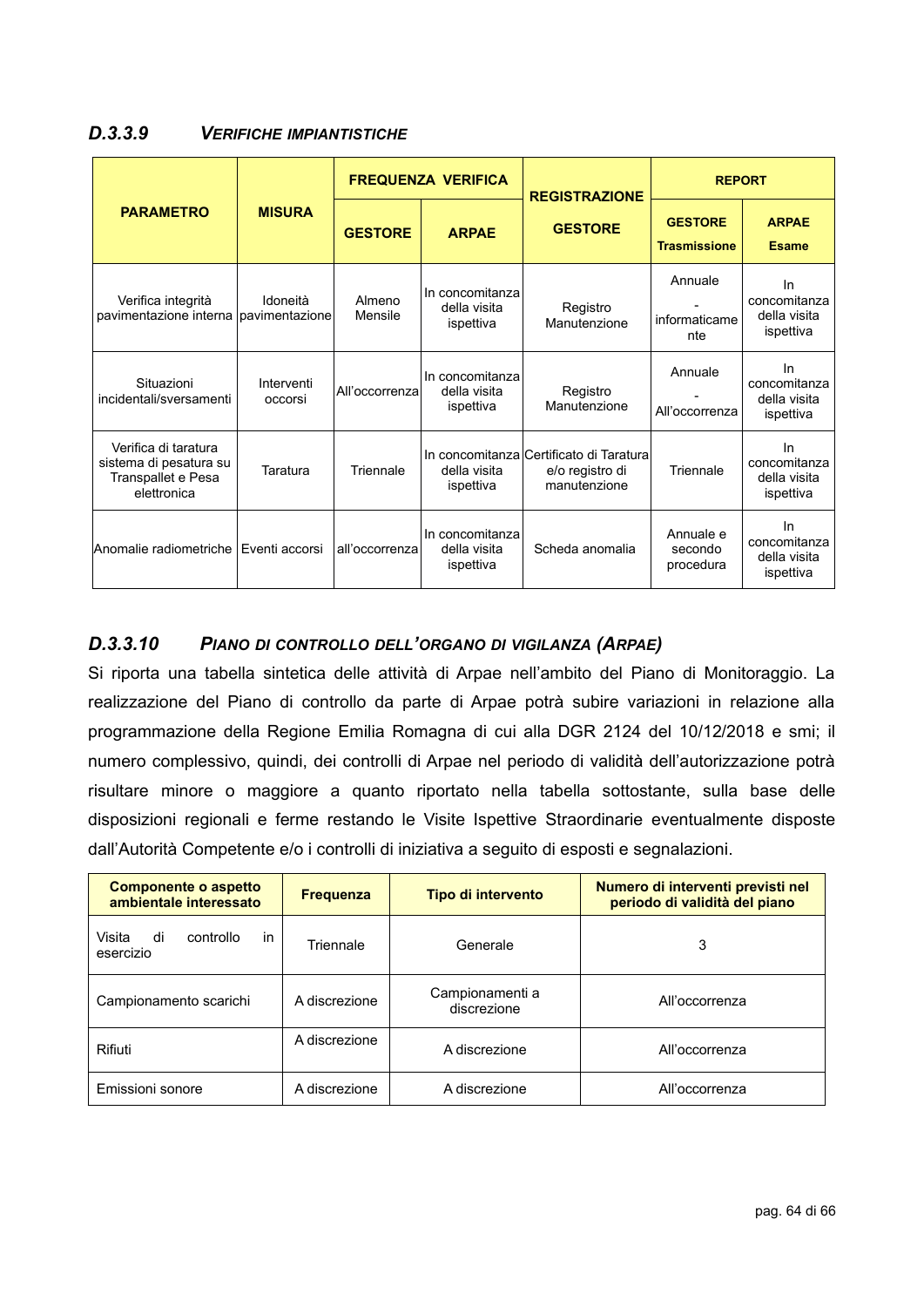## <span id="page-64-4"></span>**E DOCUMENTO TECNICO**

# <span id="page-64-3"></span>**E.1 CRITERI PER IL CAMPIONAMENTO DEGLI SCARICHI DELLE ACQUE REFLUE**

Devono essere soddisfatti i requisiti di seguito riportati:

#### <span id="page-64-2"></span>*Campionamento e conservazione del campione*

Riferimento metodi IRSA/CNR: le metodiche di campionamento e conservazione del campione sono indicate nel Manuale Linee Guida IRSA-CNR 1030.

#### <span id="page-64-1"></span>*Metodi di analisi delle emissioni:*

Dovranno essere adottati i metodi riportati nella Tabella n.9 sottostante

| <b>Parametri</b>                          | Unità misura | Metodo analitico D.M. 31/01/2005   |
|-------------------------------------------|--------------|------------------------------------|
| рH                                        |              | APAT IRSA 2060                     |
| Temperatura                               | $C^{\circ}$  | APAT IRSA 2100                     |
| Colore                                    | --           | APAT IRSA 2020                     |
| SST Solidi sospesi totali                 | mg/Litro     | APAT IRSA 2090                     |
| $BOD5$ (Come $O2$ )                       | mg/Litro     | APAT IRSA 5120 o 4120              |
| $COD$ (Come $O2$ )                        | mg/Litro     | APAT IRSA 5040 o 5130              |
| Azoto ammoniacale (come NH <sub>4</sub> ) | mg/Litro     | APAT IRSA 4030o 4020               |
| Azoto nitroso (come N)                    | mg/Litro     | APAT IRSA 4050 o 4020              |
| Azoto nitrico (come N)                    | mg/Litro     | APAT IRSA 4020 o 4040 A1 o 4040 A2 |
| Grassi e oli animali/vegetali             | mg/Litro     | APAT IRSA 5160                     |

#### *Tabella 9: metodi adottati*

Eventualmente, previa comunicazione, potranno essere utilizzate altre metodiche che garantiscano prestazioni equivalenti o superiori ai metodi di cui alla sovrastante tabella tratta *dall'Elenco dei metodi per la determinazione degli inquinanti negli scarichi* di cui al DM 31/1/2005 – Allegato II. In tal caso il Gestore deve esibire attestazione in tal senso della struttura incaricata del prelievo ed analisi dei campioni.

#### <span id="page-64-0"></span>*Redazione dei Rapporti di Prova e conformità ai valori limite*

Ai fini del rispetto dei valori limite autorizzati, il rapporto di Prova con i risultati analitici dei controlli/ autocontrolli deve riportare indicazione del metodo utilizzato e dell'incertezza della misurazione,